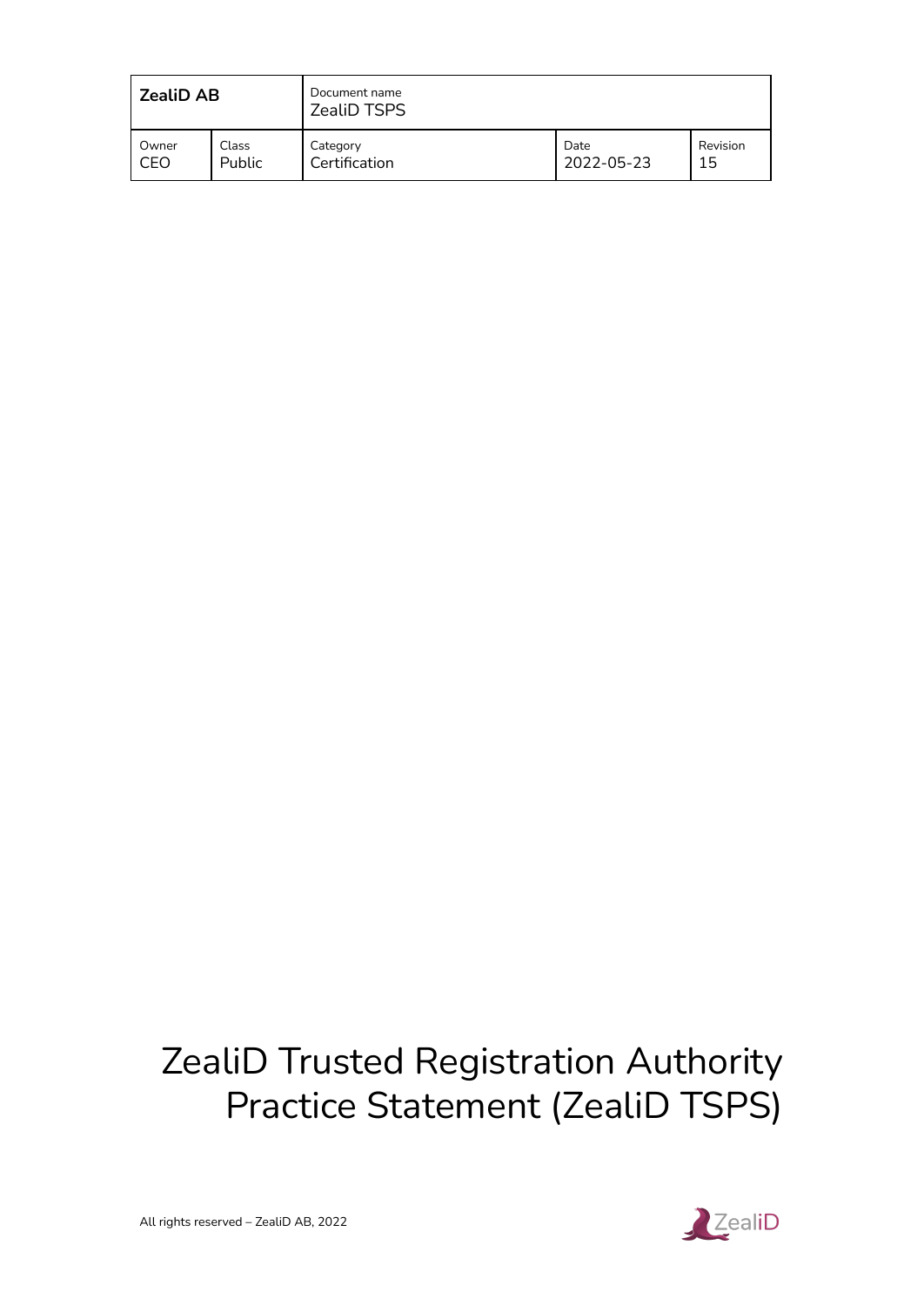| <b>ZealiD AB</b> |        | Document name<br><b>ZealiD TSPS</b> |            |          |
|------------------|--------|-------------------------------------|------------|----------|
| Owner            | Class  | Category                            | Date       | Revision |
| CEO              | Public | Certification                       | 2022-05-23 | 15       |

No part of this TSPS may be modified, reproduced or distributed in any form or by any means without the prior written consent of ZealiD AB. However, this document may be reproduced and/or distributed in its entirety without ZealiD AB's prior written consent thereto provided that: (i) neither any content or the structure (including, but not limited to, the headings) of this document is modified or deleted in any way; and (ii) such reproduction or distribution is made at no cost.

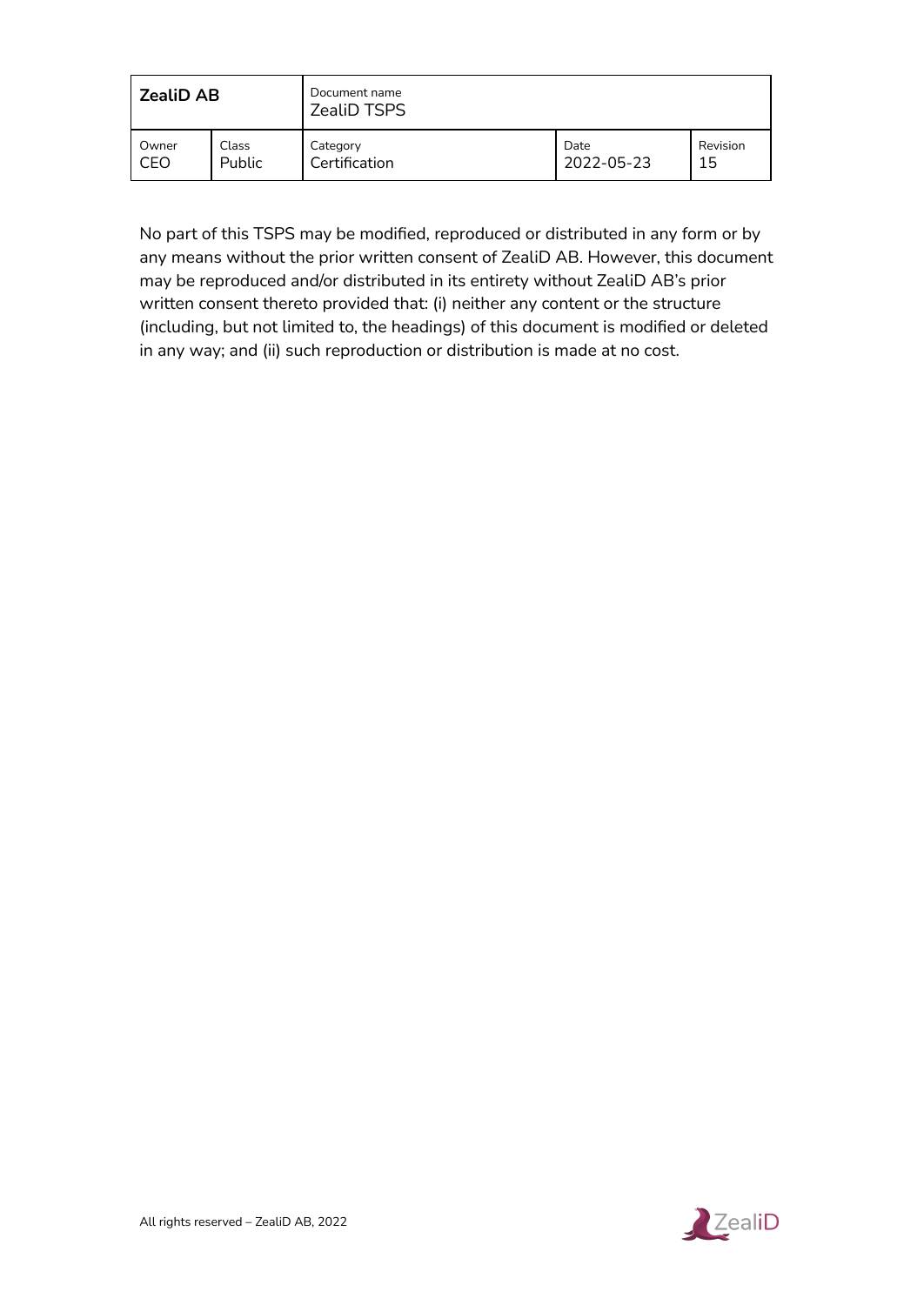| <b>ZealiD AB</b> |        | Document name<br><b>ZealiD TSPS</b> |            |          |
|------------------|--------|-------------------------------------|------------|----------|
| Owner            | Class  | Category                            | Date       | Revision |
| CEO              | Public | Certification                       | 2022-05-23 | 15       |

# **Table of Contents**

| <b>Revision History</b>                                    | 8  |
|------------------------------------------------------------|----|
| Introduction                                               | 9  |
| Overview                                                   | 9  |
| <b>TRA Service Objective</b>                               | 9  |
| eIDAS Legality, ETSI standards and German State-of-the-art | 10 |
| Document name and identification                           | 11 |
| PKI participants                                           | 11 |
| <b>Certification Authorities (CA)</b>                      | 11 |
| <b>Registration Authority (RA)</b>                         | 12 |
| Subscribers                                                | 12 |
| Relying parties                                            | 12 |
| Other participants                                         | 13 |
| Certificate usage                                          | 13 |
| Appropriate certificate uses                               | 13 |
| Prohibited certificate uses                                | 13 |
| Policy administration                                      | 13 |
| Organization administering the document                    | 13 |
| Contact person                                             | 13 |
| Person determining PS suitability for the policy           | 14 |
| PS approval procedures                                     | 14 |
| Definitions and acronyms                                   | 14 |
| <b>Publication and repository responsibilities</b>         | 15 |
| Repositories                                               | 15 |
| Publication of certification information                   | 16 |
| Time or frequency of publication                           | 16 |
| Access controls on repositories                            | 16 |
| Identification and authentication                          | 17 |
| Naming                                                     | 17 |
| Types of names                                             | 17 |
| Need for names to be meaningful                            | 17 |
| Anonymity or pseudonymity of subscribers                   | 18 |
| Rules for interpretation of name forms                     | 18 |
| Uniqueness of names                                        | 18 |
|                                                            |    |

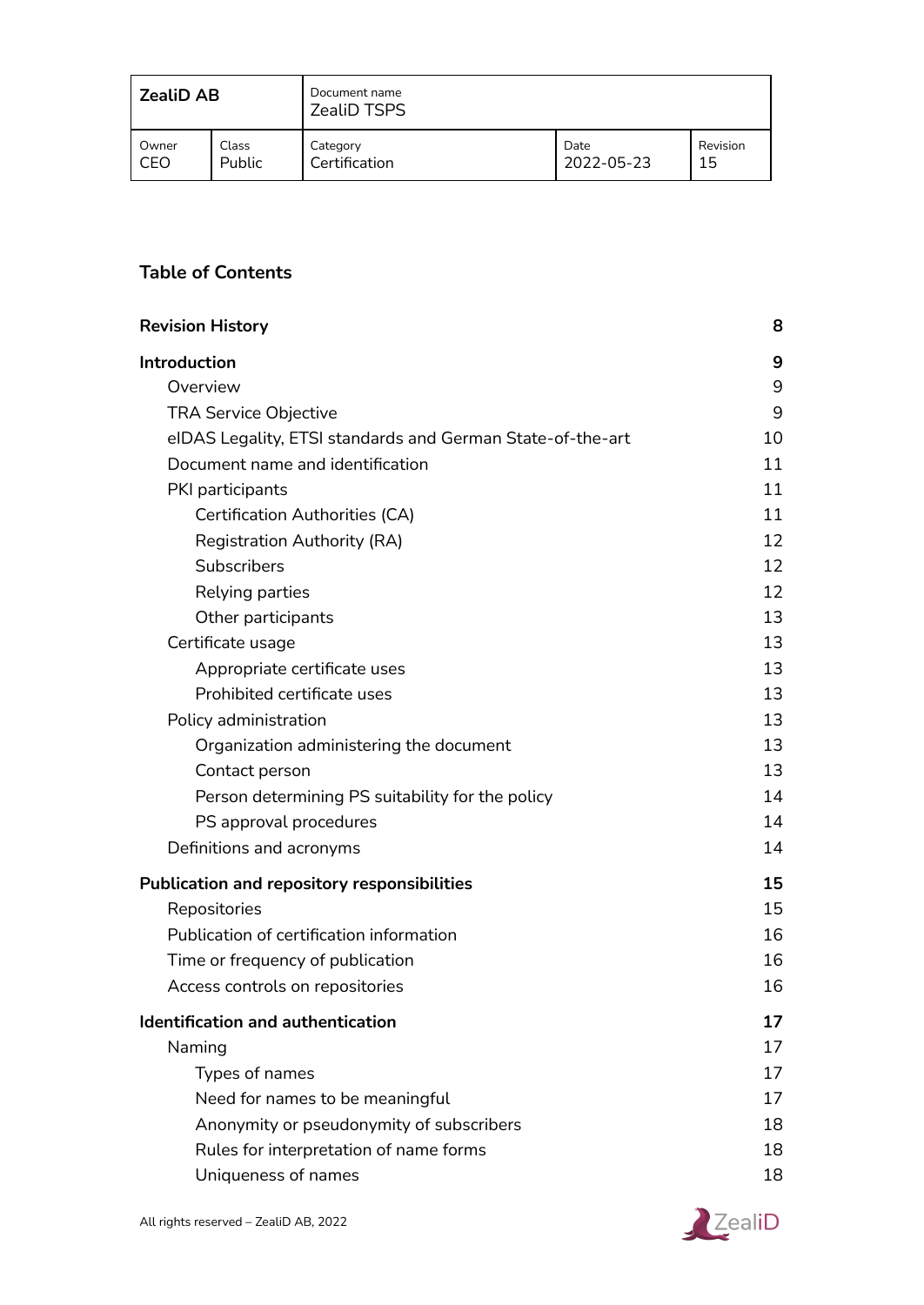| <b>ZealiD AB</b> |               | Document name<br><b>ZealiD TSPS</b> |            |          |
|------------------|---------------|-------------------------------------|------------|----------|
| Owner            | Class         | Category                            | Date       | Revision |
| CEO              | <b>Public</b> | Certification                       | 2022-05-23 | 15       |

| Recognition, authentication and role of trademarks       | 18 |
|----------------------------------------------------------|----|
| Initial identity validation                              | 18 |
| Method to prove possession of private key                | 18 |
| Authentication of organization identity                  | 19 |
| Authentication of individual identity                    | 19 |
| Non-verified subscriber information                      | 21 |
| Validation of authority                                  | 21 |
| Criteria for interoperation                              | 21 |
| Identification and authentication for re-key requests    | 21 |
| Identification and authentication for revocation request | 21 |
| Certificate life-cycle operational requirements          | 21 |
| <b>Certificate Application</b>                           | 21 |
| Certificate application processing                       | 21 |
| Facility, management, and operational controls           | 22 |
| Physical controls                                        | 23 |
| Site location and construction                           | 23 |
| <b>Physical Access</b>                                   | 24 |
| Power and air conditioning                               | 24 |
| Water exposures                                          | 25 |
| Fire prevention and protection                           | 25 |
| Media storage                                            | 25 |
| Waste disposal                                           | 25 |
| Off-site backup                                          | 25 |
| Procedural controls                                      | 26 |
| <b>Trusted roles</b>                                     | 26 |
| Number of persons required per task                      | 28 |
| Identification and authentication for each role          | 28 |
| Roles requiring separation of duties                     | 29 |
| Conflict of Interest                                     | 29 |
| Personnel controls                                       | 29 |
| Qualifications, experience, and clearance requirements   | 29 |
| Background check procedures                              | 31 |
| Training requirements                                    | 31 |
| Retraining frequency and requirements                    | 32 |
| Job rotation frequency and sequence                      | 32 |
| Sanctions for unauthorized actions                       | 32 |
| Independent contractor requirements                      | 33 |

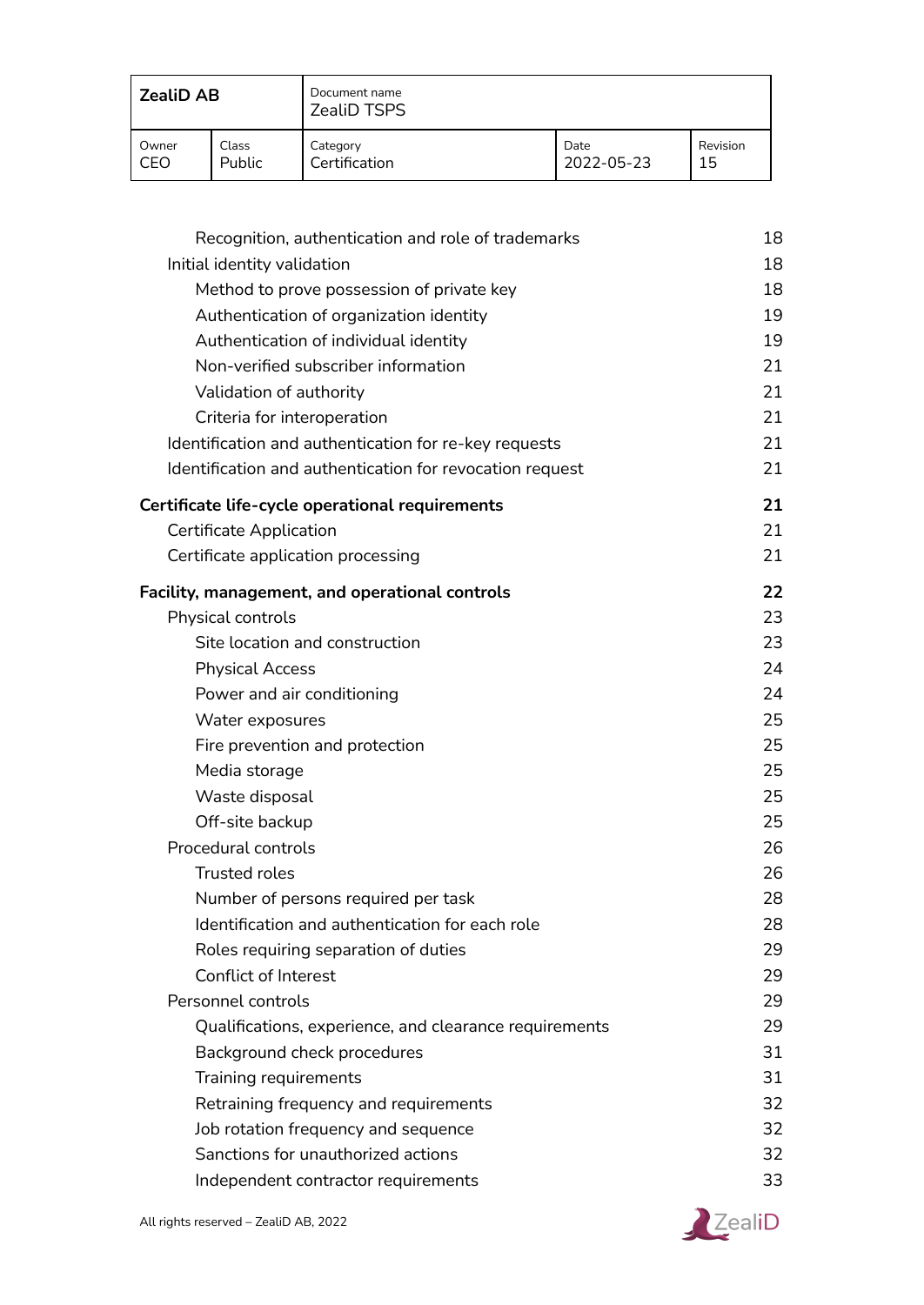| <b>ZealiD AB</b> |        | Document name<br><b>ZealiD TSPS</b> |            |          |
|------------------|--------|-------------------------------------|------------|----------|
| Owner            | Class  | Category                            | Date       | Revision |
| CEO              | Public | Certification                       | 2022-05-23 | 15       |

| Documentation supplied to personnel                                  | 33 |
|----------------------------------------------------------------------|----|
| Audit logging procedures                                             | 33 |
| Types of events recorded                                             | 33 |
| Frequency of processing log                                          | 35 |
| Retention period for audit log                                       | 36 |
| Protection of audit log                                              | 36 |
| Audit log backup procedures                                          | 36 |
| Audit collection system (internal vs. external)                      | 36 |
| Notification to event-causing subject                                | 36 |
| Vulnerability assessments                                            | 36 |
| Records archival                                                     | 36 |
| Types of records archived                                            | 37 |
| Retention period for archive                                         | 37 |
| Protection of archive                                                | 37 |
| Archive backup procedures                                            | 38 |
| Requirements for time-stamping of records                            | 38 |
| Archive collection system (internal vs. external)                    | 38 |
| Procedures to obtain and verify archive information                  | 38 |
| Key changeover                                                       | 38 |
| Compromise and disaster recovery                                     | 39 |
| Incident and compromise handling procedures                          | 39 |
| Computing resources, software, and/or data are corrupted             | 40 |
| Entity private key compromise procedures                             | 40 |
| Business continuity capabilities after a disaster                    | 40 |
| CA or RA termination                                                 | 40 |
| <b>RA</b> Termination                                                | 40 |
| <b>CA Termination</b>                                                | 40 |
|                                                                      |    |
| <b>Technical security controls</b>                                   | 41 |
| Key pair generation and installation                                 | 41 |
| Private key protection and cryptographic module engineering controls | 41 |
| Other aspects of key pair management                                 | 41 |
| Activation data                                                      | 41 |
| Computer security controls                                           | 42 |
| Specific computer security technical requirements                    | 42 |
| Computer security rating                                             | 44 |
| Life cycle technical controls                                        | 44 |
| System development controls                                          | 44 |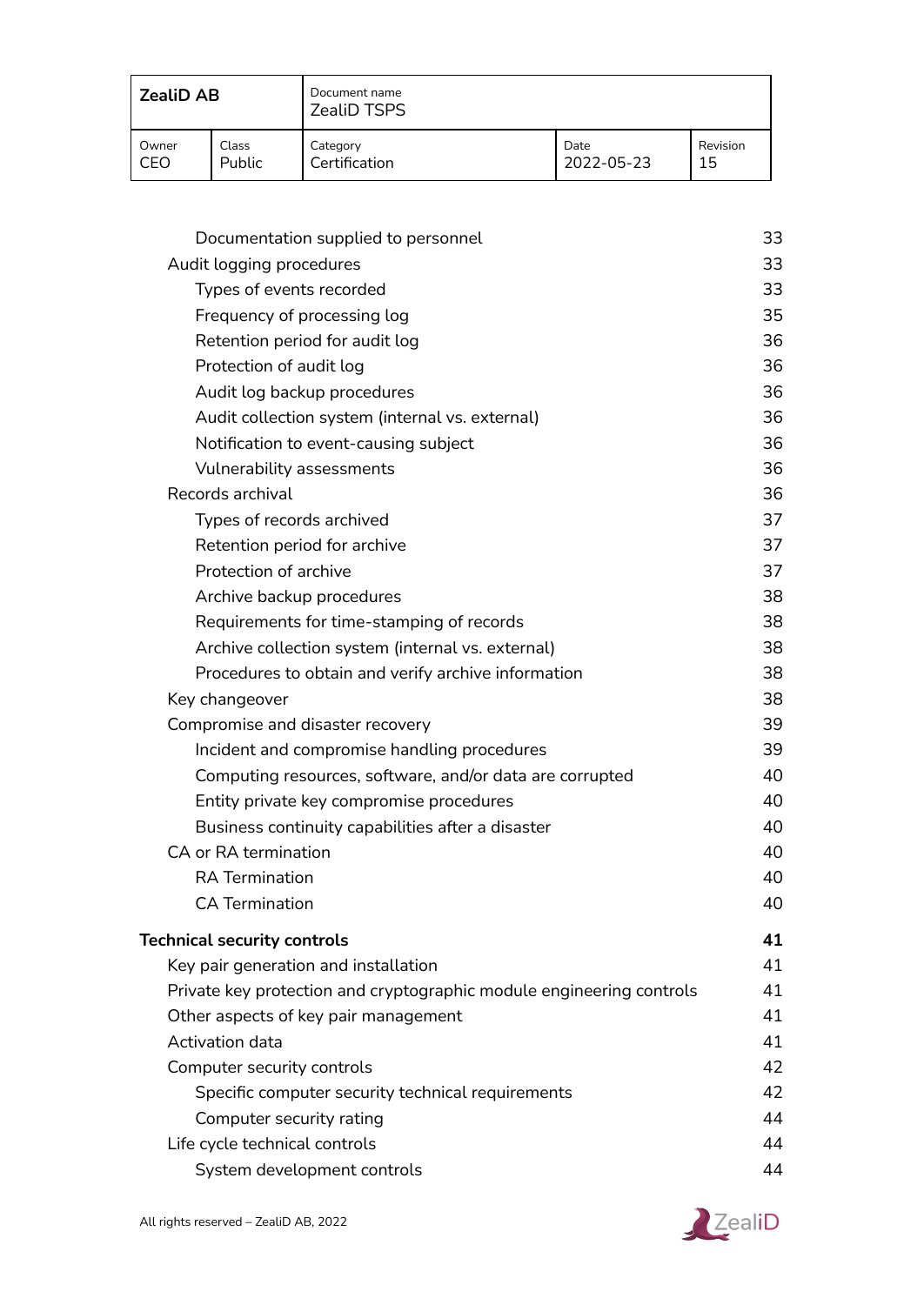| <b>ZealiD AB</b> |        | Document name<br><b>ZealiD TSPS</b> |            |          |
|------------------|--------|-------------------------------------|------------|----------|
| Owner            | Class  | Category                            | Date       | Revision |
| CEO              | Public | Certification                       | 2022-05-23 | 15       |

| Security management controls                                 | 44 |
|--------------------------------------------------------------|----|
| Life cycle security controls                                 | 45 |
| Network security controls                                    | 45 |
| Time-stamping                                                | 46 |
| <b>Certificate, CRL, and OCSP profiles</b>                   | 47 |
| <b>Compliance audit and other assessments</b>                | 47 |
| Frequency or circumstances of assessment                     | 47 |
| Identity / qualifications of assessor                        | 47 |
| Assessor's relationship to assessed entity                   | 47 |
| Topics covered by assessment                                 | 47 |
| Actions taken as a result of deficiency                      | 48 |
| Communication of results                                     | 48 |
| <b>Other business and legal matters</b>                      | 49 |
| Fees                                                         | 49 |
| Financial responsibility                                     | 49 |
| Insurance coverage                                           | 49 |
| Other assets                                                 | 49 |
| Insurance or warranty coverage for end-entities              | 50 |
| Confidentiality of business information                      | 50 |
| Scope of confidential information                            | 50 |
| Information not within the scope of confidential information | 50 |
| Responsibility to protect confidential information           | 50 |
| Privacy of personal information                              | 51 |
| Privacy plan                                                 | 51 |
| Information treated as private                               | 51 |
| Information not deemed private                               | 51 |
| Responsibility to protect private information                | 51 |
| Notice and consent to use private information                | 52 |
| Disclosure pursuant to judicial or administrative process    | 52 |
| Other information disclosure circumstances                   | 52 |
| Intellectual property rights                                 | 52 |
| Representations and warranties                               | 52 |
| CA representations and warranties                            | 52 |
| RA representations and warranties                            | 52 |
| Subscriber representations and warranties                    | 55 |
| Relying party representations and warranties                 | 55 |

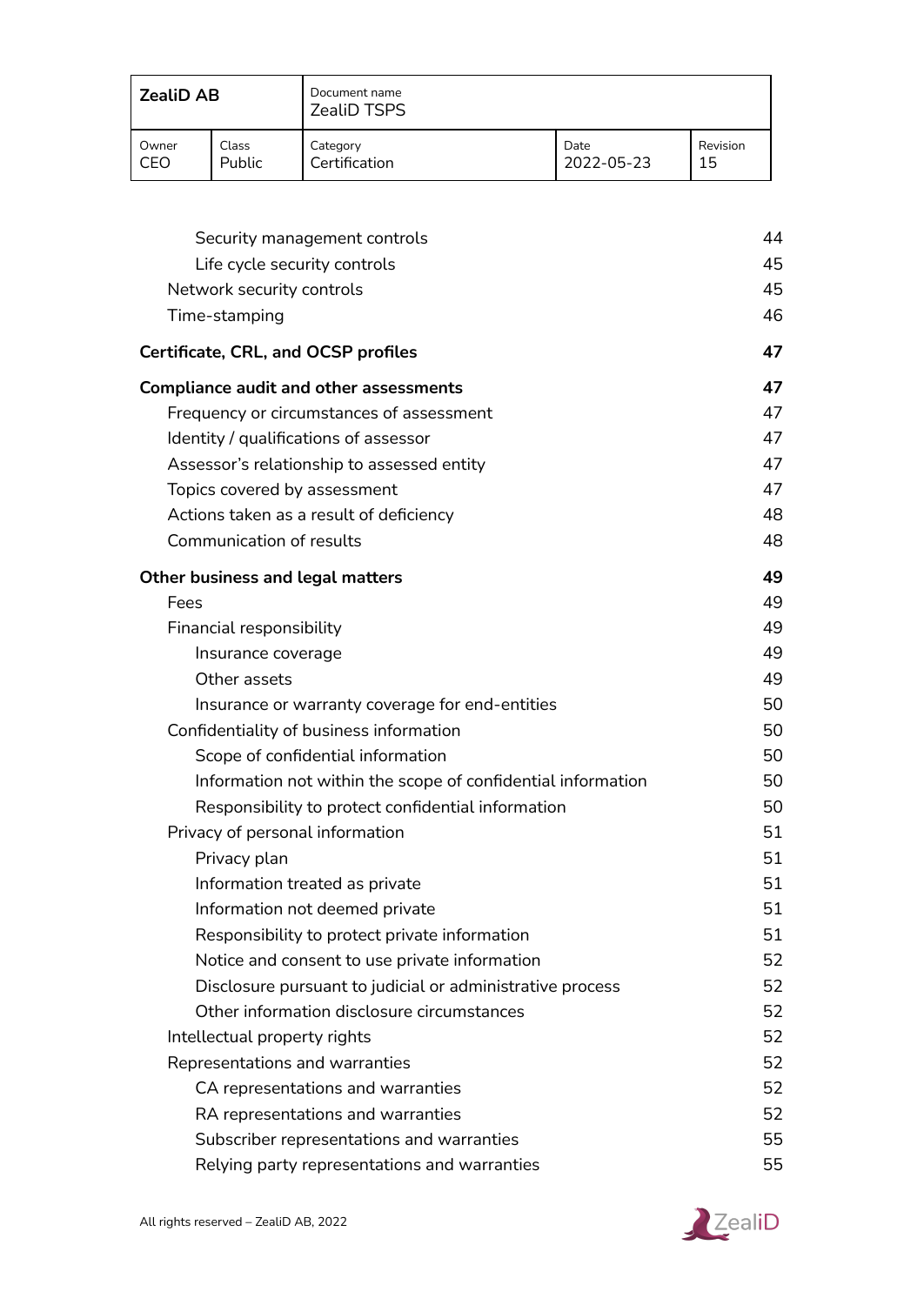| <b>ZealiD AB</b> |               | Document name<br><b>ZealiD TSPS</b> |            |          |
|------------------|---------------|-------------------------------------|------------|----------|
| Owner            | Class         | Category                            | Date       | Revision |
| CEO              | <b>Public</b> | Certification                       | 2022-05-23 | 15       |

| Representations and warranties of other participants    | 56 |
|---------------------------------------------------------|----|
| Disclaimers of warranties                               | 56 |
| Limitations of liability                                | 56 |
| Indemnities                                             | 56 |
| Indemnification by Subscribers                          | 56 |
| Term and termination                                    | 57 |
| Term                                                    | 57 |
| Termination                                             | 57 |
| <b>Effect of termination and survival</b>               | 57 |
| Individual notices and communications with participants | 58 |
| Amendments                                              | 58 |
| Procedure for amendment                                 | 58 |
| Notification mechanism and period                       | 58 |
| Circumstances under which OID must be changed           | 58 |
| Dispute resolution provisions                           | 59 |
| Governing law                                           | 59 |
| Compliance with applicable law                          | 59 |
| Miscellaneous provisions                                | 60 |
| Entire agreement                                        | 60 |
| Assignment                                              | 60 |
| Severability                                            | 60 |
| Enforcement (attorneys' fees and waiver of rights)      | 60 |
| Force Majeure                                           | 60 |
| Other provisions                                        | 61 |

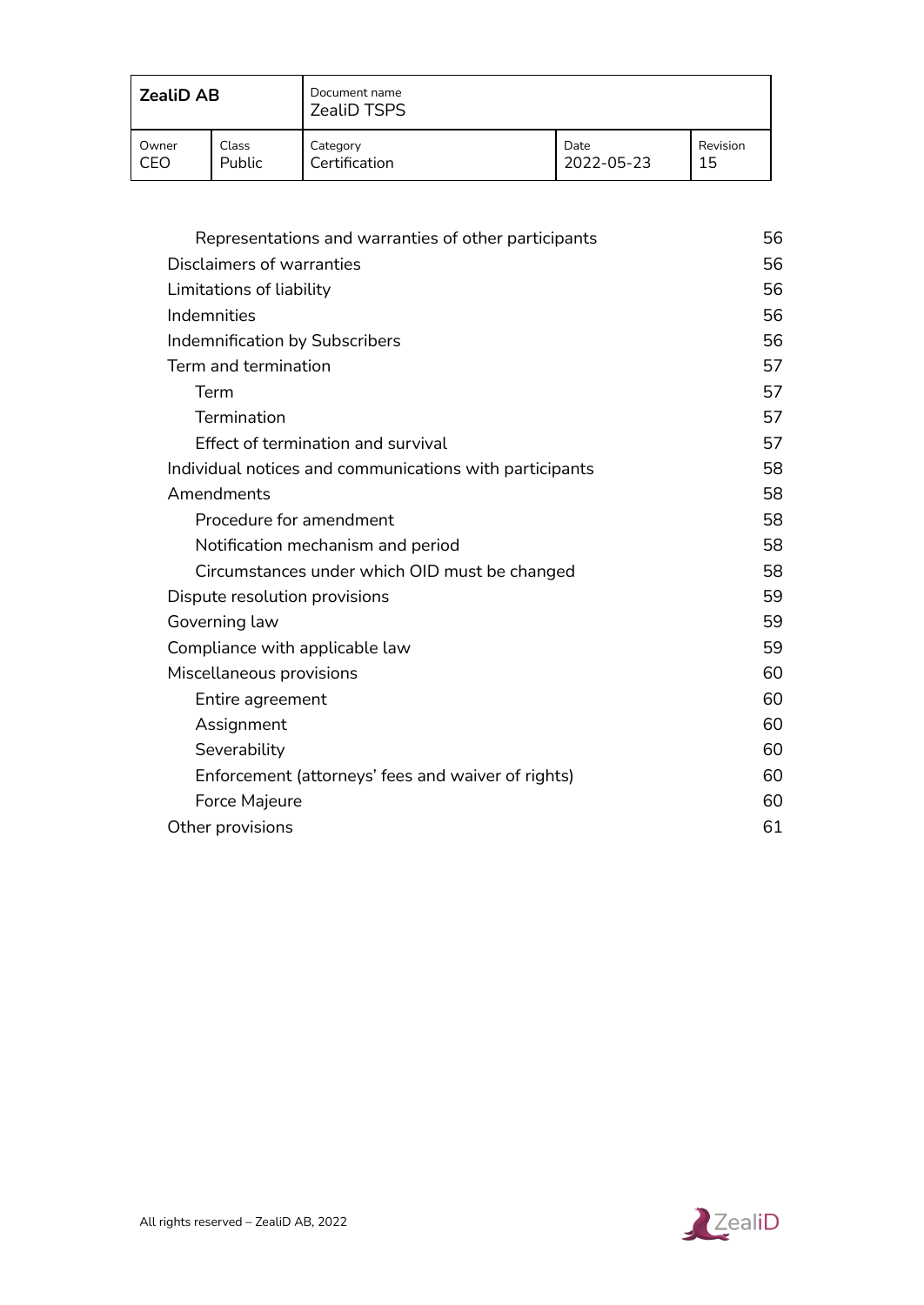| <b>ZealiD AB</b> |               | Document name<br><b>ZealiD TSPS</b> |            |          |
|------------------|---------------|-------------------------------------|------------|----------|
| Owner            | Class         | Category                            | Date       | Revision |
| CEO              | <b>Public</b> | Certification                       | 2022-05-23 | 15       |

# <span id="page-7-0"></span>Revision History

| <b>Version</b> | <b>Date</b> | <b>Change comment</b>                      | <b>Author</b>         |
|----------------|-------------|--------------------------------------------|-----------------------|
| 00B            | 2018-09-01  | First Re-Draft from other format           | Multiple              |
| 00B            | 2019-01-18  | Work document                              | Multiple              |
| 01             | 2019-02-01  | Updates                                    | Philip Hallenborg     |
| 01             | 2019-02-06  | Updates                                    | Robert Arnesson       |
| 02             | 2019-02-09  | Updates                                    | May-Lis Farnes        |
| 03             | 2019-02-10  | Updates                                    | Philip Hallenborg     |
| 04             | 2019-02-15  | Small updates                              | May-Lis Farnes        |
| 05             | 2019-02-25  | Wording, Errors                            | Pihlip Hallenborg     |
| 06             | 2019-05-08  | Update after CAB document review           | May-Lis Farnes, Tomas |
|                |             |                                            | Zuoza                 |
| 07             | 2019-05-27  | Update to conform with template            | Tomas Zuoza           |
| 08             | 2019-06-15  | Updates deviation. Change name to TRA PS   | Philip Hallenborg /   |
|                |             |                                            | <b>Tomas Zuoza</b>    |
| 09             | 2019-06-16  | Updates structural changes                 | Philip Hallenborg     |
| 10             | 2019-06-17  | Formatting                                 | Tomas Zuoza           |
| 11             | 2019-06-18  | 6.7 more details added                     | Tomas Zuoza           |
| 12             | 2020-01-12  | Multiple updates                           | Philip Hallenborg /   |
|                |             |                                            | Tomas Zuoza           |
| 13             | 2020-03-27  | Multiple updates                           | Tomas Zuoza           |
| 14             | 2021-02-26  | Added 4.2 to explain communication         | Tomas Zuoza           |
|                |             | between RA and CA. Updated entry and       |                       |
|                |             | exit logging procedures. Updated retention |                       |
|                |             | period to 12 years.                        |                       |
| 15             | 2022-05-23  | 1.3 updated to exclude sampling            | Tomas Zuoza           |
|                |             | 3.1 updated to remove 3rd party data       |                       |
|                |             | 3.2 updated to include NFC based           |                       |
|                |             | identification. Removed 3rd party data and |                       |
|                |             | sampling requirements                      |                       |
|                |             | 5.4 updated to include NFC validation      |                       |
|                |             | logging                                    |                       |
|                |             | 6.7 updated to exclude sampling            |                       |

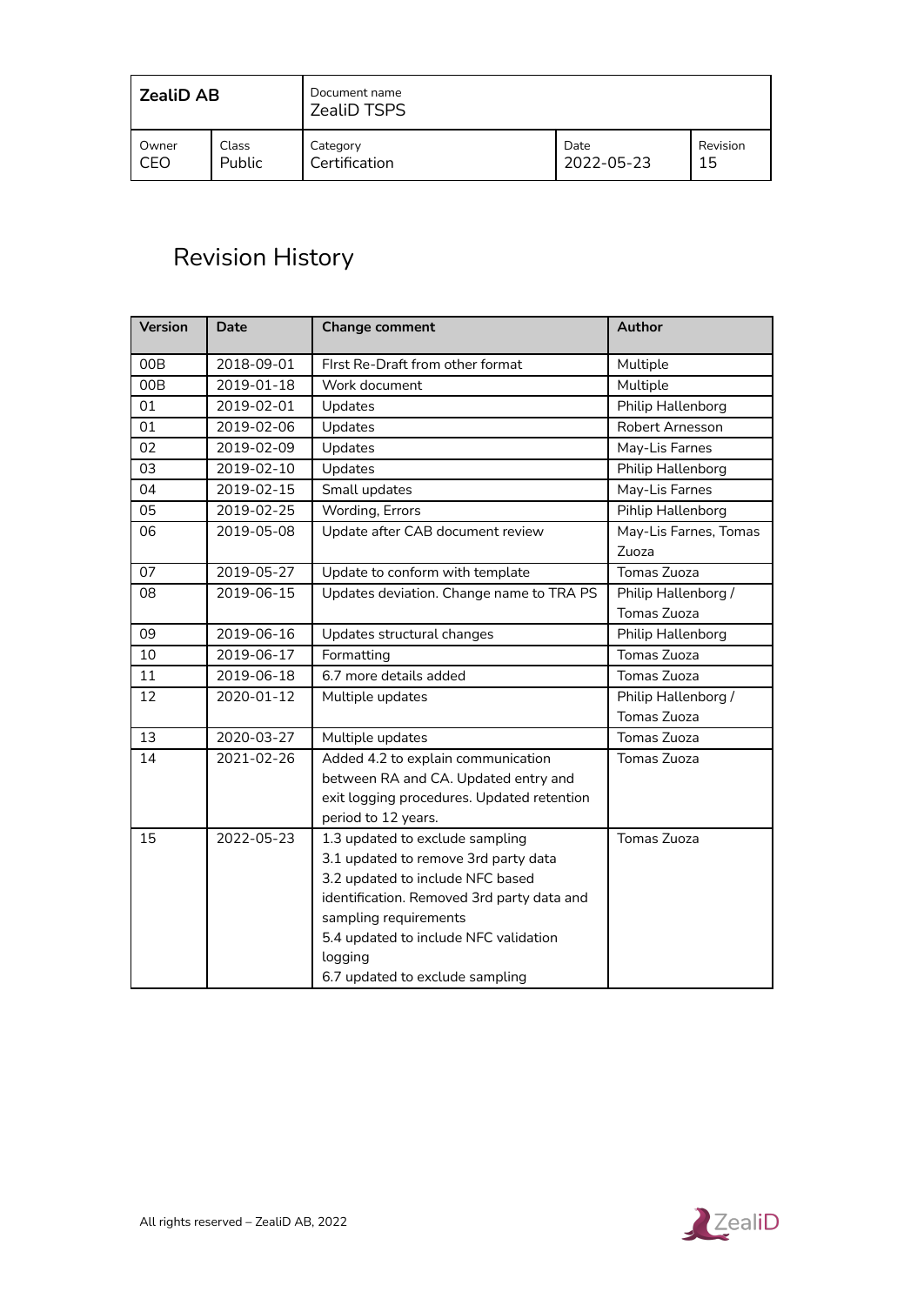| <b>ZealiD AB</b> |               | Document name<br>ZealiD TSPS |            |          |
|------------------|---------------|------------------------------|------------|----------|
| Owner            | Class         | Category                     | Date       | Revision |
| CEO              | <b>Public</b> | Certification                | 2022-05-23 | 15       |

# <span id="page-8-0"></span>1. Introduction

# <span id="page-8-1"></span>1.1. Overview

ZealiD is a Registration Authority (RA) and identifies subscribers requesting qualified electronic signatures based on qualified certificates from a Certificate Authority (CA).

The purpose of the RA service is to provide CAs and in particular eIDAS Trust Service Providers (e.g. QTSP CAs) with compliant subscriber registration.

The ZealiD service under this Practice Statement (PS) is referred to as a Trusted Registration Authority and the PS as a Trust Service Practice Statement (TSPS). The RA Service is referred to as "trusted" in that it complies with eIDAS and thus is coined "TRA Service". This TSPS is structured according to RFC 3647.

ZealiD performs identification of subscribers where the subscriber is a natural person and the qualified certificates are issued for the purpose of the subscriber signing documents on its own behalf.

The CA issues certificates, performs identification and authentication of subscribers and initiates or passes along revocation requests for certificates.

# <span id="page-8-2"></span>1.2. TRA Service Objective

TRA Service shall perform a successful identification of the natural person in a remote (online) environment. TRA Service determines that the subscriber is physically present with a level of assurance at least at the level of a human face-to-face identity verification session. The TRA Service will:

● Check for actual existence of the person in real life;

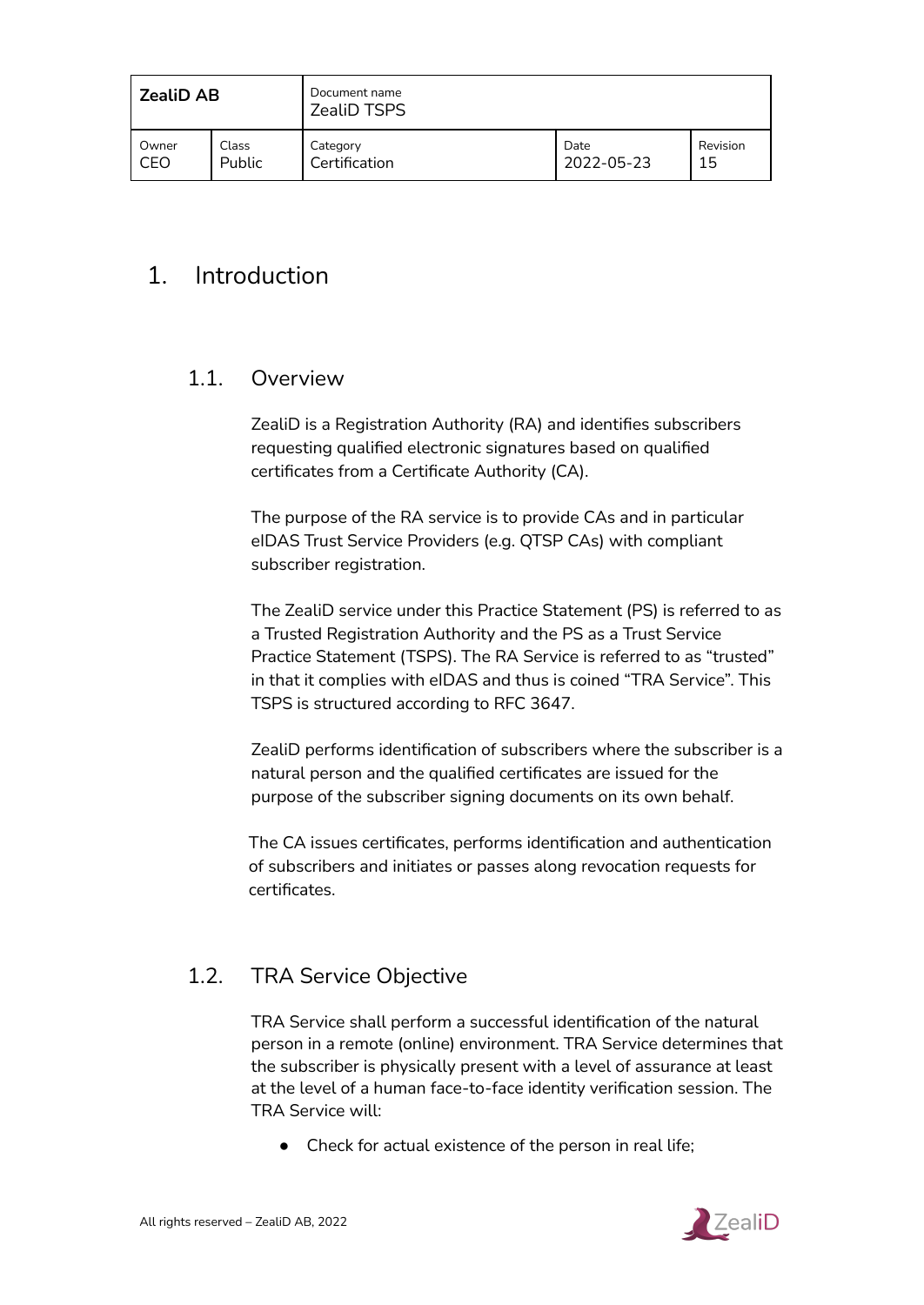| <b>ZealiD AB</b> |               | Document name<br><b>ZealiD TSPS</b> |            |          |
|------------------|---------------|-------------------------------------|------------|----------|
| Owner            | Class         | Category                            | Date       | Revision |
| CEO              | <b>Public</b> | Certification                       | 2022-05-23 | 15       |

- Use dual sources of identification (Identity document and personal photo) to verify whether the ID document belongs to the natural person;
- Prove that the identified natural person is the same as specified;
- Check the legal authenticity of a national official ID document.

# <span id="page-9-0"></span>1.3. eIDAS Legality, ETSI standards and German State-of-the-art

The ZealiD Trust Service Policy governing this TSPS consist of the eIDAS designated standards:

- ETSI EN 319 401,
- ETSI EN 319 411-1,
- ETSI EN 319 411-2,
- ETSI TS 119 461.

ZealiD identification services support the identification of natural persons following the policy QCP-n-qscd.

ZealiD performs identity verification on natural persons only, where the subscriber and the subject are identical.

ZealiD uses an automated verification of identity method supported by mandatory identification vetting performed by a natural person (Registration Officer).

In doing so, ZealiD provides an identification method conforming to eIDAS article 24, paragraph 1d, providing equivalent assurance in terms of reliability to physical presence, which has been confirmed by a German conformity assessment body.

ZealiD TRA supports unattended remote identity proofing with hybrid and manual operation.

The identification of individual identity is done according to ETSI TS 119 461.

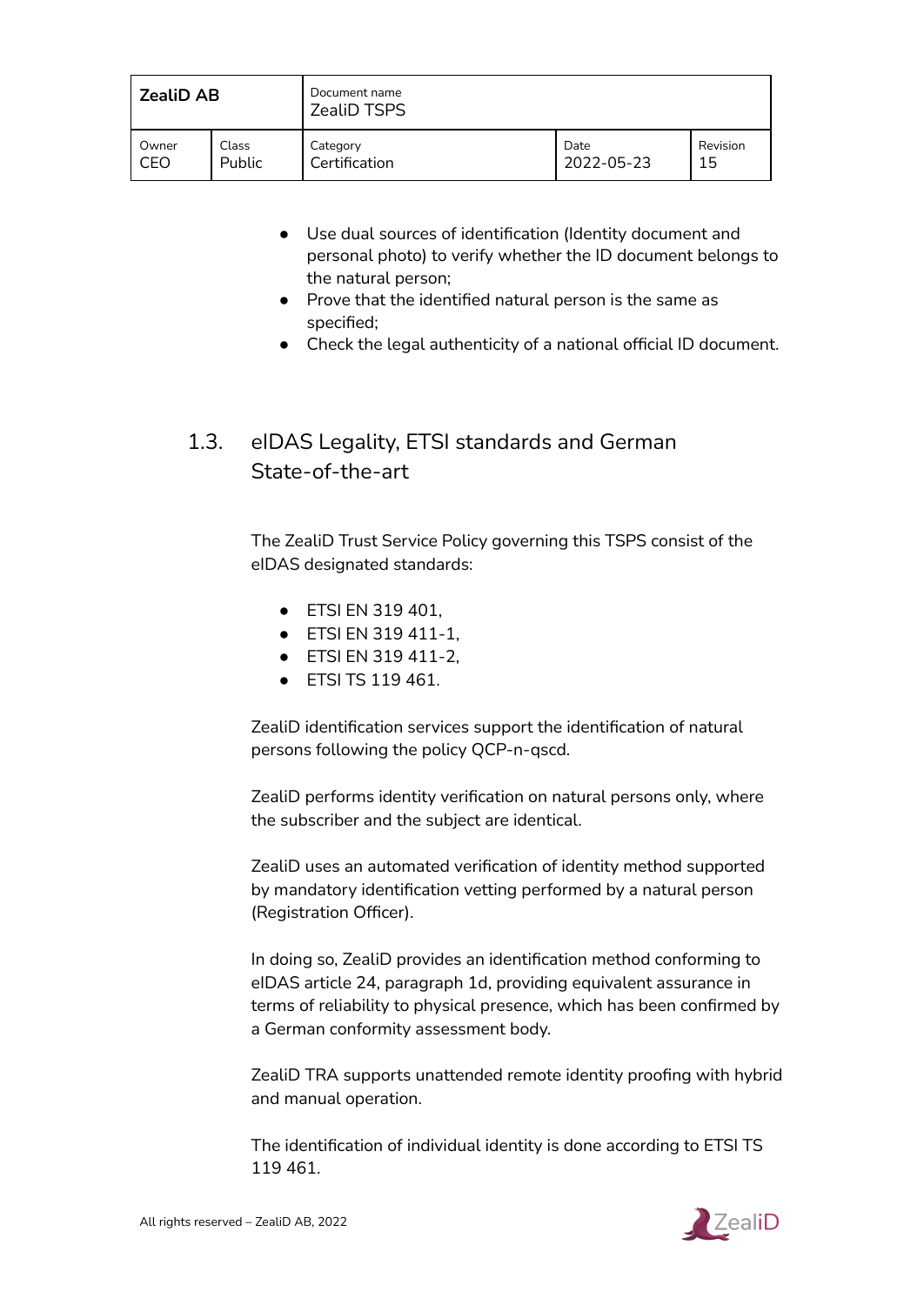| <b>ZealiD AB</b> |        | Document name<br><b>ZealiD TSPS</b> |            |          |
|------------------|--------|-------------------------------------|------------|----------|
| Owner            | Class  | Category                            | Date       | Revision |
| CEO              | Public | Certification                       | 2022-05-23 | 15       |

Where physical ID documents are used for the applicant identification, the TRA Service also fulfils related requirements under German Law (state-of-the-art):

- relevant provisions of Vertrauensdienstegesetz (VDG);
- relevant provisions of Anerkennung "innovativer Identifizierungsmethoden" i. S. d. § 11 Absatz 3 VDG (AutoIdent);

# <span id="page-10-0"></span>1.4. Document name and identification

This practice statement is titled ZealiD Trusted Registration Authority Practice Statement (ZealiD TSPS). The Issuing TSPS has the object identifier: OID 1.2.752.251.1.5.51.2.15.

# <span id="page-10-1"></span>1.5. PKI participants

ZealiD can provide their ZealiD TRA Service as a standalone to CAs or include the service in its own CA.

All participating CAs need to comply with this TSPS and any CA's Certificate Practice Statement needs to comply with this TSPS and relevant regulations, standards and PSs.

<span id="page-10-2"></span>1.5.1. Certification Authorities (CA)

The requirements for the TRA Service will additionally be stated in the CA's PS and are met under the standards:

- ETSI EN 319 411-2,
- ETSI EN 319 411-1,
- ETSI EN 319 401,
- CEN EN 419 241-1.

The CA will have its name in the "Issuer" field of the Issuing CA certificates.

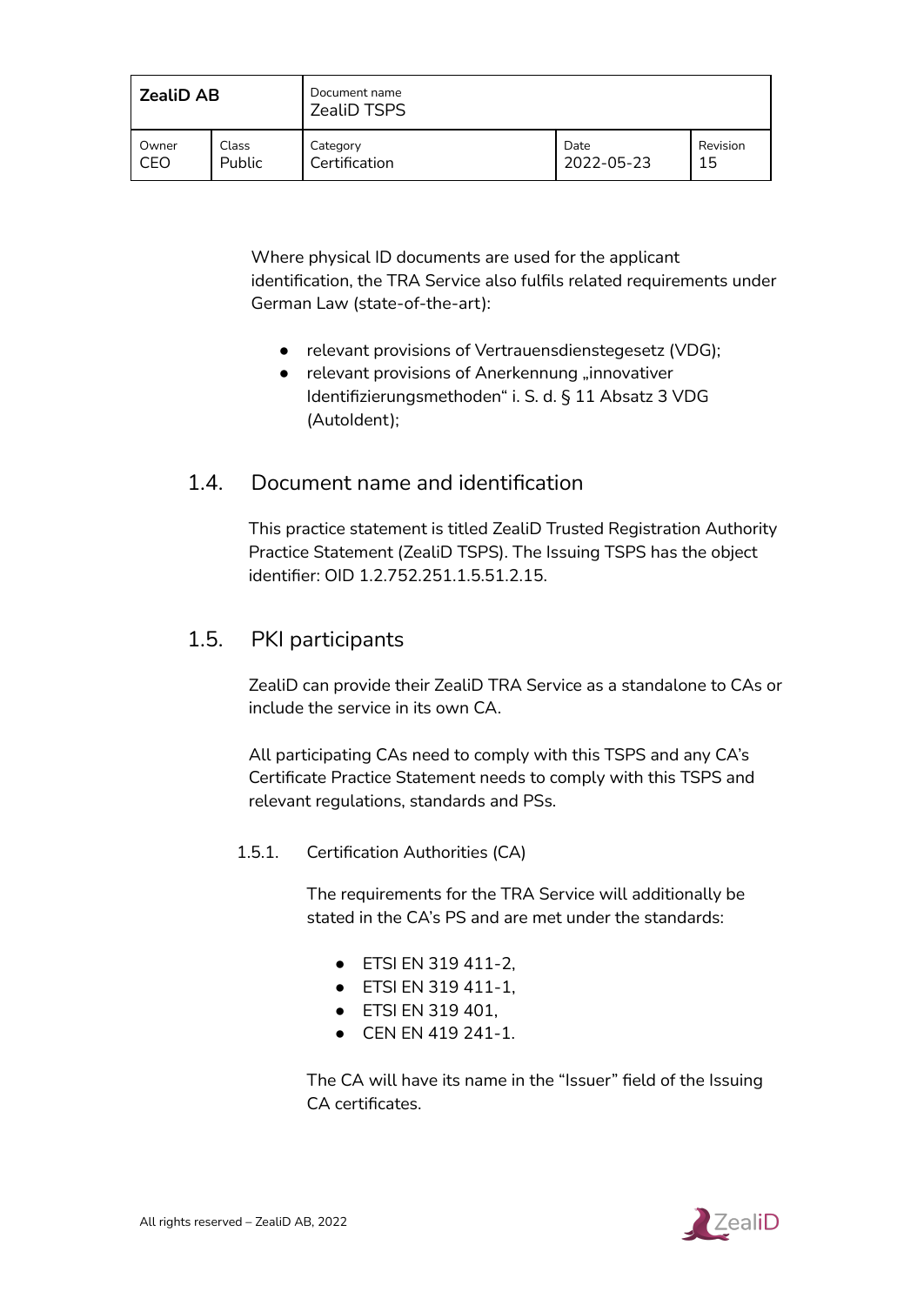| <b>ZealiD AB</b> |               | Document name<br><b>ZealiD TSPS</b> |            |          |
|------------------|---------------|-------------------------------------|------------|----------|
| Owner            | Class         | Category                            | Date       | Revision |
| CEO              | <b>Public</b> | Certification                       | 2022-05-23 | 15       |

#### <span id="page-11-0"></span>1.5.2. Registration Authority (RA)

ZealiD will perform a number of duties vis-a-vis the CA. These duties are:

- Control that all TRA Service operational procedures are performed in compliance with the present Trust Service Policy;
- Allow subscribers to apply for certificates via the TRA service;
- Report all security incidents to the CA;
- Manage the changes within this document upon validation of the CA.

ZealiD is acting as the RA in the following way:

- Provide full and comprehensive compiling of all identity verification above and forward to the CA;
- On behalf of the subscriber as an intermediary to request a qualified certificate to be issued by a CA;
- On behalf of the subscriber as an intermediary while setting up a smartphone app based electronic identity.

#### <span id="page-11-1"></span>1.5.3. Subscribers

The subscribers identified in for ZealiD TRA Services are natural persons wishing to:

- request an identity verification for a qualified trust service;
- request a qualified certificate to be issued by a CA,

#### <span id="page-11-2"></span>1.5.4. Relying parties

Relying parties are service providers that will

- **•** forward subscribers to the TRA Service;
- request full and comprehensive packaging of all identity checks.

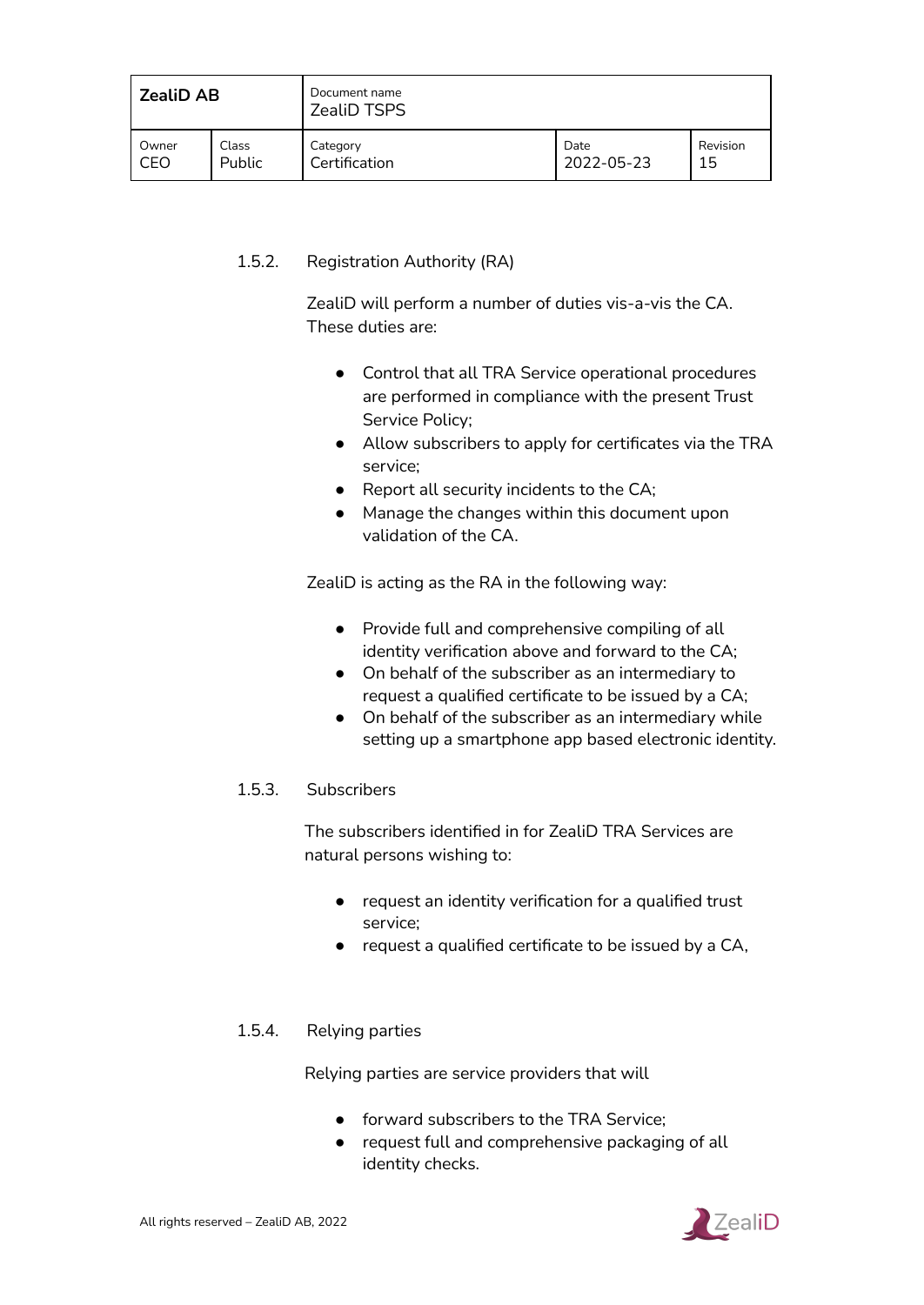| <b>ZealiD AB</b> |        | Document name<br><b>ZealiD TSPS</b> |            |          |
|------------------|--------|-------------------------------------|------------|----------|
| Owner            | Class  | Category                            | Date       | Revision |
| CEO              | Public | Certification                       | 2022-05-23 | 15       |

#### <span id="page-12-0"></span>1.5.5. Other participants

No stipulation.

# <span id="page-12-1"></span>1.6. Certificate usage

1.6.1. Appropriate certificate uses

Certificates issued as a result of the ZealiD TRA Service are issued by the CA to:

● Subscribers for authentication and non-repudiation signing.

The exact details of certificate usage will be defined by the CA in its CPS.

<span id="page-12-2"></span>1.6.2. Prohibited certificate uses

No Stipulation.

# <span id="page-12-3"></span>1.7. Policy administration

1.7.1. Organization administering the document

The TSPS has been implemented in the entire organization following a decision by the Management Board. This document is published and maintained by ZealiD AB Sweden. Policies set out by this TSPS are implemented throughout ZealiD organization. This TSPS is published and communicated to personnel and external parties.

<span id="page-12-4"></span>1.7.2. Contact person

Mailing address: ZealiD AB Box 3437 11156 Stockholm

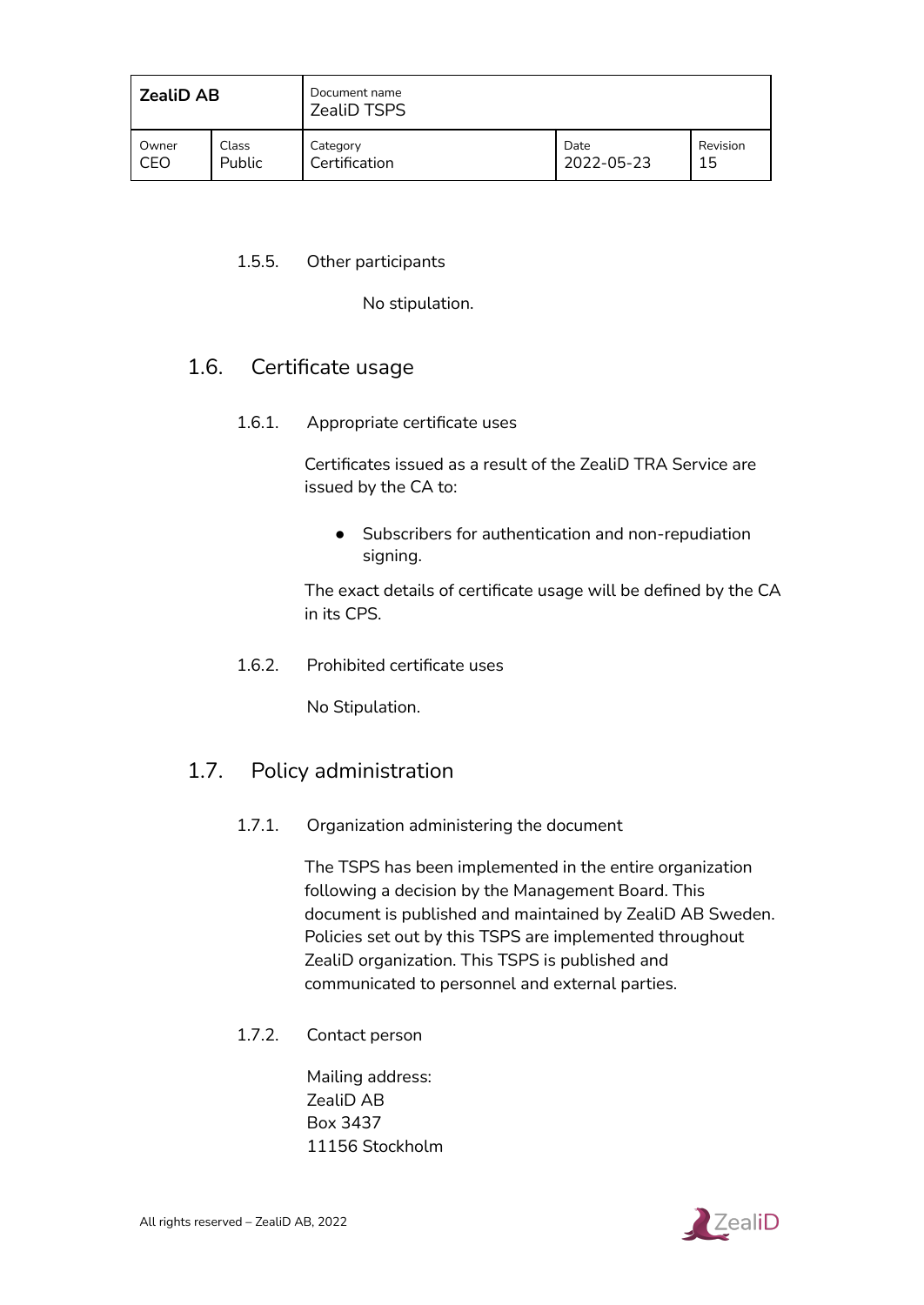| <b>ZealiD AB</b> |        | Document name<br><b>ZealiD TSPS</b> |            |          |
|------------------|--------|-------------------------------------|------------|----------|
| Owner            | Class  | Category                            | Date       | Revision |
| CEO              | Public | Certification                       | 2022-05-23 | 15       |

Visiting address: Norrlandsgatan 10 111 43 Stockholm Sweden

Contact: email: [support@zealid.com,](mailto:support@zealid.com) [legal@zealid.com](mailto:legal@zealid.com) telephone: +46 (0)10-199 40 00 (EN, SE), +370 5 2078882 (EN, LT)

<span id="page-13-0"></span>1.7.3. Person determining PS suitability for the policy

ZealiD Compliance Manager.

<span id="page-13-1"></span>1.7.4. PS approval procedures

The Management Board Decision Routine describes the PS approval process. This process is monitored by the ZealiD Compliance Manager.

# <span id="page-13-2"></span>1.8. Definitions and acronyms

| CA                    | <b>Certification Authority</b>                                                                                  |
|-----------------------|-----------------------------------------------------------------------------------------------------------------|
| <b>CRL</b>            | <b>Certificate Revocation List</b>                                                                              |
| Control panel         | The Control Panel is the front end och application for the RPs to<br>configure the TRA Service and receive data |
| Customer              | Customer is a RP, typically a finance service provider                                                          |
| ZealiD                | Is the trading brand name of the legal entity ZealiD AB                                                         |
| ZealiD TRA            | <b>ZealiD Trusted Registration Authority</b>                                                                    |
| ZealiD TRA<br>Service | <b>ZealiD Trusted Registration Authority Service</b>                                                            |
| ISO                   | International Organization for Standardization                                                                  |
| OID                   | Object Identifier                                                                                               |

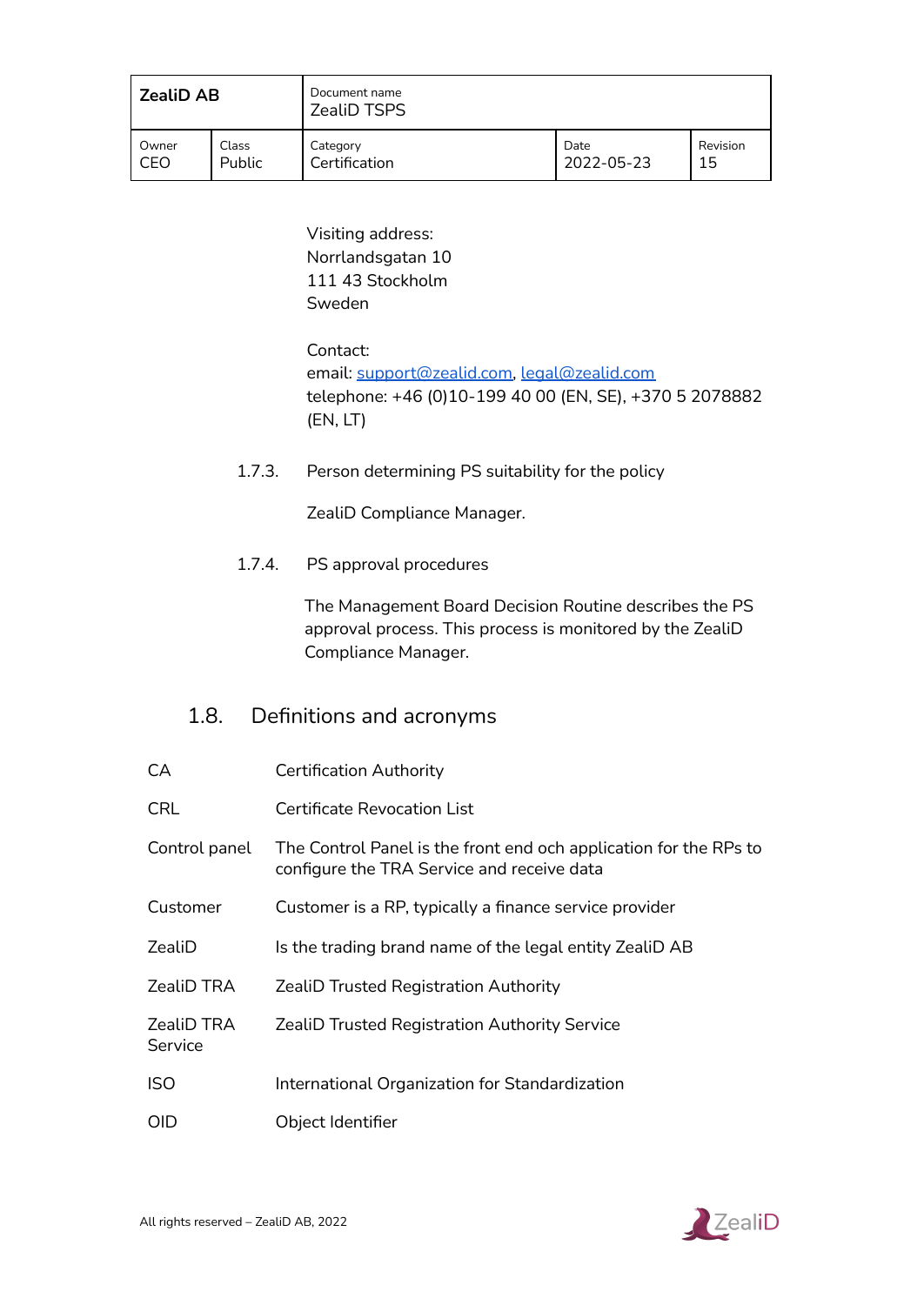| ZealiD AB |        | Document name<br><b>ZealiD TSPS</b> |            |          |
|-----------|--------|-------------------------------------|------------|----------|
| Owner     | Class  | Category                            | Date       | Revision |
| CEO       | Public | Certification                       | 2022-05-23 | 15       |

| Management<br>System | Management System is ZealiDs internal Policies, Routines etc<br>based on ISO 27001 and complying with relevant regulation and<br><b>ETSI</b> standards                                   |
|----------------------|------------------------------------------------------------------------------------------------------------------------------------------------------------------------------------------|
| <b>NFC</b>           | <b>Near Field Communication</b>                                                                                                                                                          |
| Relying Party        | Relying parties (RP) are defined as any Subscriber (as defined in<br>Subscribers below) or any end-entity (also referred to as<br>Customers) relying on the Services of ZealiD           |
| <b>PKCS</b>          | Public Key Cryptography Standards                                                                                                                                                        |
| <b>PKI</b>           | Public Key Infrastructure                                                                                                                                                                |
| <b>PKIX</b>          | Public Key Infrastructure X.509                                                                                                                                                          |
| <b>RFC</b>           | <b>Request For Comments</b>                                                                                                                                                              |
| <b>SIS</b>           | Swedish Standards Institute                                                                                                                                                              |
| Subscriber           | A Subscriber is a natural person seeking to sign documents<br>electronically, set up an electronic identity, signing in with strong<br>authentication and perform remote identification. |
| URI                  | Uniform Resource Identifier                                                                                                                                                              |
| <b>URL</b>           | Uniform Resource Locator                                                                                                                                                                 |
| <b>UUID</b>          | Universally Unique Identifier                                                                                                                                                            |

# 2. Publication and repository responsibilities

# <span id="page-14-0"></span>2.1. Repositories

ZealiD publishes to its publicly available repository <https://zealid.com/repository> (24/7, 99% annual availability, which is contractually guaranteed by the hosting provider and provisions are made to be able to host via secondary provider in case of emergency) the following documents:

- ZealiD TSPS (this document);
- Subscriber Terms and Conditions;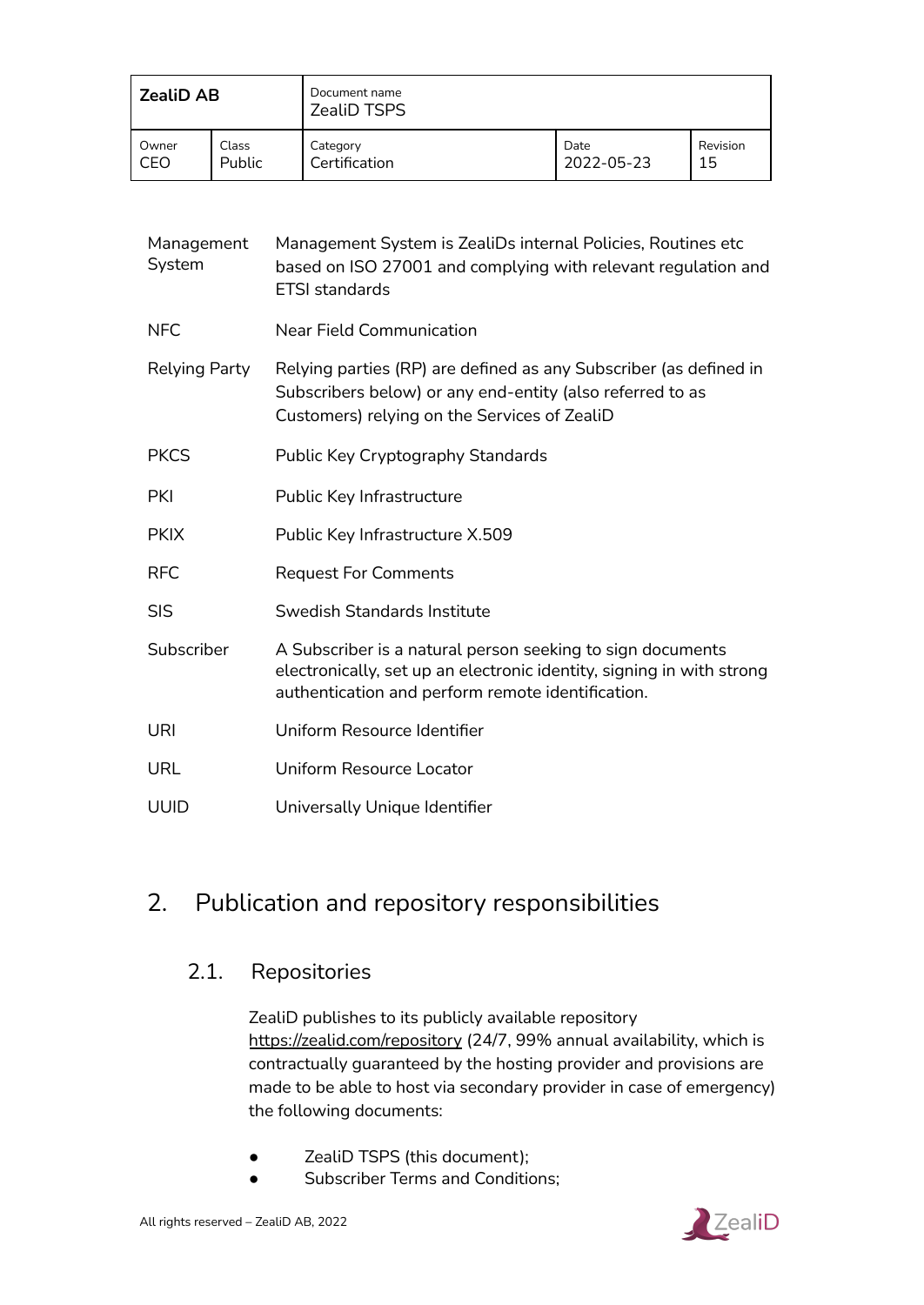| <b>ZealiD AB</b> |               | Document name<br><b>ZealiD TSPS</b> |            |          |
|------------------|---------------|-------------------------------------|------------|----------|
| Owner            | Class         | Category                            | Date       | Revision |
| CEO              | <b>Public</b> | Certification                       | 2022-05-23 | 15       |

- Where applicable: Links to the repository of CA PS;
- **Evidence of certification.**

# <span id="page-15-0"></span>2.2. Publication of certification information

ZealiD makes the following documents publicly available:

- Trust Service Practice Statement (this TSPS);
- Audit Results;
- Insurance Policies;
- Terms and Conditions TRA Service.

# <span id="page-15-1"></span>2.3. Time or frequency of publication

Documentation listed under Repositories above are reviewed, updated and published with minimum delay when:

- any change is made or at least once per year;
- any legal, regulatory or otherwise mandatory requirement calls for an update.

Upcoming significant changes will be made public at least 14 days in advance.

Subscribers and relying parties will be notified via the ZealiD public repository and further according to the ZealiD Routine External Communication choice of appropriate channel.

# <span id="page-15-2"></span>2.4. Access controls on repositories

Information published in ZealiD's repository is public and not considered confidential information.

ZealiD has implemented all necessary security measures and enforced access control in order to prevent unauthorized access to add, delete, or modify entries into its repository. All TSPS versions are subject to final confirmation and approval by the ZealiD Management Board before publication. Publishing into ZealiD's repository is restricted to authorized employees of ZealiD with multi-factor

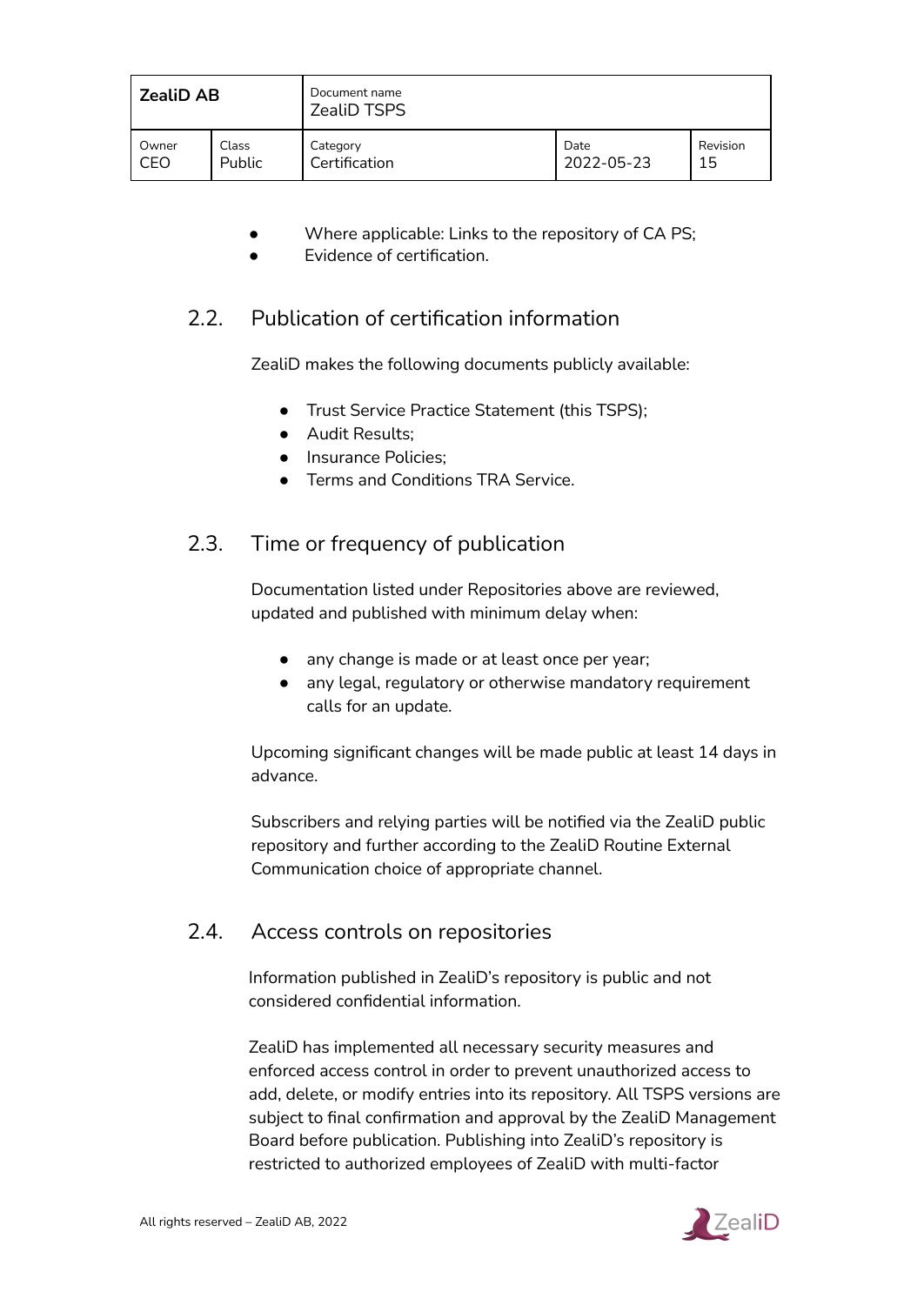| <b>ZealiD AB</b> |        | Document name<br><b>ZealiD TSPS</b> |            |          |  |
|------------------|--------|-------------------------------------|------------|----------|--|
| Owner            | Class  | Category                            | Date       | Revision |  |
| CEO              | Public | Certification                       | 2022-05-23 | 15       |  |

authentication access. The CEO and COO are the only ones who can publish the TSPS.

# 3. Identification and authentication

# <span id="page-16-0"></span>3.1. Naming

3.1.1. Types of names

No stipulation

<span id="page-16-1"></span>3.1.2. Need for names to be meaningful

Within the ZealiD TRA Service, identification of a natural person is verified. This includes the name of the subscriber being checked against a copy of a government issued national ID document.

ZealiD collects the data of the user and checks it.

The following data will be collected, interpreted and vetted as a minimum:

- Full Name;
- Date of Birth;
- Government issued national ID document;
- Issuing country;
- Nationality;
- Type of identity number (i.e. personal number, document identification number OR tax identification number);
- Phone number;
- ID document issuing and expiry dates;
- Biometric picture and signature on ID Document;
- Facial image.

In addition to this data, email and/or mobile number of the subscriber is additionally collected.

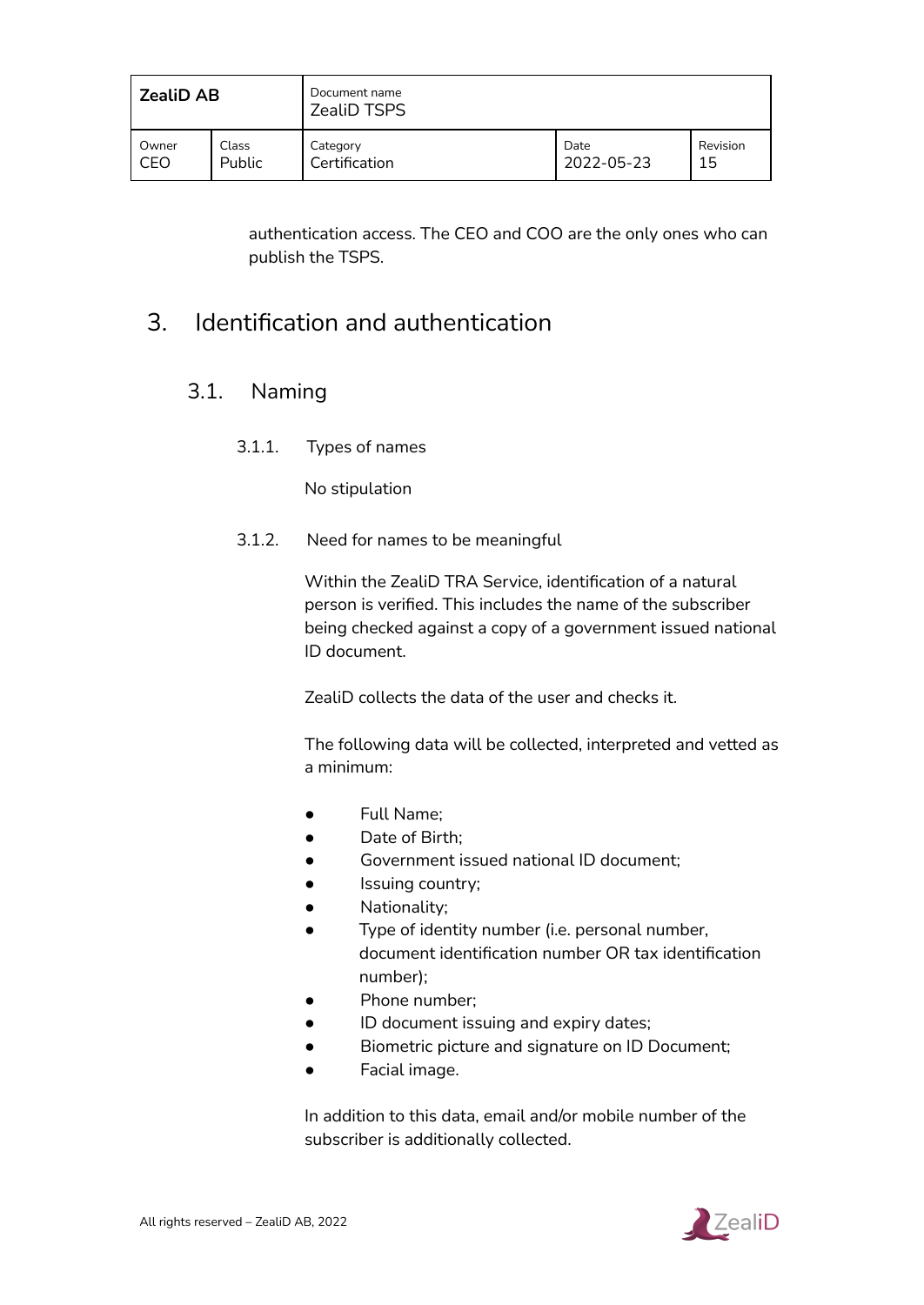| <b>ZealiD AB</b> |               | Document name<br><b>ZealiD TSPS</b> |            |          |
|------------------|---------------|-------------------------------------|------------|----------|
| Owner            | Class         | Category                            | Date       | Revision |
| CEO              | <b>Public</b> | Certification                       | 2022-05-23 | 15       |

#### <span id="page-17-0"></span>3.1.3. Anonymity or pseudonymity of subscribers

All names are real names and have been checked against evidence in the form of a smartphone photo of the ID document, relayed to the TRA Service. Anonymity or pseudonymity is not allowed by ZealiD.

#### <span id="page-17-1"></span>3.1.4. Rules for interpretation of name forms

The subject name must contain the full name of the (identical) subscriber. The name used is the name of the subject at the time the certificate was issued. The name of the subject used for the qualified certificate will always be taken from the identity document used to identify the subscriber. International letters are encoded in UTF-8. The data extracted from an identity document follows ICAO transcription rules where necessary.

#### <span id="page-17-2"></span>3.1.5. Uniqueness of names

The uniqueness of each subject name is ensured by providing the full name of the subscriber together with two unique identifiers:

- Personal or ID Document number and:
- Unique ZealiD number.
- <span id="page-17-3"></span>3.1.6. Recognition, authentication and role of trademarks

No stipulation.

### <span id="page-17-4"></span>3.2. Initial identity validation

3.2.1. Method to prove possession of private key

No stipulation.

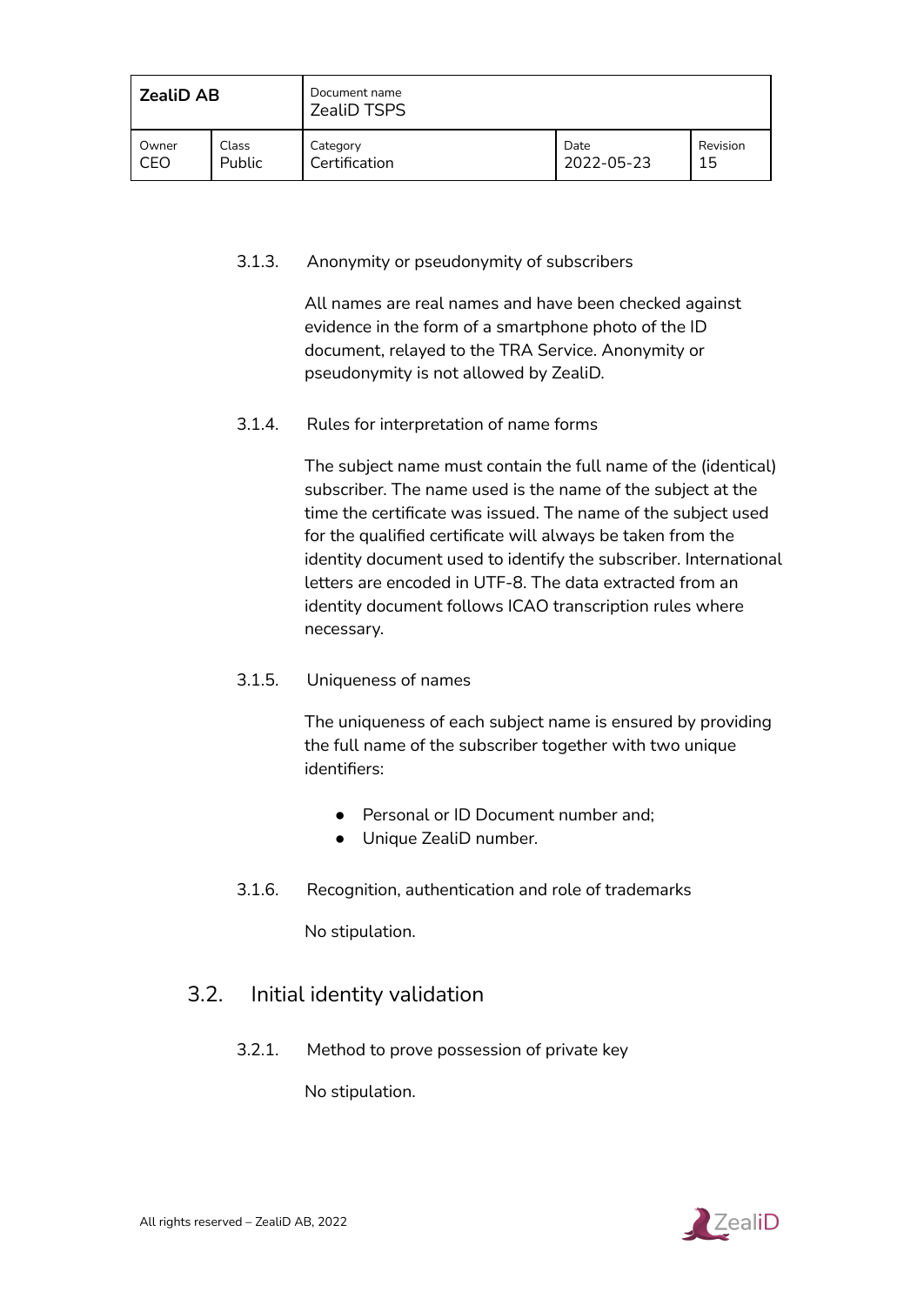| <b>ZealiD AB</b> |               | Document name<br>ZealiD TSPS |            |          |
|------------------|---------------|------------------------------|------------|----------|
| Owner            | Class         | Category                     | Date       | Revision |
| CEO              | <b>Public</b> | Certification                | 2022-05-23 | 15       |

#### <span id="page-18-0"></span>3.2.2. Authentication of organization identity

No stipulation.

#### <span id="page-18-1"></span>3.2.3. Authentication of individual identity

ZealiD will authenticate the natural person remotely based on a subscriber self-service online process interacting with a machine followed by a mandatory manual process in the TRA Service.

The full name, the date and the place of birth and other data (see 3.1.2) are provided as evidence by the subscriber to ZealiD.

This is achieved by a module based approach. There are three modules in the TRA Service:

- 1. Liveness;
- 2. Identification Document:
	- a. NFC based;
	- b. Identity Document video based;
- 3. Manual Vetting.

The modules can be accessed by the subscriber via ZealiD App (iTunes or AppStore):

- 1. Subscriber selects language and country;
- 2. Subscriber performs a Liveness check according to instructions;
- 3. Subscriber uses a smartphone to take a picture of a valid government issued ID document:
	- a. If the document is NFC enabled, ZealiD will read the data contained on the electronic chip;
	- b. If the document does not contain NFC chip, ZealiD will ask the Subscriber to take a video of the document additionally to the photos;
- 4. Subscriber confirms the submitted information.

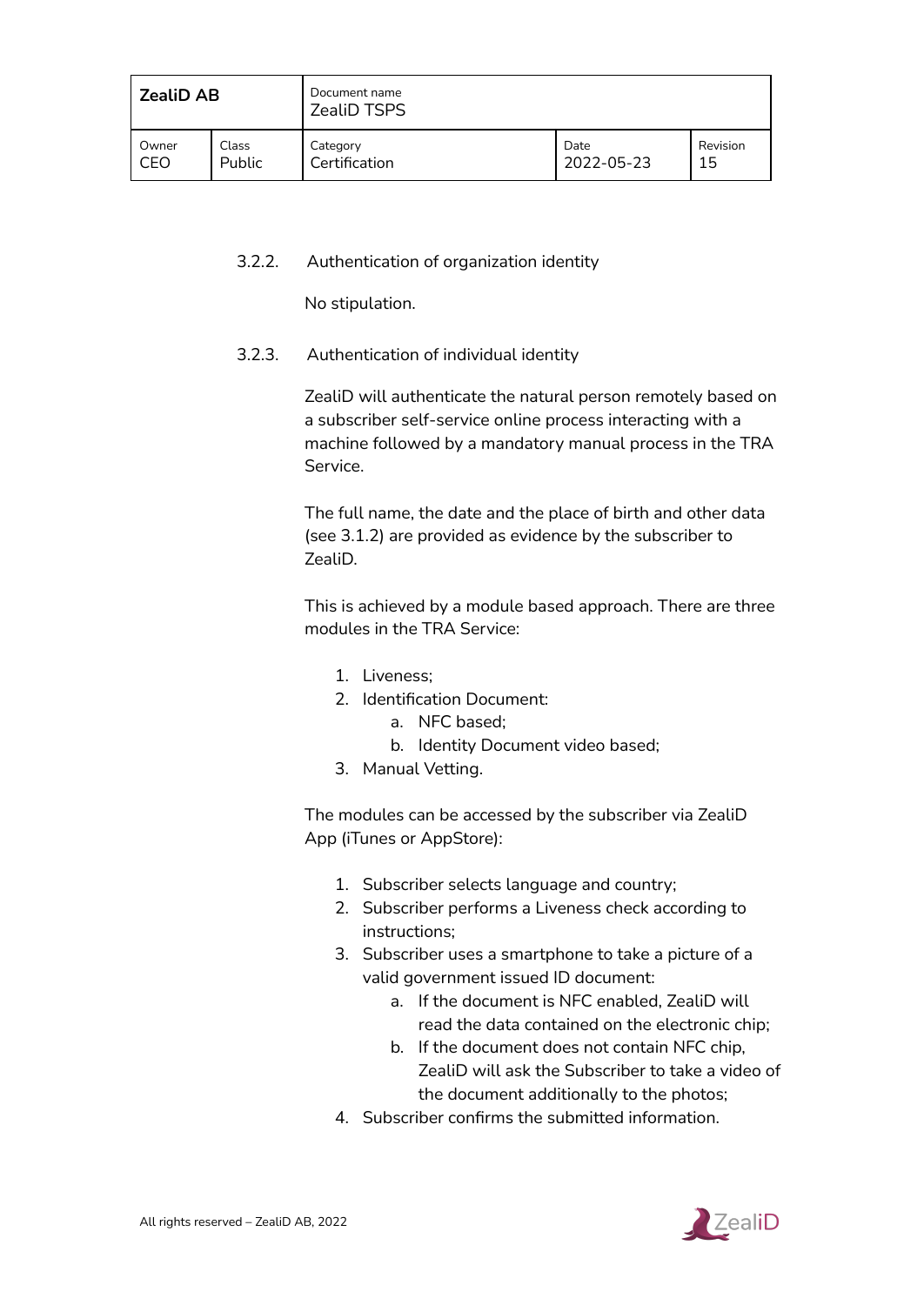| <b>ZealiD AB</b> |               | Document name<br><b>ZealiD TSPS</b> |            |          |
|------------------|---------------|-------------------------------------|------------|----------|
| Owner            | Class         | Category                            | Date       | Revision |
| CEO              | <b>Public</b> | Certification                       | 2022-05-23 | 15       |

The data from the ID document is checked for ID document genuineness and validity according to national government ID issuing standards or where applicable ICAO standards.

All verification steps and their results are documented and stored by ZealiD.

If the authentication of the person is based on a subsequent remote authentication, the authentication is provided by the CA and uses at least two factor authentication as defined in ISO 29115 (knowledge, inherence or possession).

Any secret information exchanged in authentication protocols are cryptographically protected in transit. Two or more credentials implementing different authentication factors shall be used.

In the case of chain of remote authentication, the authentication factors are created during the initial identification which was performed in a way that provides equivalent assurance in terms of reliability to the physical presence.

If one of the authentication factors becomes unavailable (e.g. the user forgets a password), the user must perform a new identification process in the TRA service.

The TRA Service is open and accessible to the public (any natural person) with only the requirement to be capable of performing the identity verification process.

ZealiD TRA Service validation is done solely within a backend infrastructure controlled by ZealiD.

Acceptance and processing of natural persons is based only on the objective criteria stated in the field of operation of this TSPS and subject to the natural persons abiding by the obligations in the TRA Service Terms and Conditions.

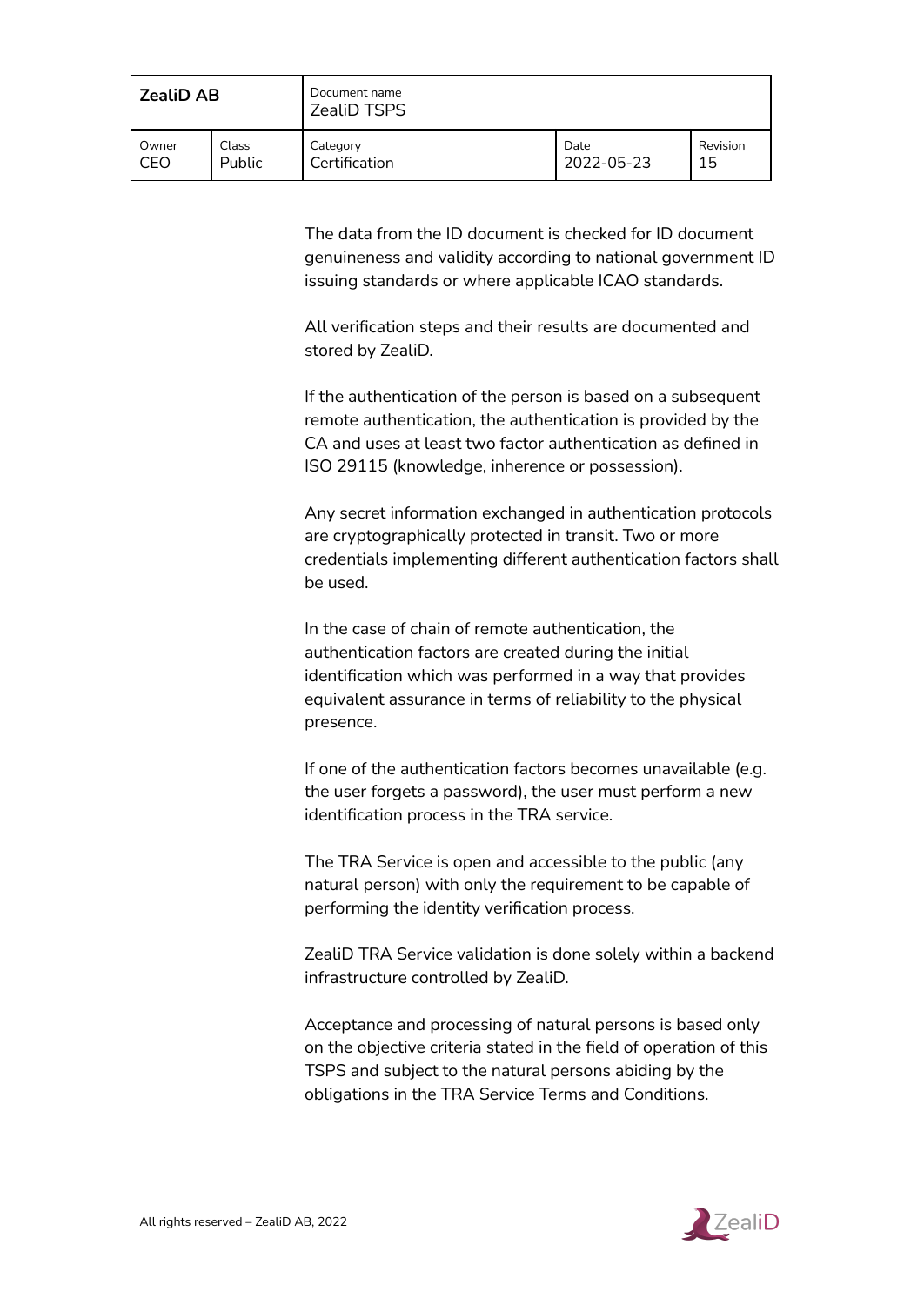| <b>ZealiD AB</b> |               | Document name<br><b>ZealiD TSPS</b> |            |          |
|------------------|---------------|-------------------------------------|------------|----------|
| Owner            | Class         | Category                            | Date       | Revision |
| CEO              | <b>Public</b> | Certification                       | 2022-05-23 | 15       |

The TRA Service is designed with disabled people in mind. Deaf users and blind users with tailored devices can complete the TRA Service requirements.

<span id="page-20-0"></span>3.2.4. Non-verified subscriber information

No stipulation.

<span id="page-20-1"></span>3.2.5. Validation of authority

No stipulation.

<span id="page-20-2"></span>3.2.6. Criteria for interoperation

Certificates generated based on the information provided by ZealiD are compliant with ETSI EN 319 411-2 with the Trust Service Policy QCP-n-qscd.

- 3.3. Identification and authentication for re-key requests No stipulation.
- <span id="page-20-3"></span>3.4. Identification and authentication for revocation request No stipulation.
- <span id="page-20-4"></span>4. Certificate life-cycle operational requirements
	- 4.1. Certificate Application

No stipulation.

# <span id="page-20-5"></span>4.2. Certificate application processing

The RA Service validates the Subscriber's identity as described in the TSPS. RA Service sends the Certificate requests to the CA. Application for a Subscriber will be generated automatically via the

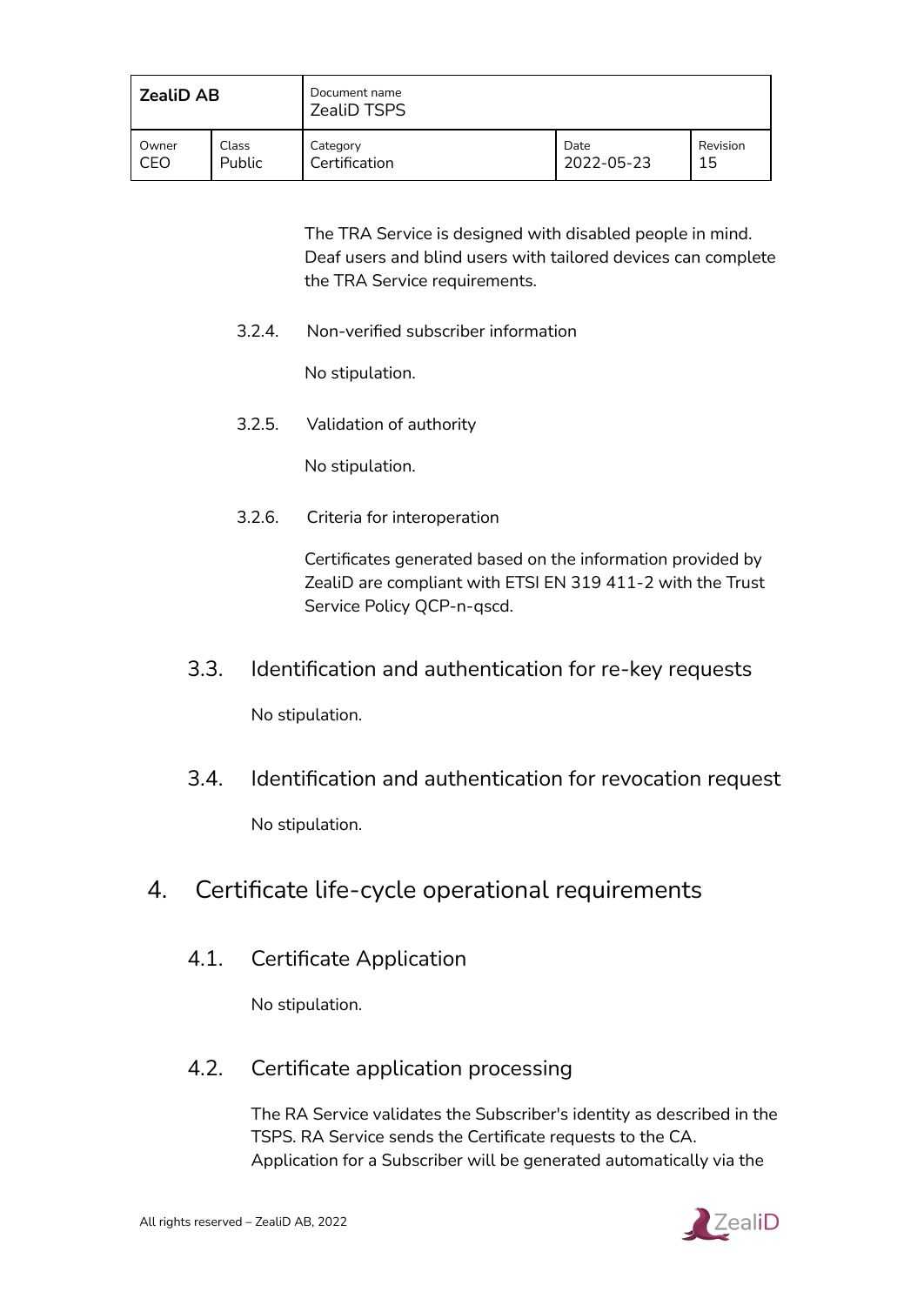| <b>ZealiD AB</b> |               | Document name<br><b>ZealiD TSPS</b> |            |          |
|------------------|---------------|-------------------------------------|------------|----------|
| Owner            | Class         | Category                            | Date       | Revision |
| CEO              | <b>Public</b> | Certification                       | 2022-05-23 | 15       |

RA Service. All communications are secured with TLS encryption along with all information presented directly by the Subscriber during the application process.

The data exchange is done via encrypted communication where a unique identifier is used by the RA Service in order to authenticate it.

Before starting the authentication, the Subscriber shall accept RA Service Terms and Conditions.

# 5. Facility, management, and operational controls

The ZealiD Management Board defines and approves policies and practices related to information security for its trust services.

ZealiD has implemented a Policy Information Security with a supporting Policy IT Security. These policies specify security measures that are required and define a set of routines specifying how security measures are implemented.

ZealiD performs risk assessment regularly in order to evaluate business risks, IT risks and risks related to the registration authority functions. This includes risks related to physical facilities. These risk assessments determine the necessary security requirements and operational procedures.

ZealiD management board approves risk assessment, oversees risk mitigation and accepts any residual risks.

As part of regular training and communication, ZealiD management communicates information security policies and procedures to employees and relevant external parties as appropriate.

In addition, ZealiD supports its practices and information security objectives for Trust Services with several types of reviews, audits and controls.

ZealiD's Policies include the security controls and operating procedures for all physical facilities, systems and information assets providing the trusted services.

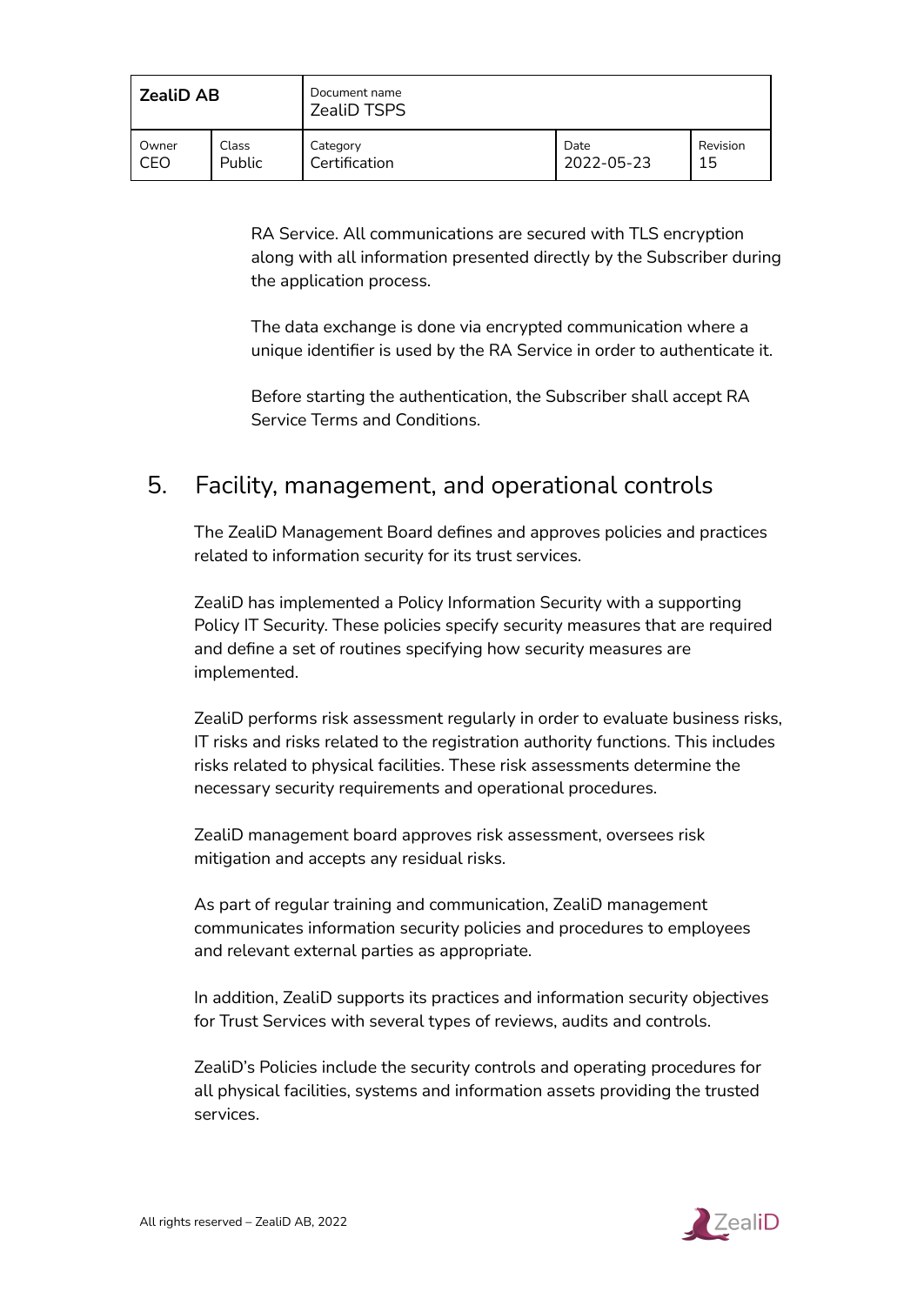| <b>ZealiD AB</b> |               | Document name<br>ZealiD TSPS |            |          |
|------------------|---------------|------------------------------|------------|----------|
| Owner            | Class         | Category                     | Date       | Revision |
| CEO              | <b>Public</b> | Certification                | 2022-05-23 | 15       |

# <span id="page-22-0"></span>5.1. Physical controls

#### 5.1.1. Site location and construction

ZealiD operations are conducted in ZealiD's premises in Sweden and Lithuania, and in premises of supporting contractors. The premises meet the requirements set forth in the internal policies and routines.

Physical controls have been implemented for the locations, which are used to process and store the personal data of the enrollment process in order to prevent unauthorized access to such premises. ZealiD is using facilities that have implemented physical and environmental security controls in order to protect the facility housing system resources, the system resources themselves, and the facilities used to support their operation.

For the security on premises ZealiD routines require:

- Closed windows and locked doors;
- Video surveillance;
- Physical access restriction with manned and unmanned doors/entries;
- Only authorized personnel are granted access to the premises;
- Supervision or monitoring of third parties;
- Logging of visitors.

For the security of manual vetting premises ZealiD routines additionally require:

- Alarm with response from security quards;
- Physically separate room from other ZealiD activities;
- Entry and exit to the premises is logged with the use of a video camera that is activated when movement is detected.

Where ZealiD utilizes IT systems at contractors, requirements are placed on them to meet and document security measures.

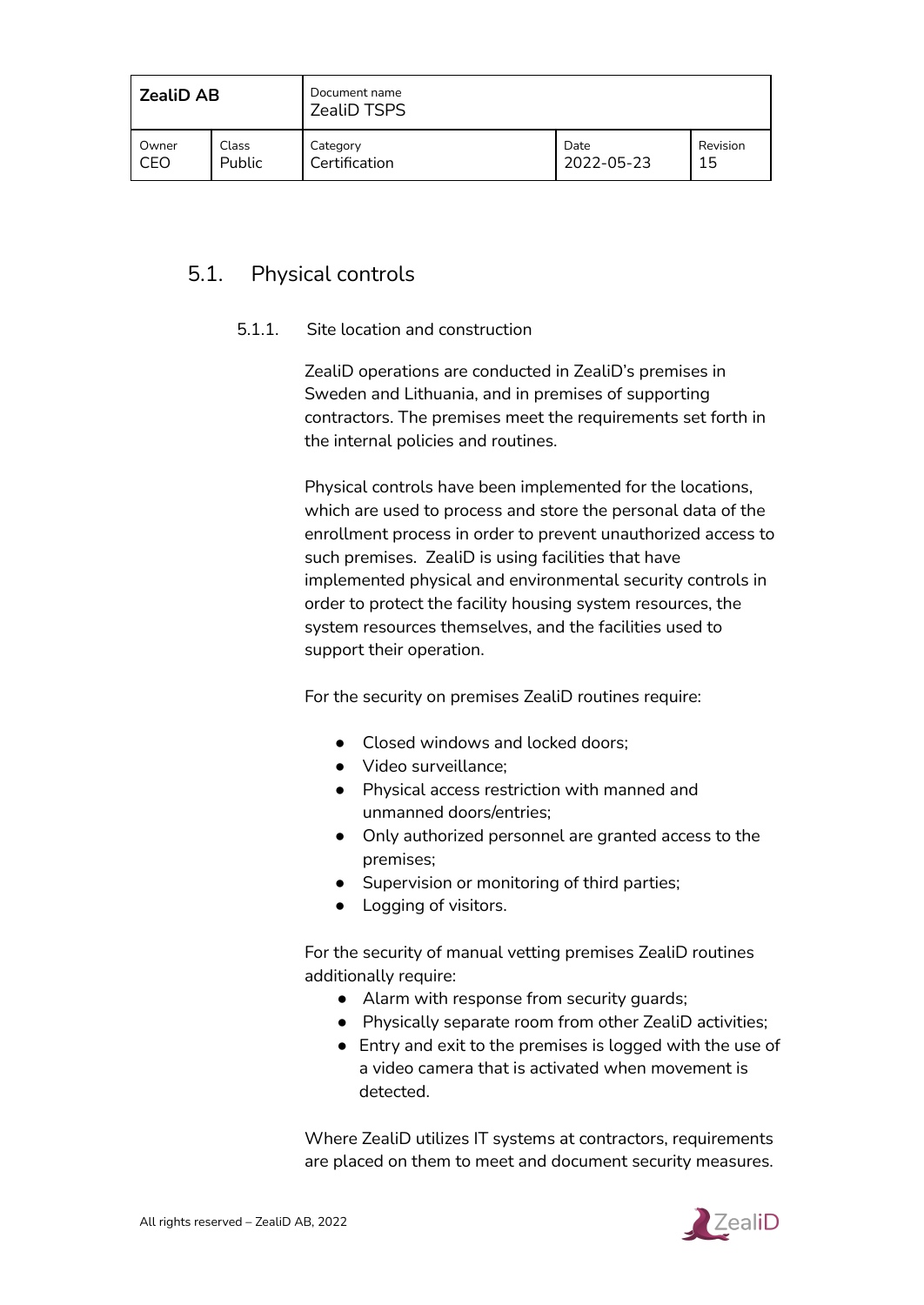| <b>ZealiD AB</b> |        | Document name<br><b>ZealiD TSPS</b> |            |          |
|------------------|--------|-------------------------------------|------------|----------|
| Owner            | Class  | Category                            | Date       | Revision |
| CEO              | Public | Certification                       | 2022-05-23 | 15       |

ZealiD reviews contractor policies and practices and documents them in its management system.

ZealiD qualifies contractors according to an internal Routine Procurement Contractors. This Routine describes an evaluation process that specifically looks at contractor obligations vs. capabilities, compliance, policies and practices.

All external contractors are ISO 27001 certified and meet necessary physical security measures.

The hosting of hardware for ZealiD Backend is managed by Baltneta Lithuania.

ZealiD sites are physically protected with different layers.

#### <span id="page-23-0"></span>5.1.2. Physical Access

ZealiD contracted data centre for the TRA Service is protected by several tiers of physical security, with access to the lower tier required before gaining access to the higher tier.

Access to the highest tier requires the participation of two persons in Trusted Roles.

The employees of ZealiD may gain access to the facilities of the TRA Services only as authorised resources notified on an approved list.

A log is kept for recording all entries and exits to the data center. The data center (location provider) has no independent access to the ZealiD TRA Service hardware or software.

Common areas are outside the ZealiD TRA Service racks.

#### <span id="page-23-1"></span>5.1.3. Power and air conditioning

The premises of ZealiD and contractors have industry standard power and air conditioning in place and are documented.

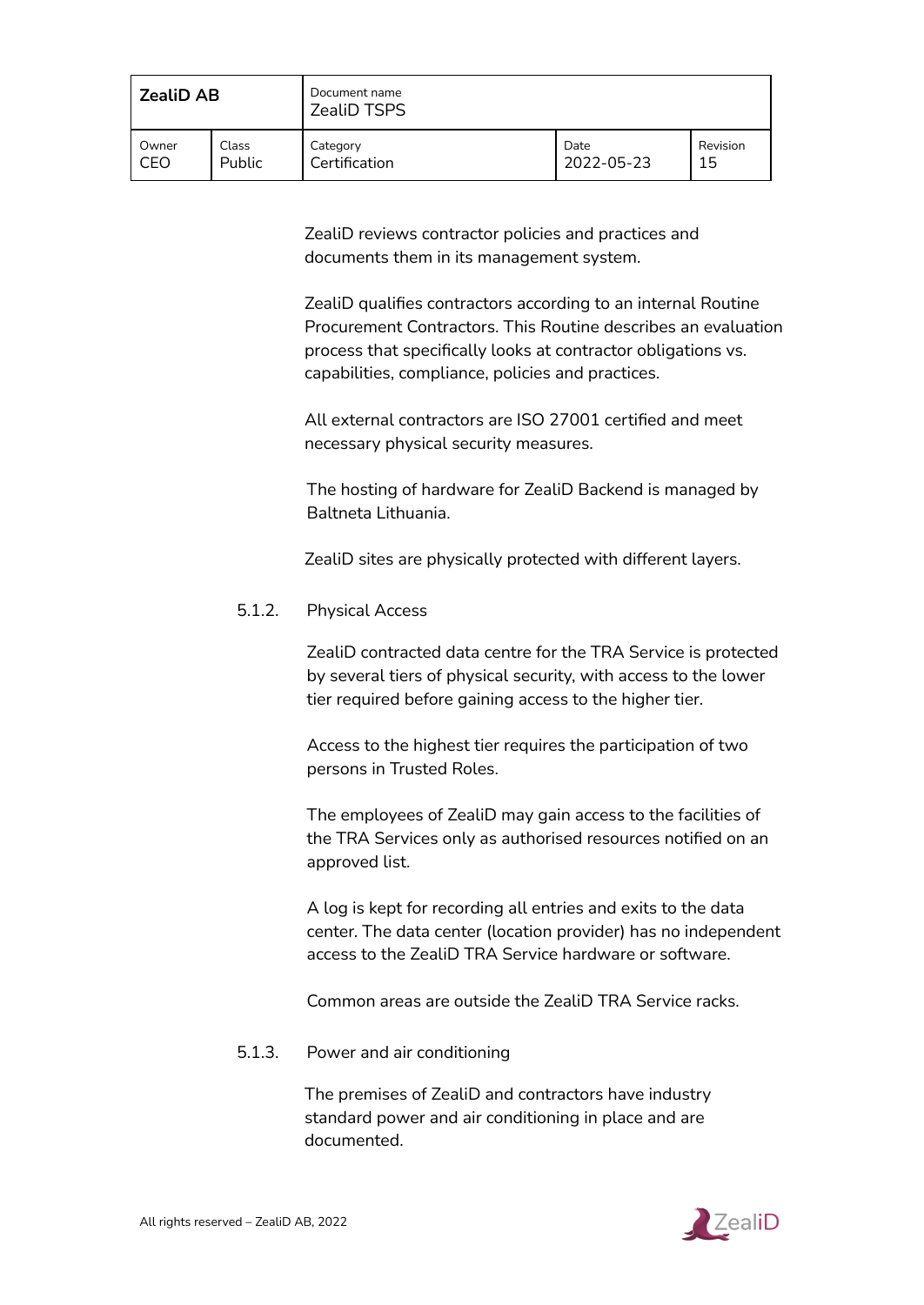| <b>ZealiD AB</b> |               | Document name<br><b>ZealiD TSPS</b> |            |          |
|------------------|---------------|-------------------------------------|------------|----------|
| Owner            | Class         | Category                            | Date       | Revision |
| CEO              | <b>Public</b> | Certification                       | 2022-05-23 | 15       |

Furthermore, all relevant systems are provided with an uninterruptible power supply sufficient for a short period of operation in the absence of commercial power, to support either a smooth shutdown or to re-establish commercial power.

#### <span id="page-24-0"></span>5.1.4. Water exposures

The office premises and data centers have taken every reasonable precaution to minimise the impact of water exposure to the information systems.

#### <span id="page-24-1"></span>5.1.5. Fire prevention and protection

The office premises and data centers have taken all reasonable precautions to prevent and extinguish fires or other damaging exposure to flame or smoke. This includes high grade early smoke detection apparatus in conditioned modules and monitored automatic smoke detection. Measures comply with the highest fire prevention and protection standards.

#### <span id="page-24-2"></span>5.1.6. Media storage

ZealiD keeps a register of systems and storage media. ZealiD has internal routines on how to decommission and destruct media or information on the media. Media storage lifetime at ZealiD is selected according to the required period of time for record retention. Sensitive data is kept encrypted regardless of storage medium.

#### <span id="page-24-3"></span>5.1.7. Waste disposal

Media containing Sensitive Information are securely disposed of when no longer required.

Paper documents and materials with sensitive Information are destroyed before disposal or placed in a secure waste handling box. Media used to collect or transmit Sensitive Information are rendered unreadable before disposal.

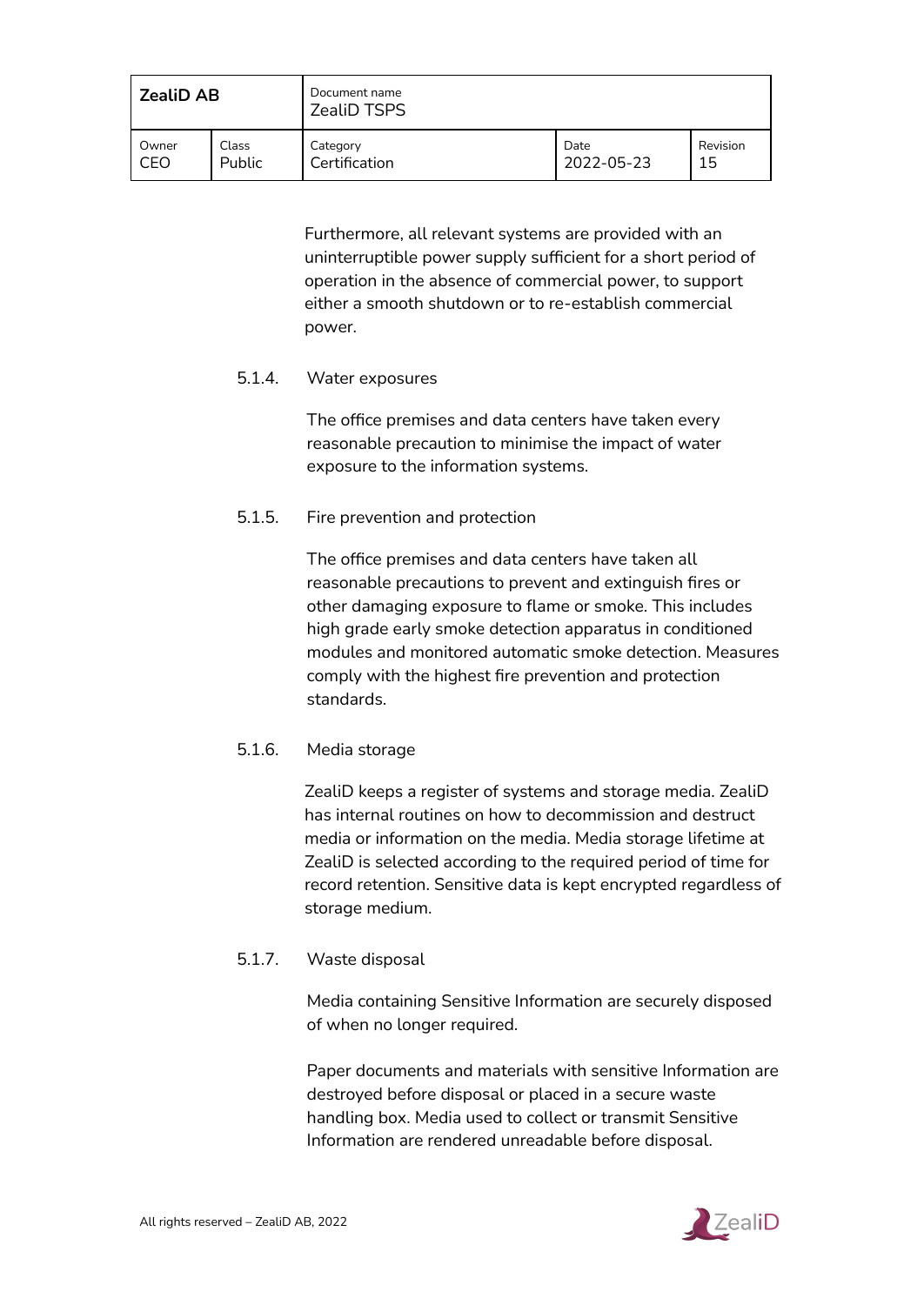| <b>ZealiD AB</b> |               | Document name<br><b>ZealiD TSPS</b> |            |          |
|------------------|---------------|-------------------------------------|------------|----------|
| Owner            | Class         | Category                            | Date       | Revision |
| CEO              | <b>Public</b> | Certification                       | 2022-05-23 | 15       |

#### <span id="page-25-0"></span>5.1.8. Off-site backup

The ZealiD TRA Service performs routine backups to multiple sites of critical system data, audit log data, and other sensitive information. The backup is both online and offline.

# <span id="page-25-1"></span>5.2. Procedural controls

Procedural controls are documented in ZealiDs internal routines. ZealiD personnel exercise administrative and management procedures and processes that are in line with the TSP's information security management procedures.

ZealiD contractors are contractually bound to follow ZealiD security policy and applicable routines. Personnel of contractors are trained and informed accordingly by ZealiD.

Personnel are provided training and all personnel and temp workers are qualified according to knowledge and experience with respect to the trust service that is provided. Personnel competence is regularly assessed.

Managerial personnel have familiarity with security procedures for personnel, security responsibilities and experience with information security and risk assessment sufficient to carry out management functions.

Access to ZealiD systems is periodically reviewed by the CTO.

Inventorying is conducted when there is a new hire or termination.

#### <span id="page-25-2"></span>5.2.1. Trusted roles

ZealiD has established and documented necessary trusted roles to run its TRA Service.

Trusted roles are executed mainly by ZealiD personnel, but may be executed by contracting parties, like temp workers or/and by personnel of contractors, especially in data centers. In any case each individual has to fulfil all defined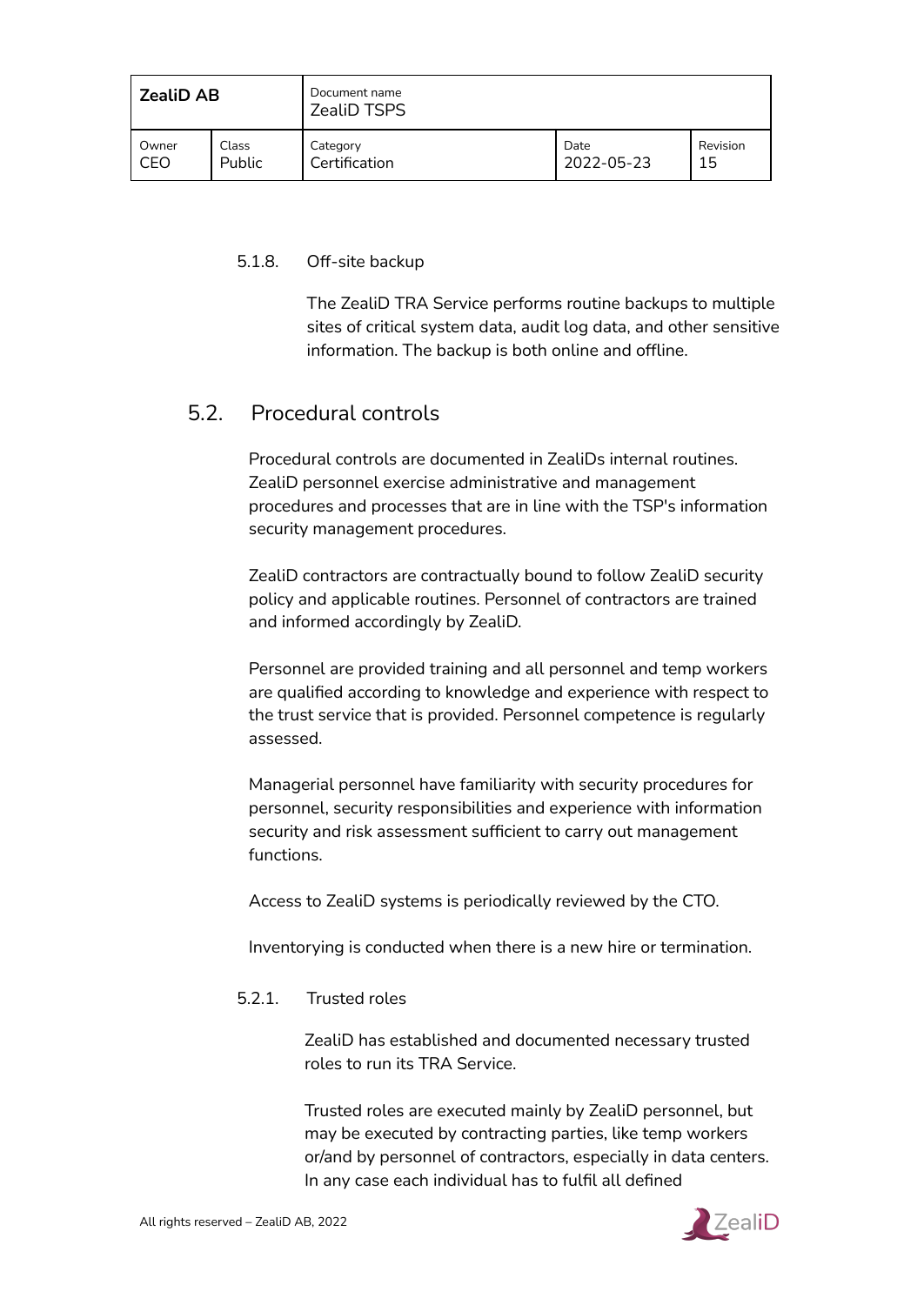| <b>ZealiD AB</b> |               | Document name<br><b>ZealiD TSPS</b> |            |          |
|------------------|---------------|-------------------------------------|------------|----------|
| Owner            | Class         | Category                            | Date       | Revision |
| CEO              | <b>Public</b> | Certification                       | 2022-05-23 | 15       |

requirements for trusted roles before assignment to the trusted role. Trusted role specifics are regulated in the contracts with contractors as binding regulations.

ZealiD Management board appoints trusted roles of its personnel and temp workers and appointees accept the role responsibilities as part of their role.

Personnel of contractors foreseen for trusted roles are named to ZealiD and appointed by the contractor based on the contractual obligations.

#### **Defined roles**

**Security Officers:** Overall responsibility for administering the implementation of the security practices.

**System Administrators:** Authorized to install, configure and maintain the TSP's trustworthy systems for service management.

**System Operators:** Responsible for operating the TSP's trustworthy systems on a day-to-day basis. Authorized to perform system backup.

**System Auditors:** Authorized to view archives and audit logs of the TSP's trustworthy systems.

**Registration Officer:** Performs the manual vetting procedures defined by the TRA Service procedure and approves or rejects applicants.

**Compliance Manager:** Manages Compliance, Information Security including Risk Management and some aspects of Quality.

ZealiD has a sufficient number of System Administrators assigned according to internal routines.

The assignment is made person by person with a decree of the CEO/the contractor's management. See clause 5.2.2 for details.

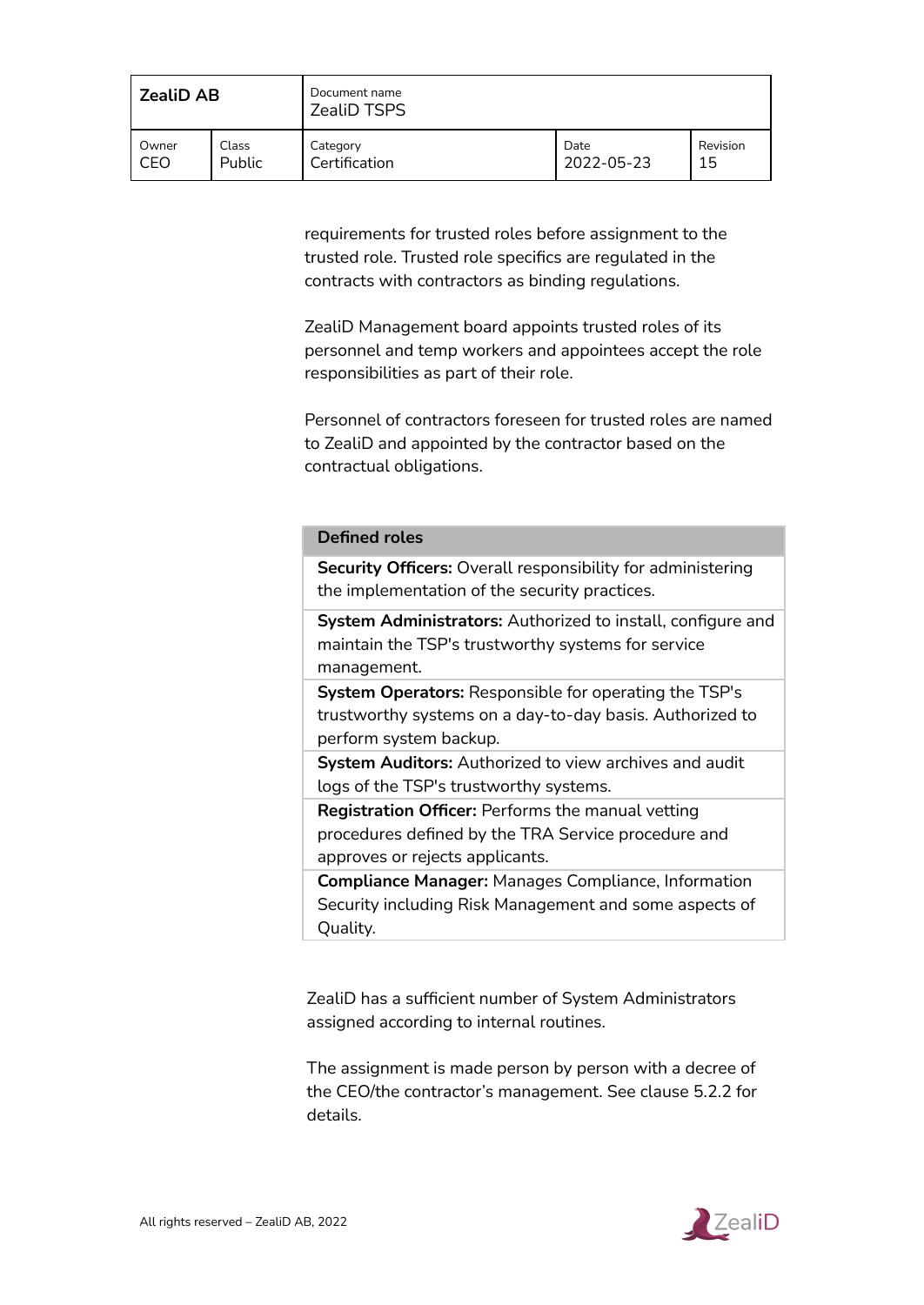| <b>ZealiD AB</b> |               | Document name<br><b>ZealiD TSPS</b> |            |          |
|------------------|---------------|-------------------------------------|------------|----------|
| Owner            | Class         | Category                            | Date       | Revision |
| CEO              | <b>Public</b> | Certification                       | 2022-05-23 | 15       |

Employees in Trusted Role have job descriptions that define the functions and responsibility related to the Trusted Role.

ZealiD and contractors ensure that personnel have achieved trusted status, and departmental approval is given before such personnel are:

- Issued access devices and granted access to the required facilities; or
- Issued electronic credentials to access and perform specific functions on ZealiD or other IT systems.

Operations of the TRA Service are managed by ZealiD and contractor's personnel in Trusted Roles.

<span id="page-27-0"></span>5.2.2. Number of persons required per task

ZealiD has established, maintains and enforces monitoring and review procedures to ensure the segregation of duties based on job responsibility and to ensure that multiple Trusted Persons are required to perform sensitive tasks.

<span id="page-27-1"></span>5.2.3. Identification and authentication for each role

All Trusted Roles are performed by persons qualified and assigned to this role by the Management Board. Proof-of-identity of ZealiD personnel, temp workers or personnel of contractors that are qualified for Trusted roles is performed by checking an official national ID (all staff). All identity checks are performed face-to-face as part of the initial New Personnel Registration process. User account access is only given after filling out the New Personnel Registration form.

ZealiD has implemented an access control system, which identifies users and registers all ZealiD information system users. New personnel are provided minimum access to email, chat and project management tools. User accounts with elevated privileges are created for personnel in specific roles that need access to the system in question.

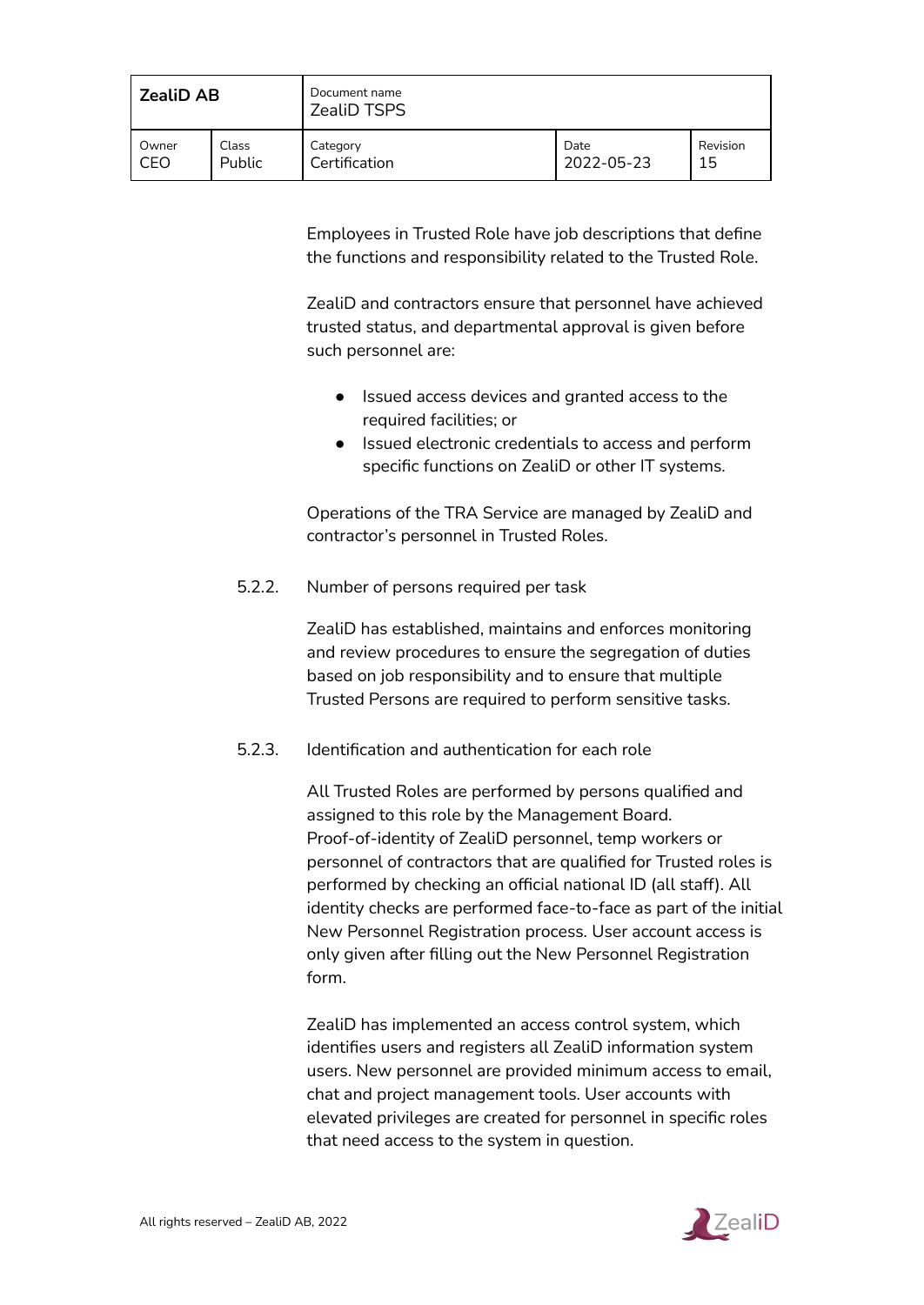| <b>ZealiD AB</b> |               | Document name<br><b>ZealiD TSPS</b> |            |          |
|------------------|---------------|-------------------------------------|------------|----------|
| Owner            | Class         | Category                            | Date       | Revision |
| CEO              | <b>Public</b> | Certification                       | 2022-05-23 | 15       |

Any access requires users to log in with their personal account. To access administrative commands explicit permission is necessary and auditing of the execution takes place.

ZealiD employs file system permissions to prevent misuse.

User accounts are locked as soon as possible when the role change dictates. Access logs and rules are audited on an ongoing basis and are combined with automated issuing alarms in case of abnormal suspicious activities.

#### <span id="page-28-0"></span>5.2.4. Roles requiring separation of duties

ZealiD has routines to ensure segregation of duties and persons required per task. ZealiD staff and temp workers have job descriptions defined from the view point of roles fulfilled with segregation of duties and least privilege, determining position sensitivity based on the duties and access levels, background screening and employee training and awareness. Same rules apply for personnel of contractors as bound by specific contractual obligations.

#### <span id="page-28-1"></span>5.2.5. Conflict of Interest

ZealiD personnel, temp workers in trusted roles are kept free from conflict of interest that might prejudice the impartiality of the TRA Service operations.

Same rules apply for personnel of contractors as bound by specific contractual obligations.

# <span id="page-28-2"></span>5.3. Personnel controls

5.3.1. Qualifications, experience, and clearance requirements

ZealiD executes structured hiring, qualification and continuous training processes to achieve security consciousness and awareness regarding personnel duties, organizational policies and procedures.

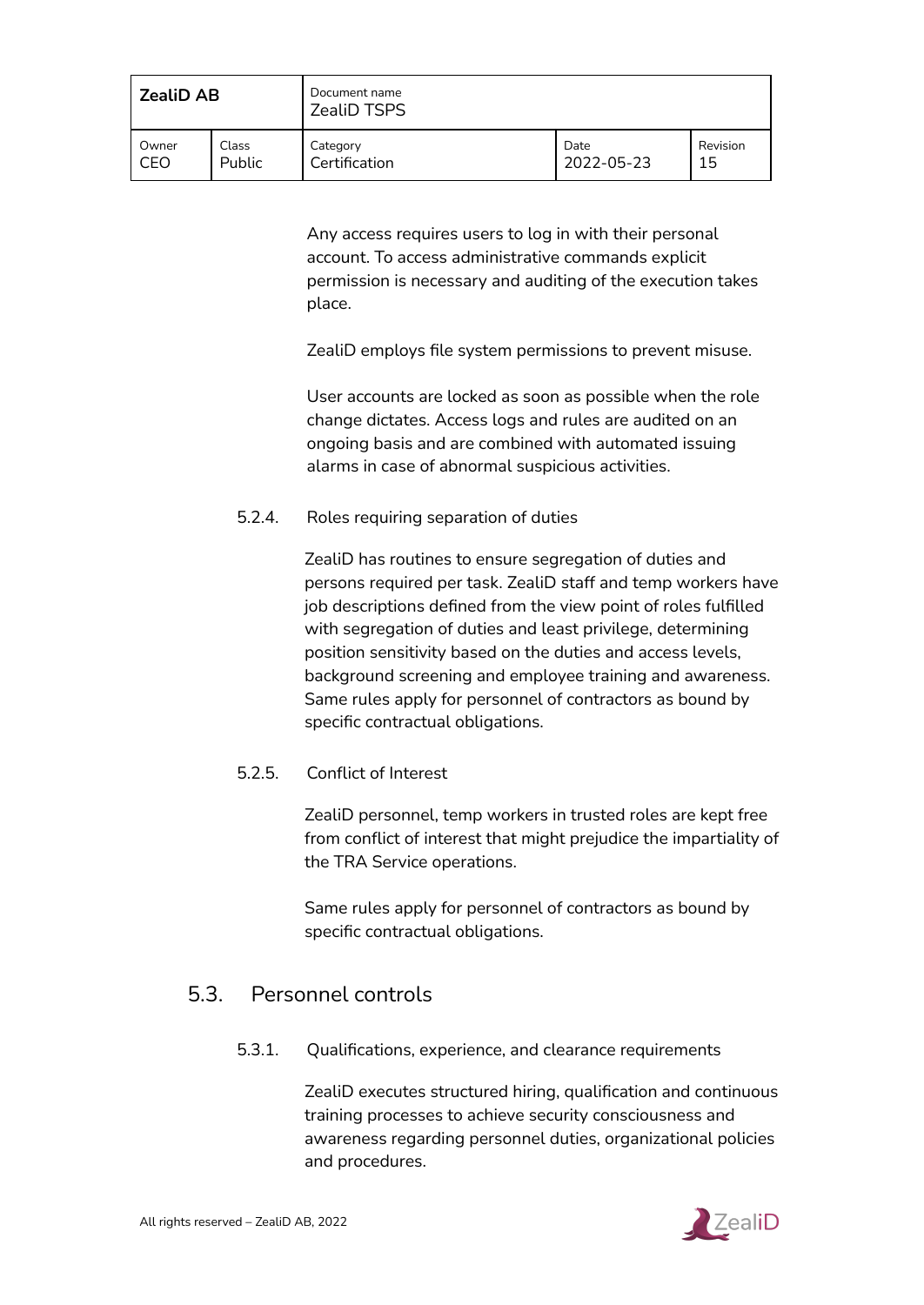| <b>ZealiD AB</b> |        | Document name<br><b>ZealiD TSPS</b> |            |          |
|------------------|--------|-------------------------------------|------------|----------|
| Owner            | Class  | Category                            | Date       | Revision |
| CEO              | Public | Certification                       | 2022-05-23 | 15       |

ZealiD line managers qualify personnel for each role according to its Routine Personnel Management. The controls apply for all types of personnel, such as employees, consultants, contractors or others.

ZealiD contractors are contractually bound to follow ZealiD security policy and applicable routines. Personnel of contractors are trained and informed accordingly by ZealiD.

ZealiD staff are provided relevant and timely training and have the experience and competence required to carry out the duties specified in role descriptions and employment contracts.

ZealiD ISMS defines a structured hiring process and continuous training process in the operational and security procedures.

ZealiD employees are required to:

- Demonstrate that they have not been convicted of intentional crime;
- Adhere to confidentiality clauses as part of their employment;
- Remain neutral with regards to financial or commercial interests that could constitute liabilities for personnel or ZealiD ("conflict of interest").

Employees in Trusted Roles are further required to:

- Not participate in any activity regarding registration or identity verification his/her name or legal representative of him/her;
- Remain neutral and objective with regards to any interests conflicting with Trust Services operations.

ZealiD personnel in Trusted Roles are obliged to follow all required procedures without exceptions as defined in practice statements.

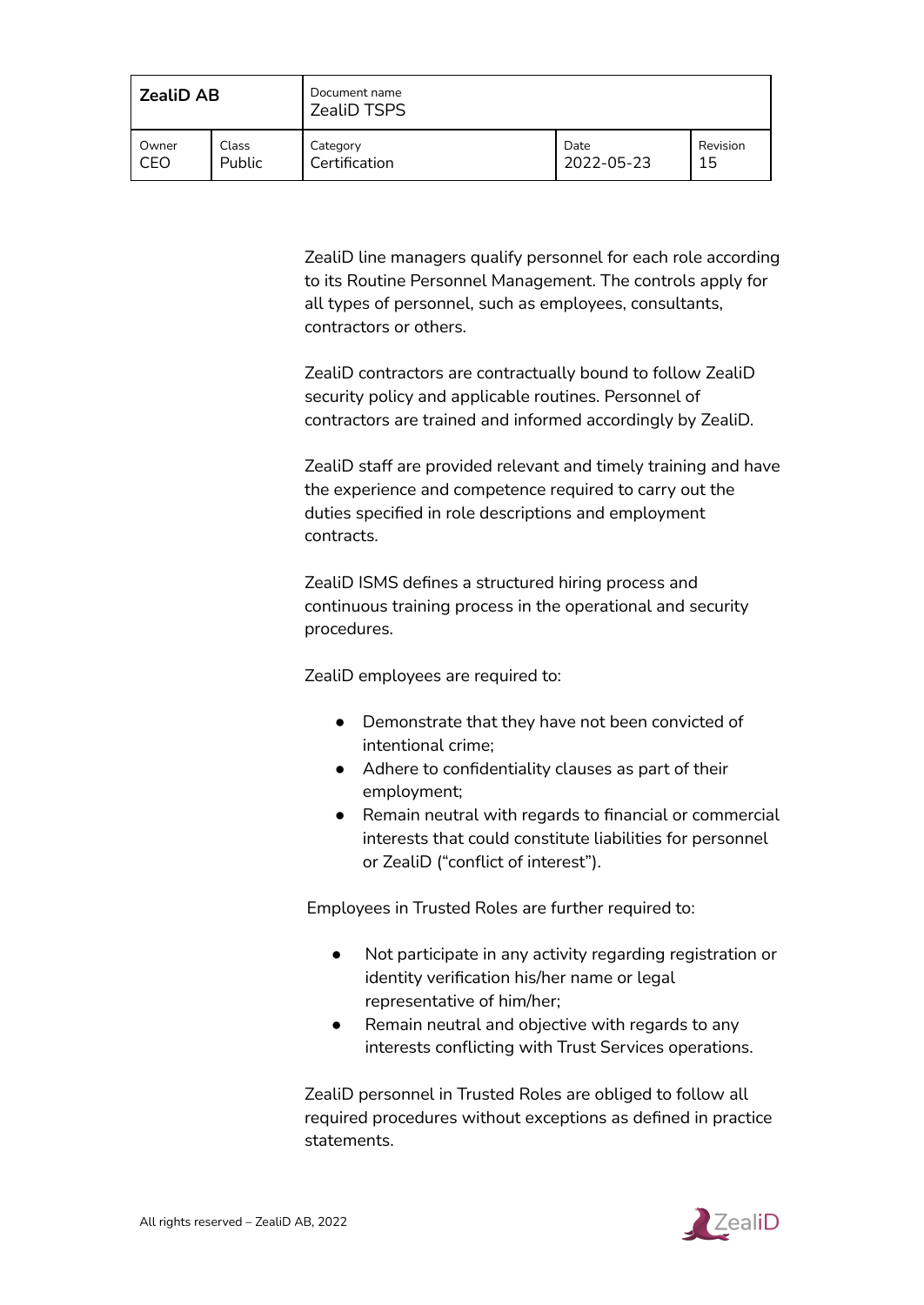| <b>ZealiD AB</b> |               | Document name<br><b>ZealiD TSPS</b> |            |          |
|------------------|---------------|-------------------------------------|------------|----------|
| Owner            | Class         | Category                            | Date       | Revision |
| CEO              | <b>Public</b> | Certification                       | 2022-05-23 | 15       |

#### <span id="page-30-0"></span>5.3.2. Background check procedures

ZealiD conducts the following procedures according to its Routine Personnel Management:

- Identity verification;
- Reference taking from previous employers;
- Background checks as far as legally permitted in respective jurisdictions.

ZealiD background checks are proportional to the level of information and security risks involved in roles.

Background checks are conducted on all candidates for employment and trusted sub contractors performing the Trust Service providing operations with access to production data. Checks are updated periodically, minimum bi-annually, with dedicated questionnaires.

#### <span id="page-30-1"></span>5.3.3. Training requirements

In addition to strict requirements on competence and experience at the time of hiring, ZealiD employees undergo regular training. It is key that all personnel have adequate training and necessary experience for the duties specified in the role description and employment contract, and maintain the necessary competency over time. Training includes:

- ISMS including Information and IT Security Policies, Routines, Descriptions and Records;
- New, updated and/or altered duties and competencies required for specific roles;
- Personal Data Protection.

Additionally, employes having Registration Officers' roles undergo specific training that cover at least the following:

- Fraud prevention and detection of forgery;
- Communication training (when the Registration Officer is required to communicate with the applicant);
- Training on software and equipment used;

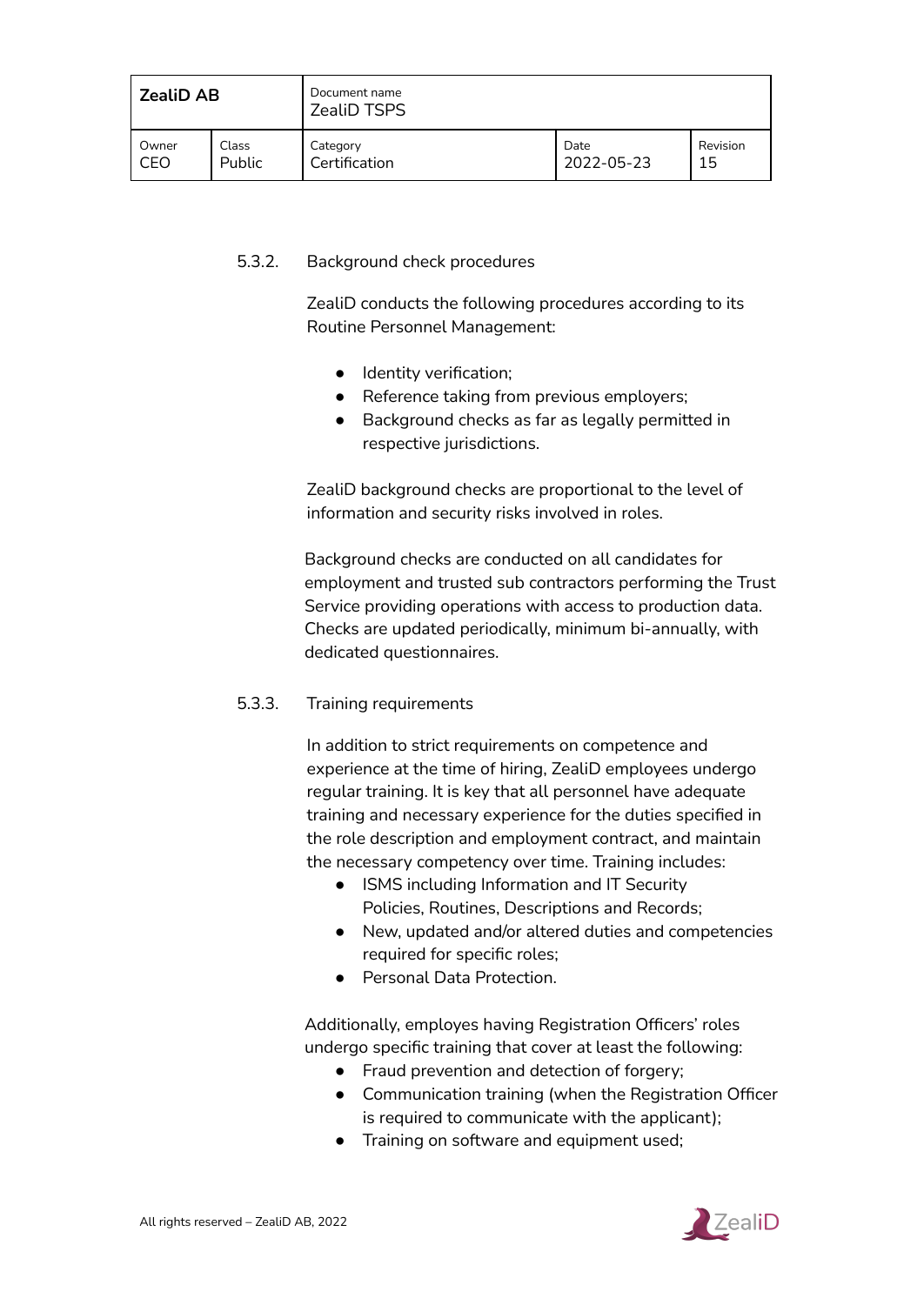| <b>ZealiD AB</b> |               | Document name<br><b>ZealiD TSPS</b> |            |          |
|------------------|---------------|-------------------------------------|------------|----------|
| Owner            | Class         | Category                            | Date       | Revision |
| CEO              | <b>Public</b> | Certification                       | 2022-05-23 | 15       |

- Training on verification of documents and their security elements;
- Facial matching.
- <span id="page-31-0"></span>5.3.4. Retraining frequency and requirements

Refresher training is conducted at least once per year, but typically takes place when changes occur and with monthly training events.

Individual training is done according to Individual Development Plans. All personnel receive ongoing training on all ISMS topics. All Registration Officers in addition receive ongoing training on the specific topics as indicated in the clause 5.3.3 above.

An update on new threats and security practices is conducted every 12 months or when there are new substantial changes in the area.

<span id="page-31-1"></span>5.3.5. Job rotation frequency and sequence

No stipulation

<span id="page-31-2"></span>5.3.6. Sanctions for unauthorized actions

Personnel are bound by contractual employment obligation to carry out their duties according to internal rules.

ZealiD has routines for disciplinary actions. Disciplinary actions for unauthorized actions may include warning, role change or termination of employment depending on the severity of the unauthorized action. The actions in general follow local labour law stipulation on disciplinary actions.

ZealiD contractors are bound by contractual obligation to carry a financial liability in case of unauthorized actions. ZealiD also has a possibility to terminate a contract early in case of unauthorized actions.

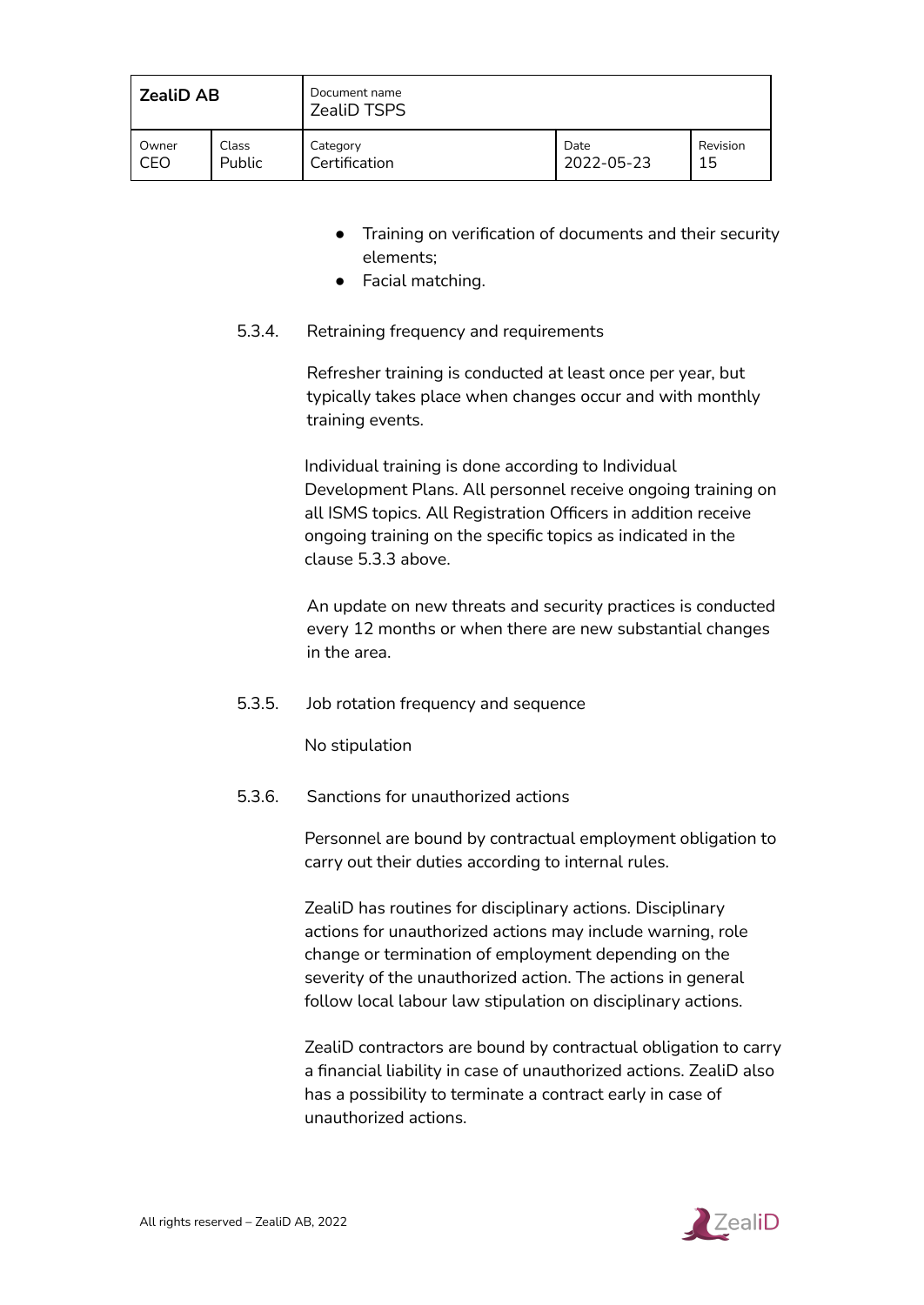| <b>ZealiD AB</b> |               | Document name<br><b>ZealiD TSPS</b> |            |          |
|------------------|---------------|-------------------------------------|------------|----------|
| Owner            | Class         | Category                            | Date       | Revision |
| CEO              | <b>Public</b> | Certification                       | 2022-05-23 | 15       |

#### <span id="page-32-0"></span>5.3.7. Independent contractor requirements

ZealiD uses contractors in Trusted Roles. All contractors have documented contracts and follow routines set out in ZealiD routines for contractors. ZealiD delegates and defines the relevant requirements to the contractors according to their role and tasks. The contractor is responsible for compliance with defined requirements and its personnel acting in Trusted Roles.

#### <span id="page-32-1"></span>5.3.8. Documentation supplied to personnel

Persons in Trusted Roles receive training and Trusted roles are documented and this documentation is provided as needed for the employee to perform job responsibilities.

# <span id="page-32-2"></span>5.4. Audit logging procedures

5.4.1. Types of events recorded

ZealiD TRA Service logs at least the following events relating to the registration process:

- Category Log details
- General events
- Software installation, patches and updates
- Backup related information
- Boot and shutdown
- Boot and shutdown of logging (audit) function
- Time synchronization and detection of loss of synchronization
- All requests and reports relating to revocation, as well as the resulting actions.
- Availability and capacity utilization

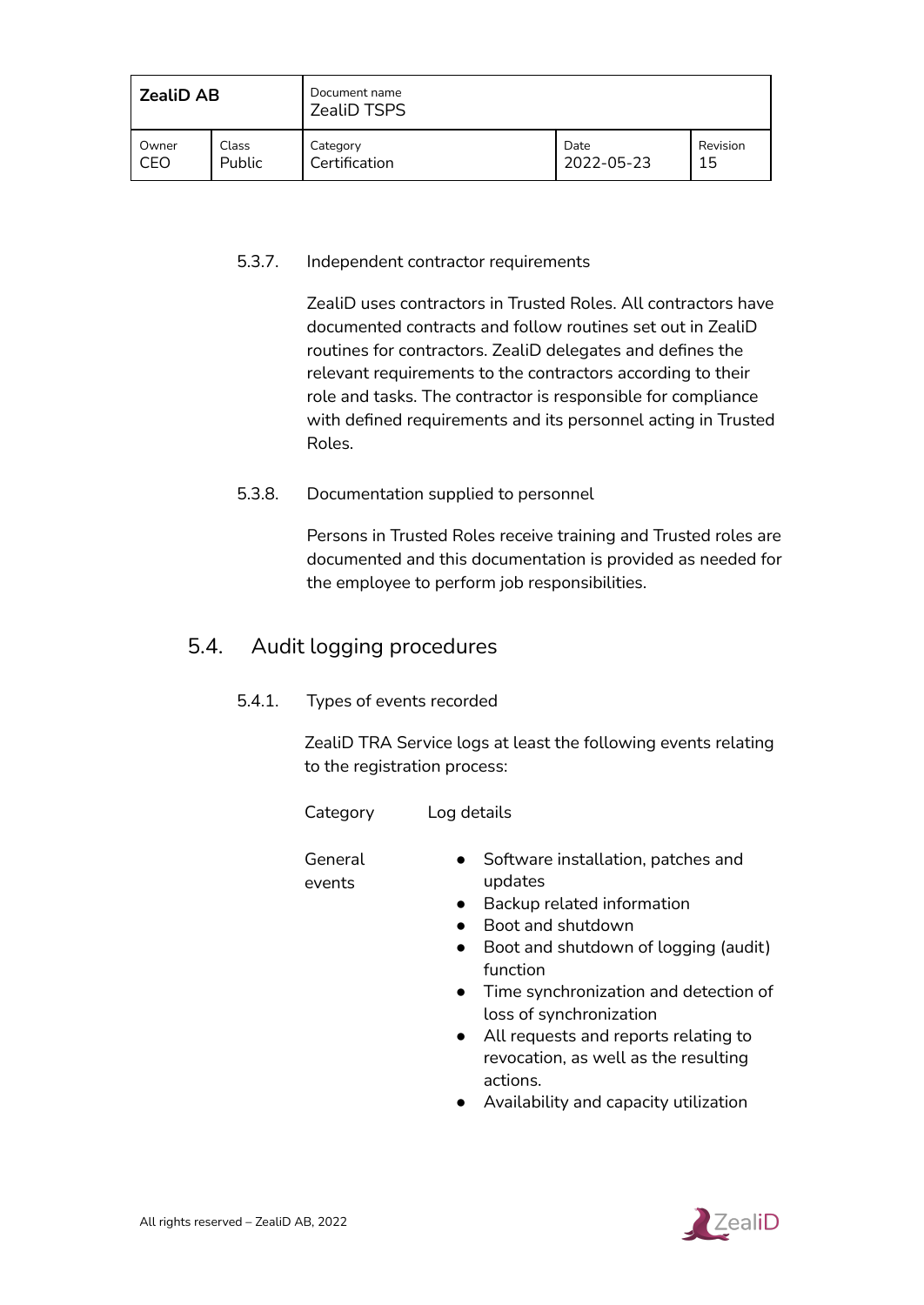| <b>ZealiD AB</b> |        | Document name<br><b>ZealiD TSPS</b> |            |          |
|------------------|--------|-------------------------------------|------------|----------|
| Owner            | Class  | Category                            | Date       | Revision |
| CEO              | Public | Certification                       | 2022-05-23 | 15       |

| General<br>Security<br>events | System account creation<br>Access attempts<br>Configuration changes to firewalls,<br>$\bullet$<br>switches, intrusion detection systems,<br>and load balancers<br>System crashes or other anomalies<br>Hardware failures<br>$\bullet$<br>Firewall and switch activities<br>Activities of system user with super<br>$\bullet$<br>admin rights<br>Changes related to security policy<br>Changes in audit parameters<br>$\bullet$<br>Encryption key rotation<br>$\bullet$                                                                                                                                                                                                                                                                                                    |
|-------------------------------|---------------------------------------------------------------------------------------------------------------------------------------------------------------------------------------------------------------------------------------------------------------------------------------------------------------------------------------------------------------------------------------------------------------------------------------------------------------------------------------------------------------------------------------------------------------------------------------------------------------------------------------------------------------------------------------------------------------------------------------------------------------------------|
| ZealiD TRA<br>events          | Registration<br>Backup<br>Storage<br>Archival<br>$\bullet$<br>Destruction<br>Successful or unsuccessful processing<br>$\bullet$<br>of events<br>Result<br>$\bullet$<br><b>Agent Name</b><br>$\bullet$<br>Identification time<br>$\bullet$<br><b>Transaction Number</b><br>ID number<br>Fraud reason<br>Facemap generated after liveness<br>$\bullet$<br>check<br>Identification changes (whether data<br>$\bullet$<br>was edited by the agent)<br>Review of changes (whether the data<br>change was reviewed by another<br>agent)<br>User data (birthday, birth name, city,<br>country, first name, last name, gender,<br>nationality, address, personal number<br>(or other serial number))<br>Identity document information (type,<br>expiration date, country, number, |
|                               | issuing authority, date of issue)                                                                                                                                                                                                                                                                                                                                                                                                                                                                                                                                                                                                                                                                                                                                         |

- Pictures of ID documents
- Name of receiving TSP

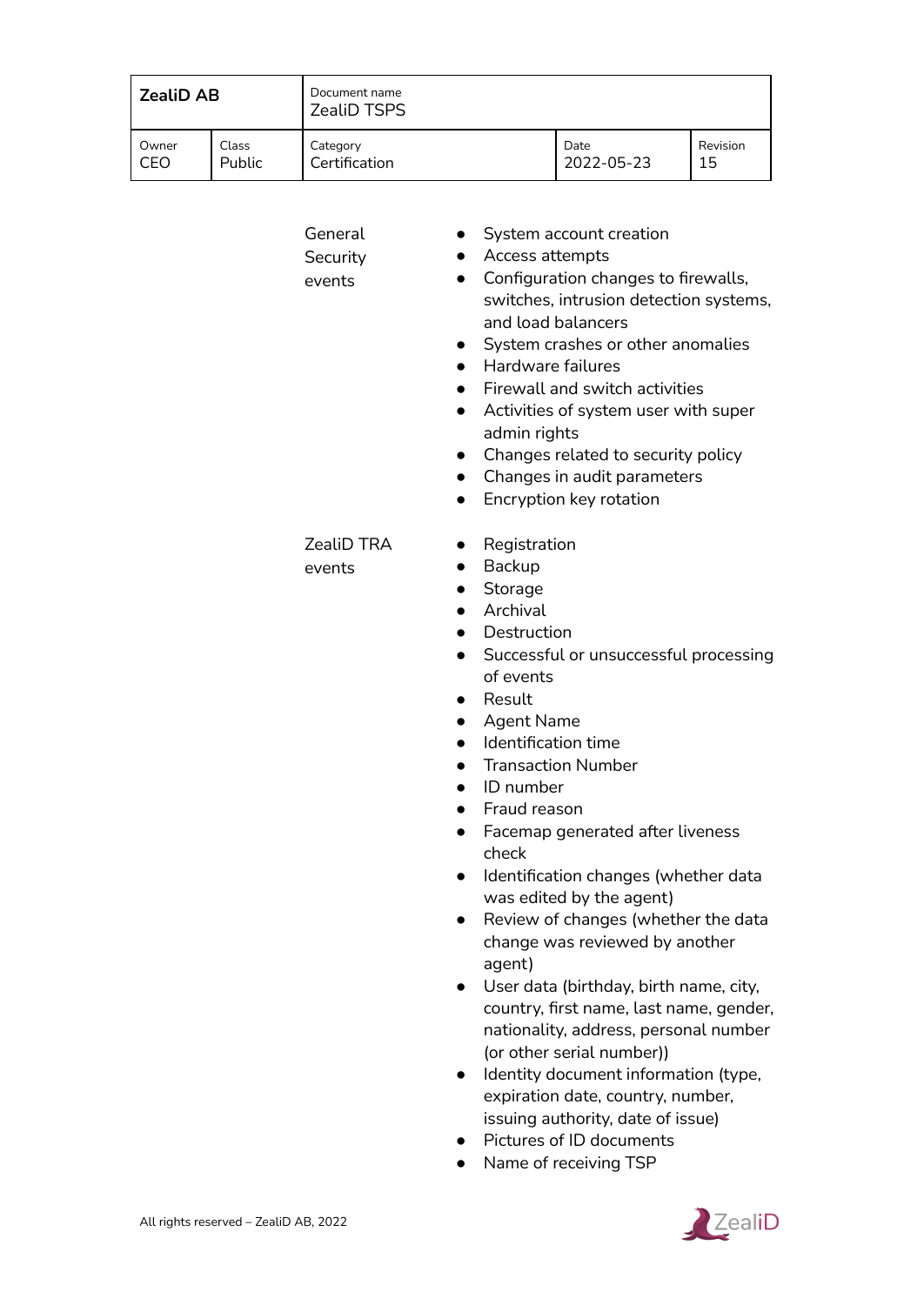| <b>ZealiD AB</b> |               | Document name<br><b>ZealiD TSPS</b> |            |          |
|------------------|---------------|-------------------------------------|------------|----------|
| Owner            | Class         | Category                            | Date       | Revision |
| CEC              | <b>Public</b> | Certification                       | 2022-05-23 | 15       |

| Video Based  | Video sequence of the identity    |
|--------------|-----------------------------------|
| Registration | document                          |
|              | • Assigned pattern                |
| NFC Based    | • NFC Signature validation result |

- NFC Signature
- Personal photo extracted from NFC Chip

Log entries must also include:

Registration

- Date and Time
- Identity of the entry generator
- Attribute related to entry type

ZealiD TRA logs of identifications include:

- Identifying document presented during application
- Liveness check output
- When data extracted via NFC:
	- NFC Signatures and validation result
	- Personal photo extracted from NFC Chip
- Data pertaining to session (e.g. smartphone type) at registration

Copies of applications and identification documents as well as subscriber agreement are securely transferred right after successful identification to the QTSP as part of the evidence package.

CTO reviews key inventory on an annual basis and records this within ISMS Records.

#### <span id="page-34-0"></span>5.4.2. Frequency of processing log

Processing of logs is scheduled at regular intervals depending on the type of log. Instructions related to frequency and work procedure related to a particular logs, is detailed in internal documentation.

Audit logs are reviewed periodically for any evidence of malicious activity and following each important operation.

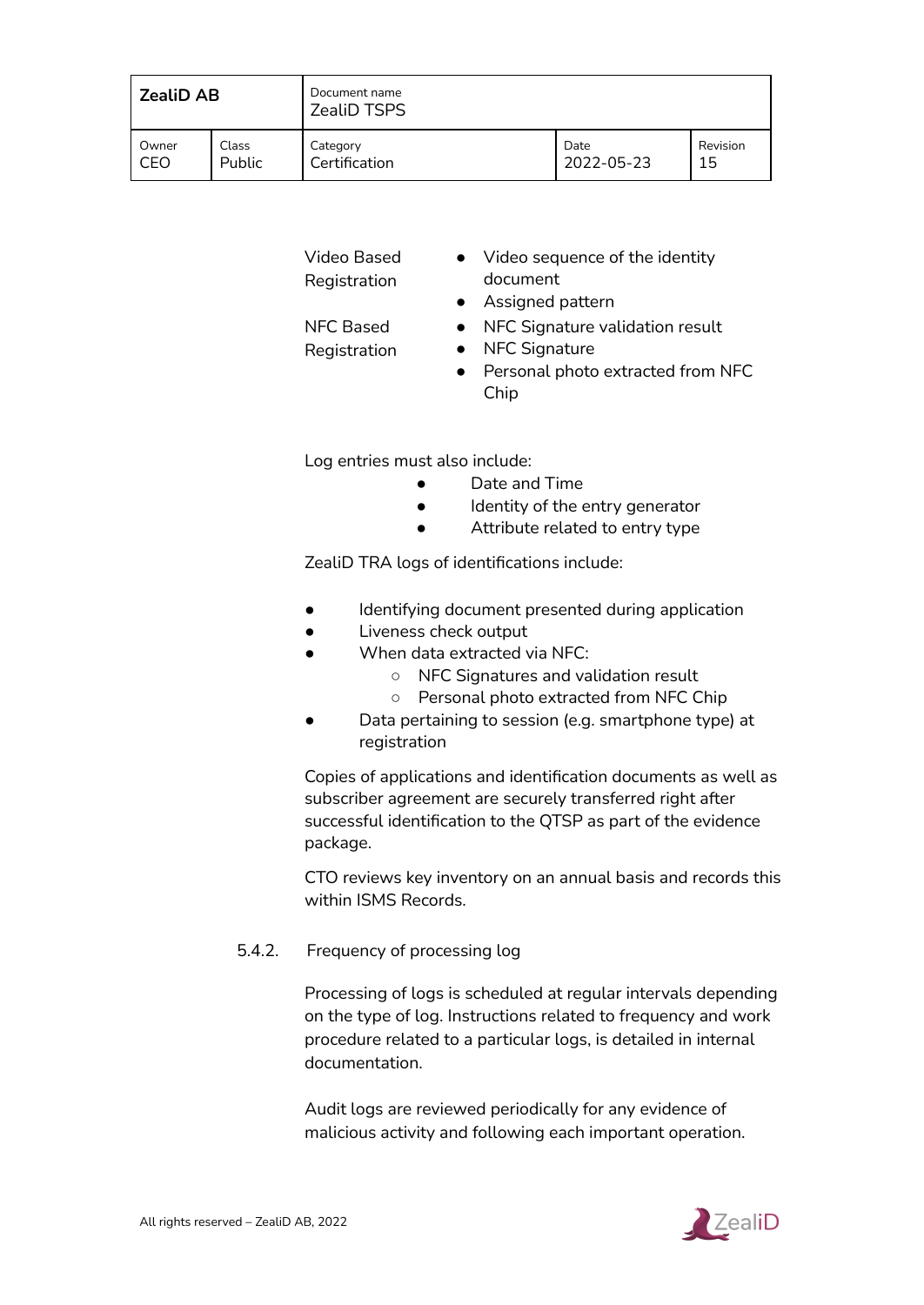| <b>ZealiD AB</b> |               | Document name<br><b>ZealiD TSPS</b> |            |          |
|------------------|---------------|-------------------------------------|------------|----------|
| Owner            | Class         | Category                            | Date       | Revision |
| CEO              | <b>Public</b> | Certification                       | 2022-05-23 | 15       |

#### <span id="page-35-0"></span>5.4.3. Retention period for audit log

Audit logs are retained for 12 years. Afterwards the logs are deleted, except for cases where it is legally required to keep logs for a longer period.

<span id="page-35-1"></span>5.4.4. Protection of audit log

Audit log is stored encrypted in a dedicated storage within ZealiD infrastructure. Encryption of the log generates an HMAC verification hash to ensure integrity in case of restoration. The access to the audit log is given to a person who does not have administrative or operational access to ZealiD TRA Service hardware or software.

<span id="page-35-2"></span>5.4.5. Audit log backup procedures

ZealiD performs regular backups of critical system data, audit log data, and other Sensitive Information. Audit log data backup is part of the general back-up system. ZealiD has defined backup strategy and policies in internal documentation.

<span id="page-35-3"></span>5.4.6. Audit collection system (internal vs. external)

Automated audit data is generated and recorded at the application, network and operating system level. Non-electronically generated audit data is recorded by Trusted Roles. Manual log entries are generated by ZealiD TRA Service personnel.

<span id="page-35-4"></span>5.4.7. Notification to event-causing subject

Notification is not provided automatically for log entries generated by subscribers.

<span id="page-35-5"></span>5.4.8. Vulnerability assessments

Events in the audit process are logged, in part, to monitor system vulnerabilities. Security vulnerability assessments are

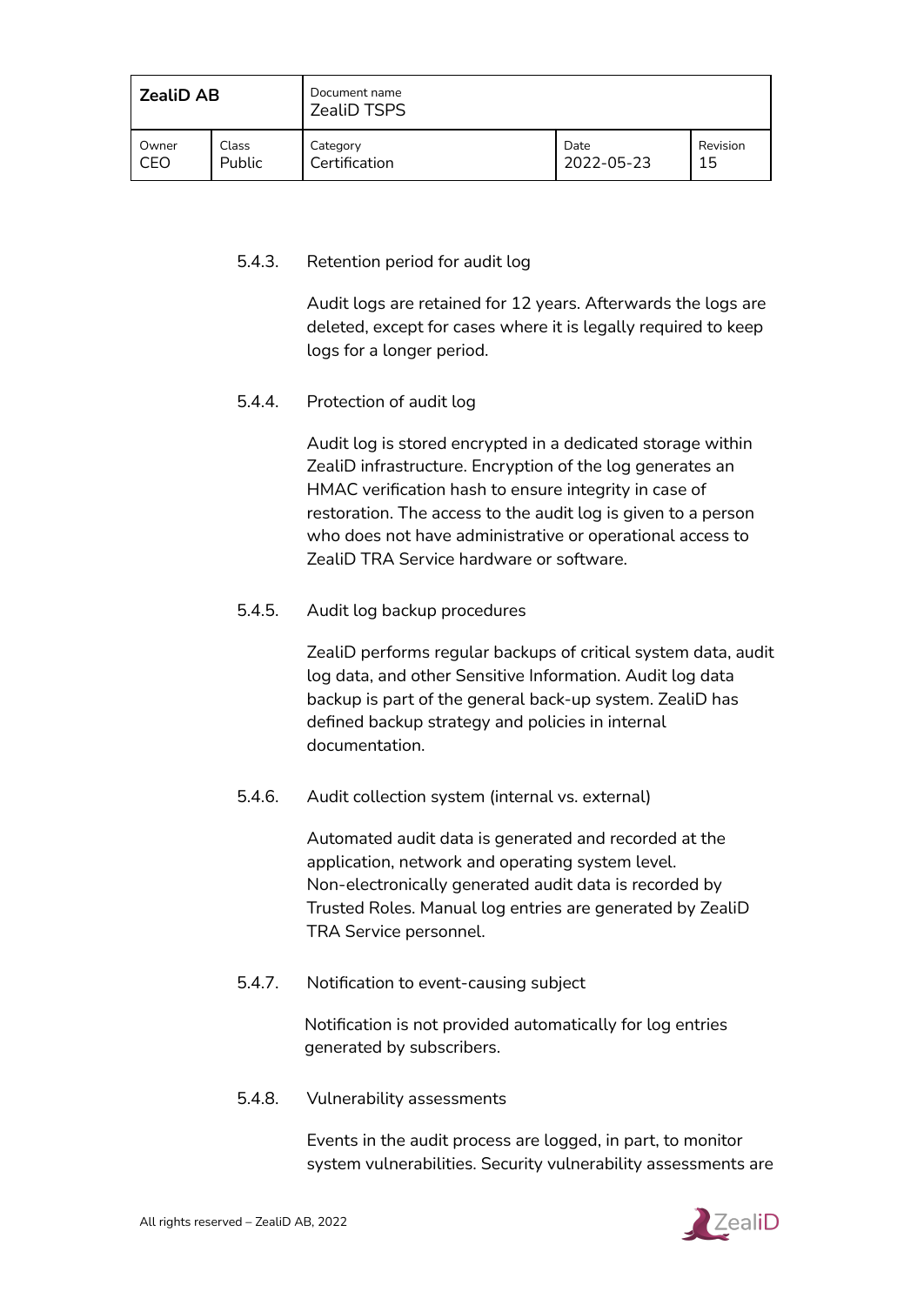| <b>ZealiD AB</b> |        | Document name<br><b>ZealiD TSPS</b> |            |          |  |
|------------------|--------|-------------------------------------|------------|----------|--|
| Owner            | Class  | Category                            | Date       | Revision |  |
| CEO              | Public | Certification                       | 2022-05-23 | 15       |  |

performed, reviewed, and revised. These assessments are based on real-time automated logging data and are performed on a daily, monthly, and annual basis.

# <span id="page-36-0"></span>5.5. Records archival

Documentation related to the ongoing operation of the ZealiD TRA service is archived. The following section relates to the archiving of these documents.

#### <span id="page-36-1"></span>5.5.1. Types of records archived

The following information is archived as a matter of ongoing operations:

- Registration requests (and Certificate requests) to CA;
- Revocation requests made to CA:
- Audit reports e.g. compliance with TSPS:
- All versions of ZealiD TSPS.

In cases where the information is in digital format, and has been digitally signed, all information required to validate the signature is also stored for the duration of the archiving time frame.

Identification data received during the identification process is transferred to the CA and is not archived by ZealiD TRA Service.

#### <span id="page-36-2"></span>5.5.2. Retention period for archive

At least 12 years from the conception of the archive element. In case of Certificate issuance, this is the issuance date, or in case of a formal contract from the date of signing.

#### <span id="page-36-3"></span>5.5.3. Protection of archive

Archives are stored securely and protected from unauthorized viewing, modification or deletion. This is achieved through a combination of physical and/or logical security measures.

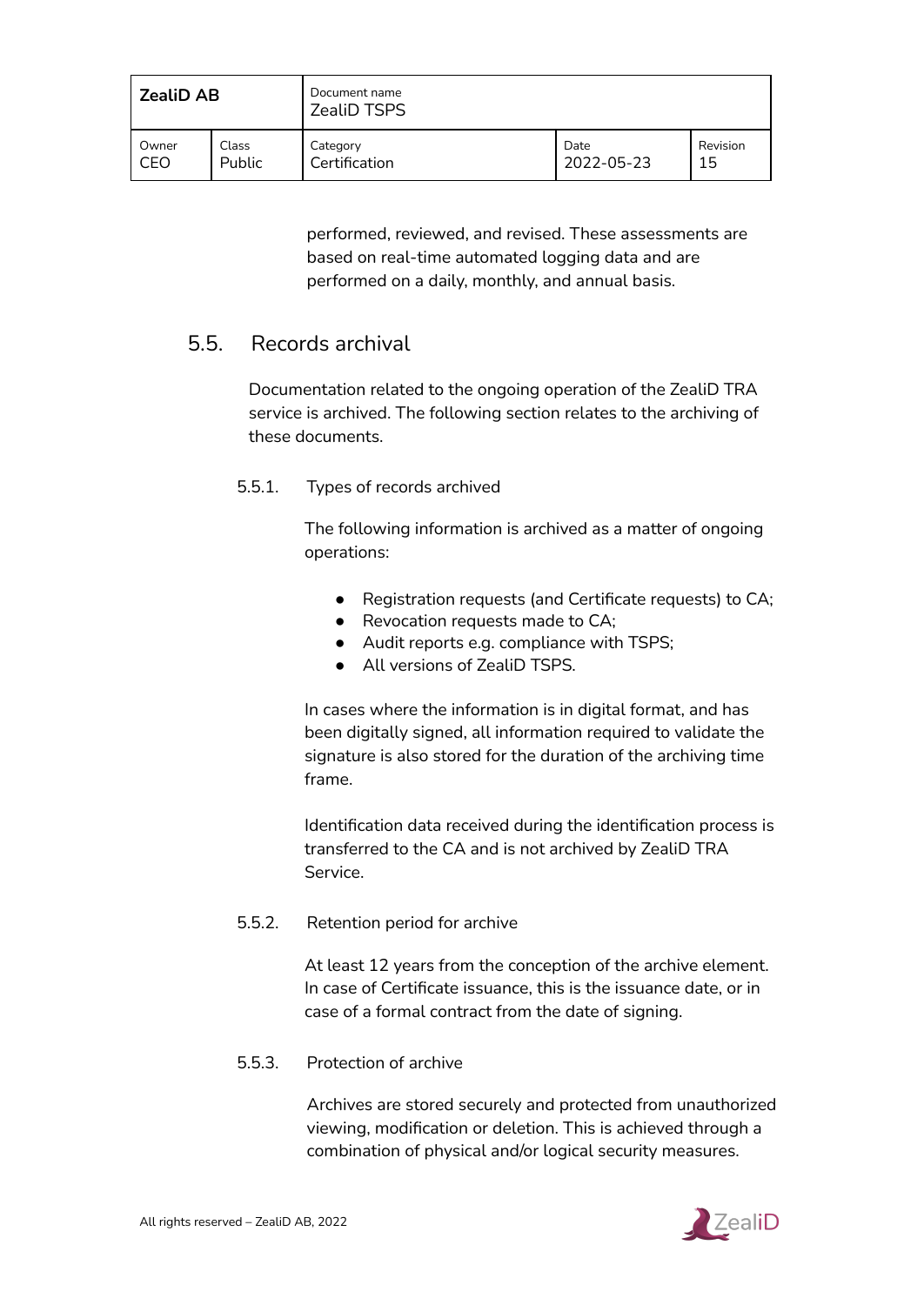| <b>ZealiD AB</b> |        | Document name<br><b>ZealiD TSPS</b> |            |          |
|------------------|--------|-------------------------------------|------------|----------|
| Owner            | Class  | Category                            | Date       | Revision |
| CEO              | Public | Certification                       | 2022-05-23 | 15       |

Confidential information is not made available to external parties, other than by a court order or where required by law.

All Parties are aware of the rapid pace of development of technology and thereby acknowledge that technology used for archiving or making the archived material available can be made redundant. In such cases where the archived information is more than 12 years old and ZealiD TRA Service has no operational use for the redundant technology - ZealiD TRA Service will be under no obligation to retain this technology. In such a case, ZealiD TRA Service will make necessary equipment available to process the archives at an extra fee equivalent to the cost to ZealiD TRA Service.

<span id="page-37-0"></span>5.5.4. Archive backup procedures

Information contained in the archives will be collected from the location of their inception and transferred securely to the location of the archives at regular intervals in time.

<span id="page-37-1"></span>5.5.5. Requirements for time-stamping of records

All archived records will be time stamped with the date of their inception or execution.

<span id="page-37-2"></span>5.5.6. Archive collection system (internal vs. external)

No stipulation.

<span id="page-37-3"></span>5.5.7. Procedures to obtain and verify archive information

Integrity and usability of archives shall be validated at least every 12 months.

### <span id="page-37-4"></span>5.6. Key changeover

No stipulation.

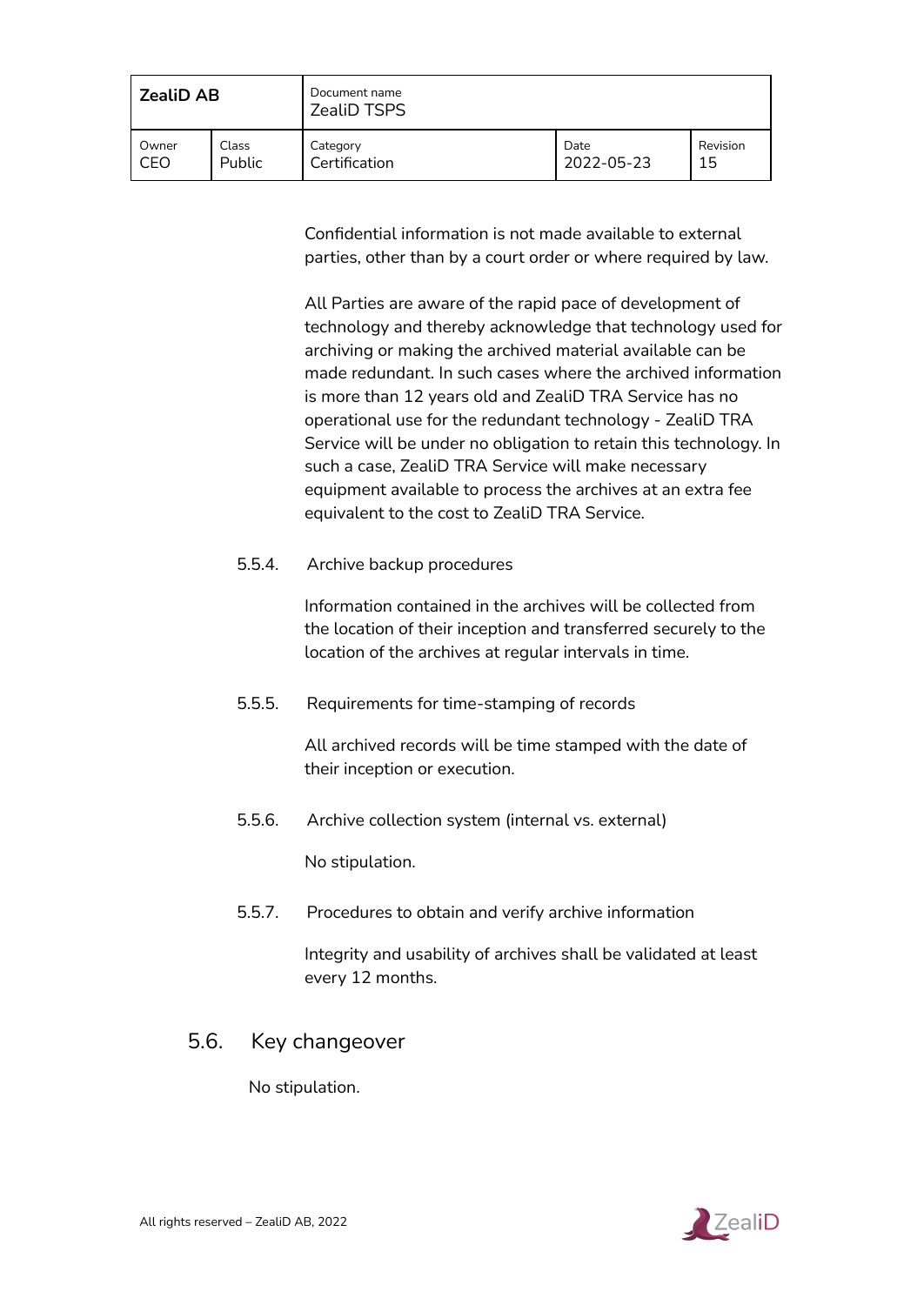| <b>ZealiD AB</b> |        | Document name<br><b>ZealiD TSPS</b> |            |          |
|------------------|--------|-------------------------------------|------------|----------|
| Owner            | Class  | Category                            | Date       | Revision |
| CEO              | Public | Certification                       | 2022-05-23 | 15       |

# <span id="page-38-0"></span>5.7. Compromise and disaster recovery

In case of compromise or disaster, ZealiD executes according to a Continuity Plan. It guarantees a robust set of procedures as well as physical and logical security measures to minimize the impact of disaster. All procedures have been developed to minimize potential impact and restore operations within a reasonable period of time. The Continuity plan is tested annually to determine whether they meet requirements and business continuity needs.

#### <span id="page-38-1"></span>5.7.1. Incident and compromise handling procedures

Within the ISMS, an integral part of the ZealiD TRA Service, change and incident management procedures have been developed to allow for a controlled, structured and accountable handling of incidents (including security vulnerabilities or algorithm insufficiencies) as well as recovery from systems or application disasters. Detailed instructions can be found in the ZealiD Incident Management Routine and in the Information Security Management System. Finally, External Communication routine governs the means of communication that is deemed necessary by the Incident Evaluation Team.

The incidents can be submitted using either internal or external submission forms, the latter is available on ZealiD website, or as an email to [support@zealid.com](mailto:support@zealid.com)

The response time by the Incident Evaluation Team is determined by the severity of the incident, but is no longer than 24 hours.

ZealiD ensures that CA will be informed within a time period which allows them to meet their 24 hour notification obligation.

The objective of Incident Management is the immediate response and recovery of availability and the continuous protection of ZealiD TRA service.

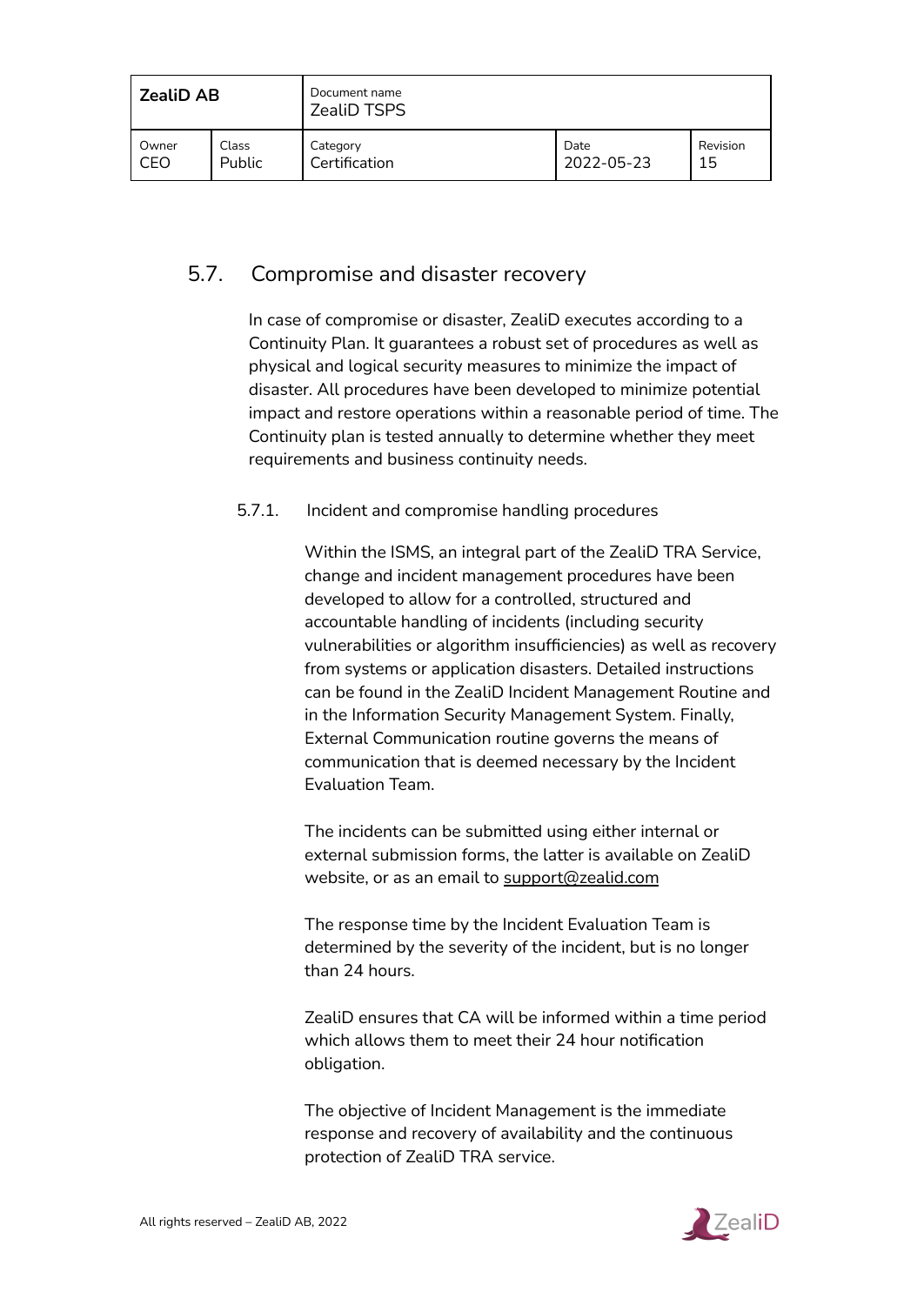| <b>ZealiD AB</b> |        | Document name<br><b>ZealiD TSPS</b> |            |          |
|------------------|--------|-------------------------------------|------------|----------|
| Owner            | Class  | Category                            | Date       | Revision |
| CEO              | Public | Certification                       | 2022-05-23 | 15       |

If breach is likely to involve personal data and is likely to result in high risk to the rights and freedoms of the natural person, ZealiD will notify Swedish Data Protection Inspectorate without undue delay, but at least in 24 hours after initial discovery of the personal data breach.

<span id="page-39-0"></span>5.7.2. Computing resources, software, and/or data are corrupted

In such cases where computing resources, software, and/or data have been identified as corrupt, appropriate steps are taken for incident investigation, appropriate escalation and incident response. If necessary, ZealiD's internal documentation in the ISMS, Compromise and disaster recovery plan may be applied.

<span id="page-39-1"></span>5.7.3. Entity private key compromise procedures

No stipulation.

<span id="page-39-2"></span>5.7.4. Business continuity capabilities after a disaster

In order to ensure the business continuity capabilities after a disaster ZealiD organises periodic crisis management training. ZealiD internal documentation defines how crisis management and communication take place in emergency situations.

ZealiD has implemented ZealiD TRA Service infrastructure in a redundant configuration to minimise the impact of disasters. In addition, important information with respect to restoring the ZealiD TRA Service is backed up for disaster recovery purposes. In order to recover information that is managed under dual control, dual control is needed also.

# <span id="page-39-4"></span><span id="page-39-3"></span>5.8. CA or RA termination

#### 5.8.1. RA Termination

ZealiD has a documented Termination Plan for its TRA Service which describes the process of a service termination.

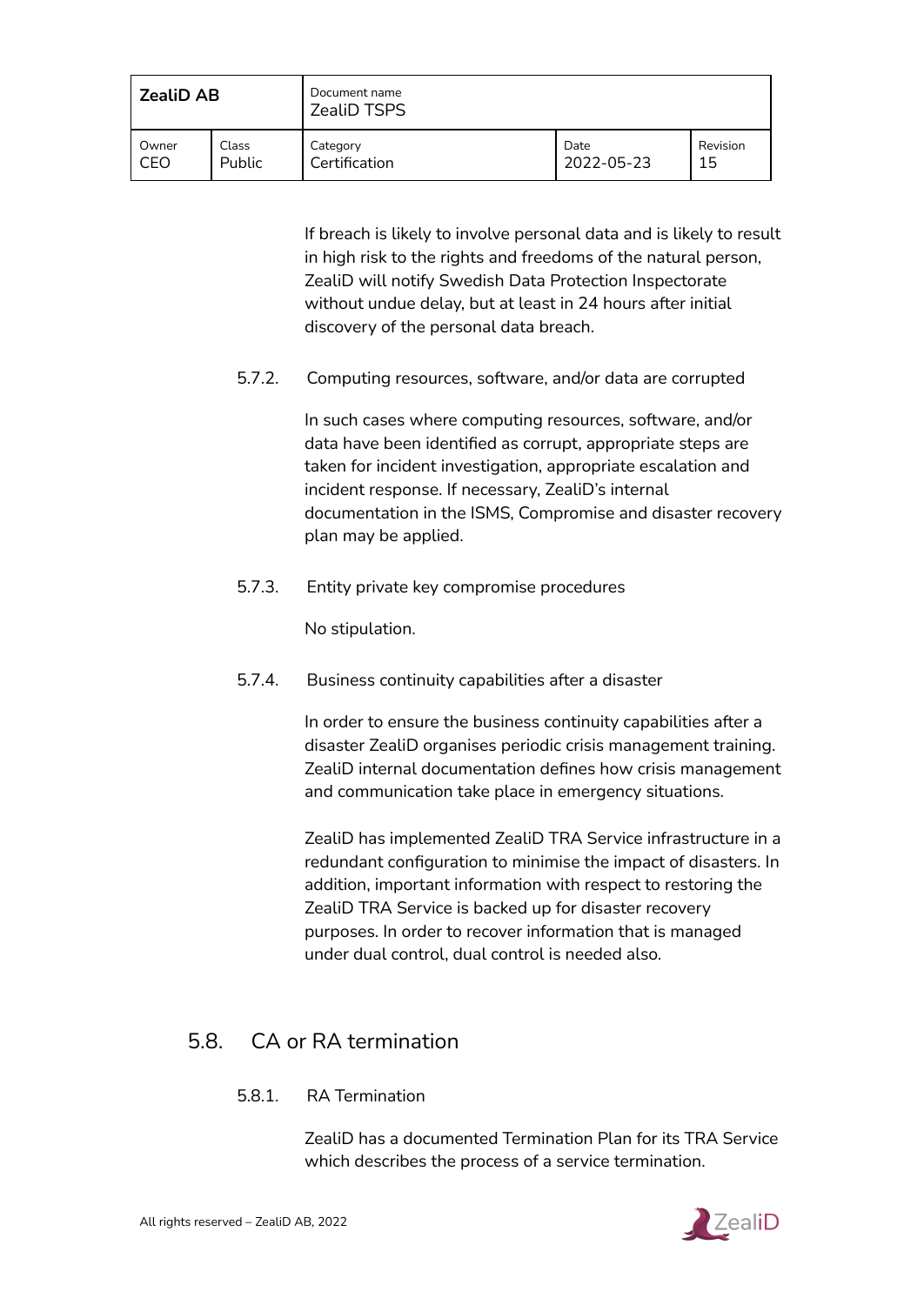| <b>ZealiD AB</b> |               | Document name<br><b>ZealiD TSPS</b> |            |          |
|------------------|---------------|-------------------------------------|------------|----------|
| Owner            | Class         | Category                            | Date       | Revision |
| CEO              | <b>Public</b> | Certification                       | 2022-05-23 | 15       |

Stakeholders affected by any termination will be informed with an advance notice of 3 months by public means and/or ZealiD Website and/or email according to the Termination Plan and Routine External Communication.

#### <span id="page-40-0"></span>5.8.2. CA Termination

No stipulation.

# <span id="page-40-1"></span>6. Technical security controls

A group of authorized administrators is accountable to implement controls of the security policies. For this task, they have access to a dedicated network segment that is used for administration only.

<span id="page-40-2"></span>ZealiD has separate production and development environments.

### 6.1. Key pair generation and installation

No stipulation.

<span id="page-40-3"></span>6.2. Private key protection and cryptographic module engineering controls

No stipulation.

<span id="page-40-4"></span>6.3. Other aspects of key pair management

No stipulation.

# <span id="page-40-5"></span>6.4. Activation data

No stipulation.

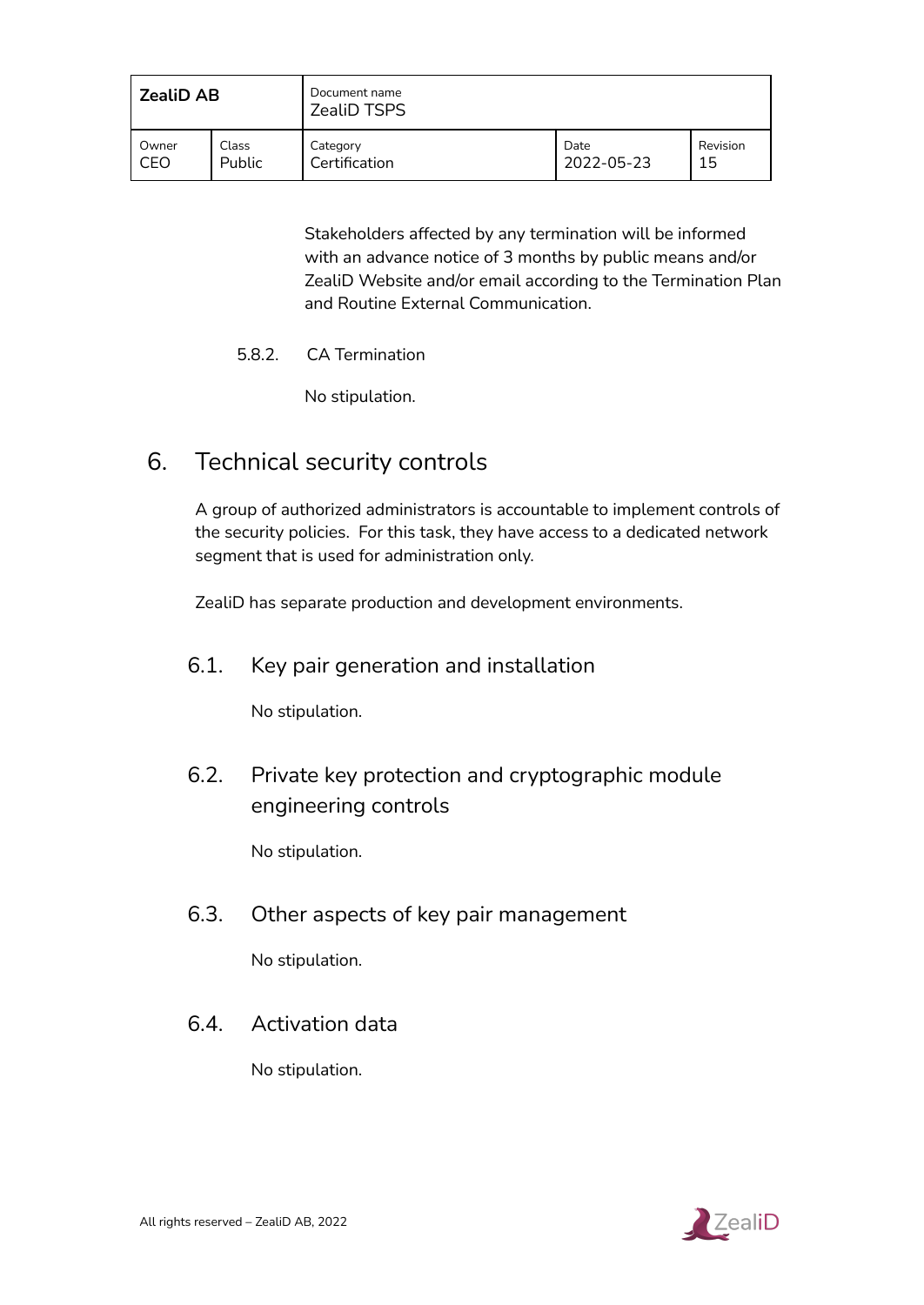| <b>ZealiD AB</b> |        | Document name<br><b>ZealiD TSPS</b> |            |          |
|------------------|--------|-------------------------------------|------------|----------|
| Owner            | Class  | Category                            | Date       | Revision |
| CEO              | Public | Certification                       | 2022-05-23 | 15       |

# <span id="page-41-1"></span><span id="page-41-0"></span>6.5. Computer security controls

#### 6.5.1. Specific computer security technical requirements

ZealiD ensures that system components are secure and correctly operated, with an acceptable risk of failure.

ZealiD TRA service system components are managed in accordance with defined change management procedures. These procedures include system testing in a physically separated test environment and the requirement that changes must be approved by a second authorized person (four eye principle). The approval is documented for further reference.

All critical software components of ZealiD are installed and updated from trusted sources only. There are also internal procedures to protect the integrity of identification service components against viruses, malware and unauthorised software. A central device management service is used to enforce security policy throughout the workstations.

All media containing production environment software and data, audit, archive, or backup information are stored under control of ZealiD with appropriate physical and logical access controls designed to limit access to authorised personnel and protect such media from accidental damage (e.g., water, fire, or electromagnetic).

Media management procedures and backup of records and data to different media types protects against obsolescence and deterioration of media within the period of time that records are required to be retained. Media containing sensitive information is securely disposed of when no longer required. All removable media are used only for the intended period of the user (either by time or by number of uses).

The performance of ZealiD services and IT systems and their capacity is monitored by System Administrators. Changes are performed according to internal change management

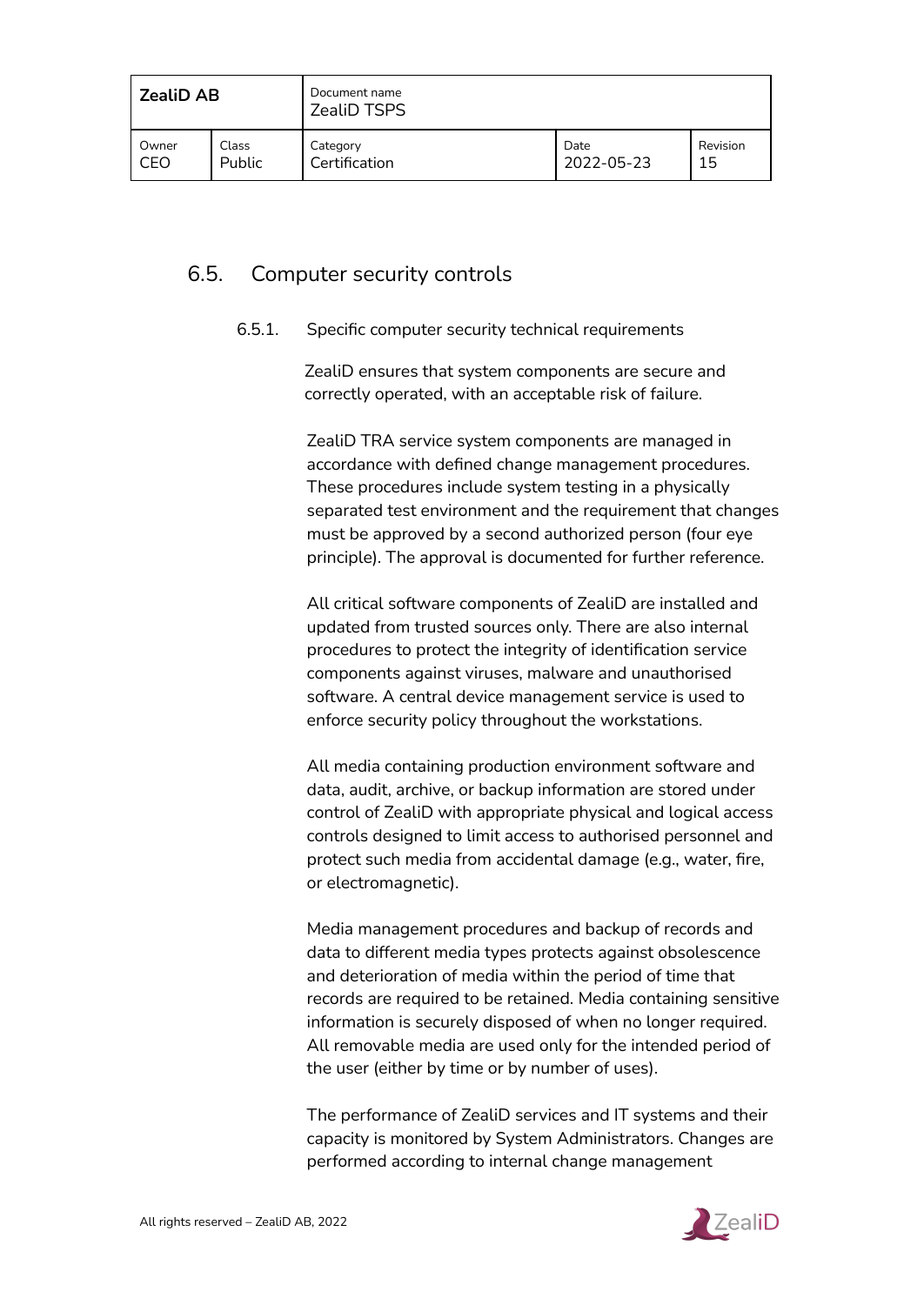| <b>ZealiD AB</b> |               | Document name<br><b>ZealiD TSPS</b> |            |          |
|------------------|---------------|-------------------------------------|------------|----------|
| Owner            | Class         | Category                            | Date       | Revision |
| CEO              | <b>Public</b> | Certification                       | 2022-05-23 | 15       |

procedures. Hardware maintenance may also be performed by ZealiD contractor personnel that have a Trusted Role status.

ZealiD TRA Service hardware is physically located in a secure location with physical and logical access controls.

Incident response and vulnerability management procedures have been defined. An automated monitoring system detects and alarms in case of abnormal system activities that indicate potential security violation, including intrusion into the network.

Paper documents and materials with sensitive information are securely stored and disposed of. Media used to collect or transmit sensitive information are rendered unreadable before disposal.

ZealiD has implemented security measures and enforced access control according to the principle of least-privilege in order to avoid unauthorized access and attempts to add, delete or modify information in applications related to the services.

ZealiD has put in place necessary security mechanisms to protect the data in transit and rest, e.g. two-factor authentication, encryption and logging in order to detect unauthorized use of, access to, or disclosure of sensitive information and systems content.

User accounts are created for personnel in specific roles that need access to the system in question. The rights are then reviewed by the CTO annually. When leaving the company, the withdrawal of access rights takes place within less than 24 hours.

ZealiD's personnel are identified and authenticated before using critical applications related to the services. Multi-factor authentication is required for all accounts capable of performing or reviewing identifications. All users must log in with their personal account, and administrative commands are only available with explicit permission and auditing of the

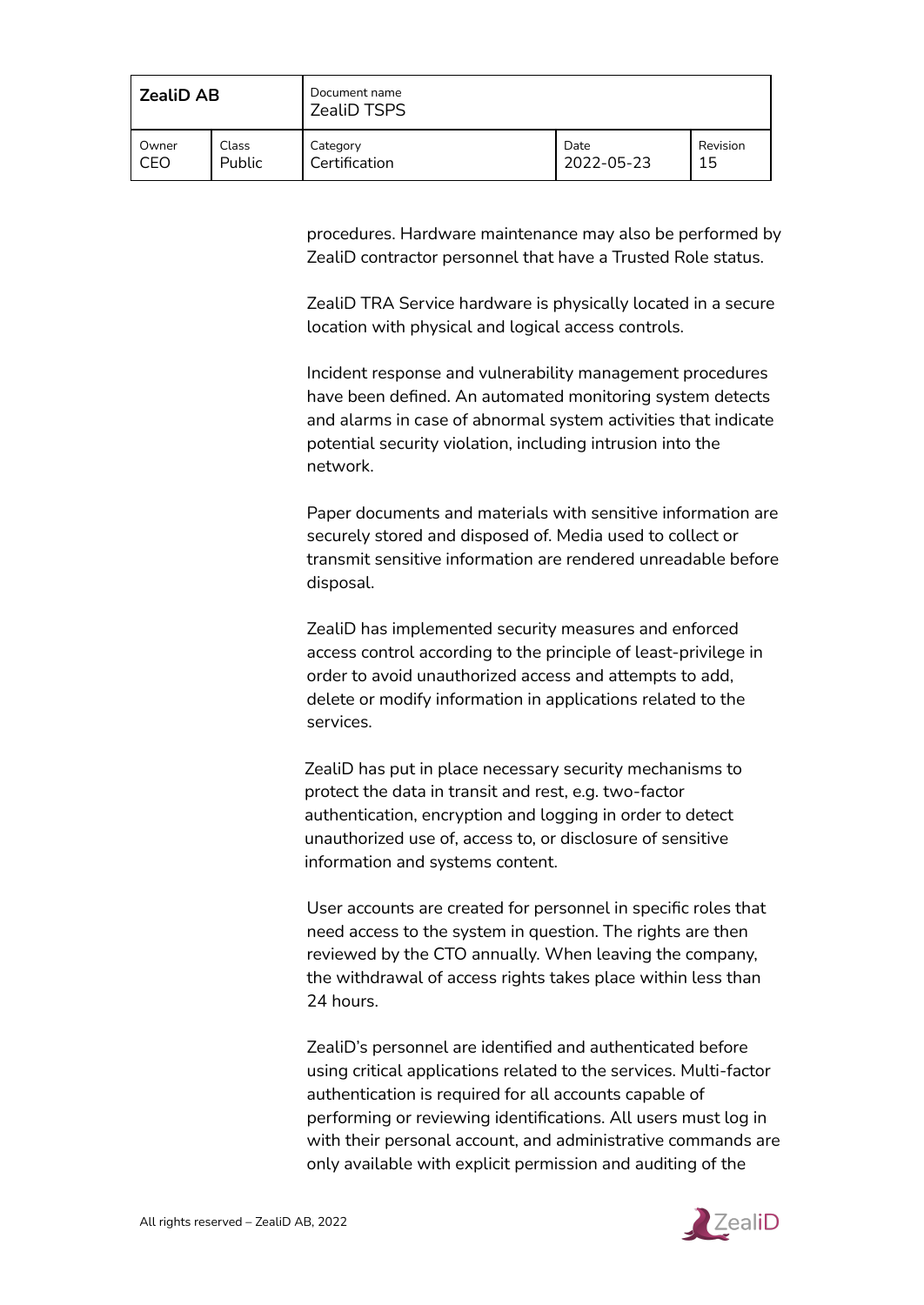| <b>ZealiD AB</b> |               | Document name<br><b>ZealiD TSPS</b> |            |          |
|------------------|---------------|-------------------------------------|------------|----------|
| Owner            | Class         | Category                            | Date       | Revision |
| CEO              | <b>Public</b> | Certification                       | 2022-05-23 | 15       |

execution. The general guidelines for creating passwords (such as minimum length and password complexity) are the basis of the password policy. All employees are informed about the proper handling of passwords and have signed a password management guideline.

Login sessions have a defined timeout.

File system permissions and other features available in the operating system security model are used to prevent unauthorized use.

#### <span id="page-43-0"></span>6.5.2. Computer security rating

ZealiD uses industry-standard computer systems.

# <span id="page-43-1"></span>6.6. Life cycle technical controls

#### 6.6.1. System development controls

An analysis of security requirements is carried out at the design and requirements specification stage of any systems development project undertaken by ZealiD; or an analysis is carried out on behalf of ZealiD to ensure that security is built into the Information Technology's systems.

The software will be approved by the Security Officer and shall originate from a trusted source. New versions of software are tested in a testing environment of the appropriate service and their deployment is conducted according to documented change management procedures. Changes to systems are documented.

#### <span id="page-43-2"></span>6.6.2. Security management controls

ZealiD TRA Service policies, assets and practices (including ZealiD TSPS) for information security are reviewed by a person which is responsible for administering and maintaining them at planned intervals or in case of significant changes to ensure their continuing suitability, adequacy and effectiveness.

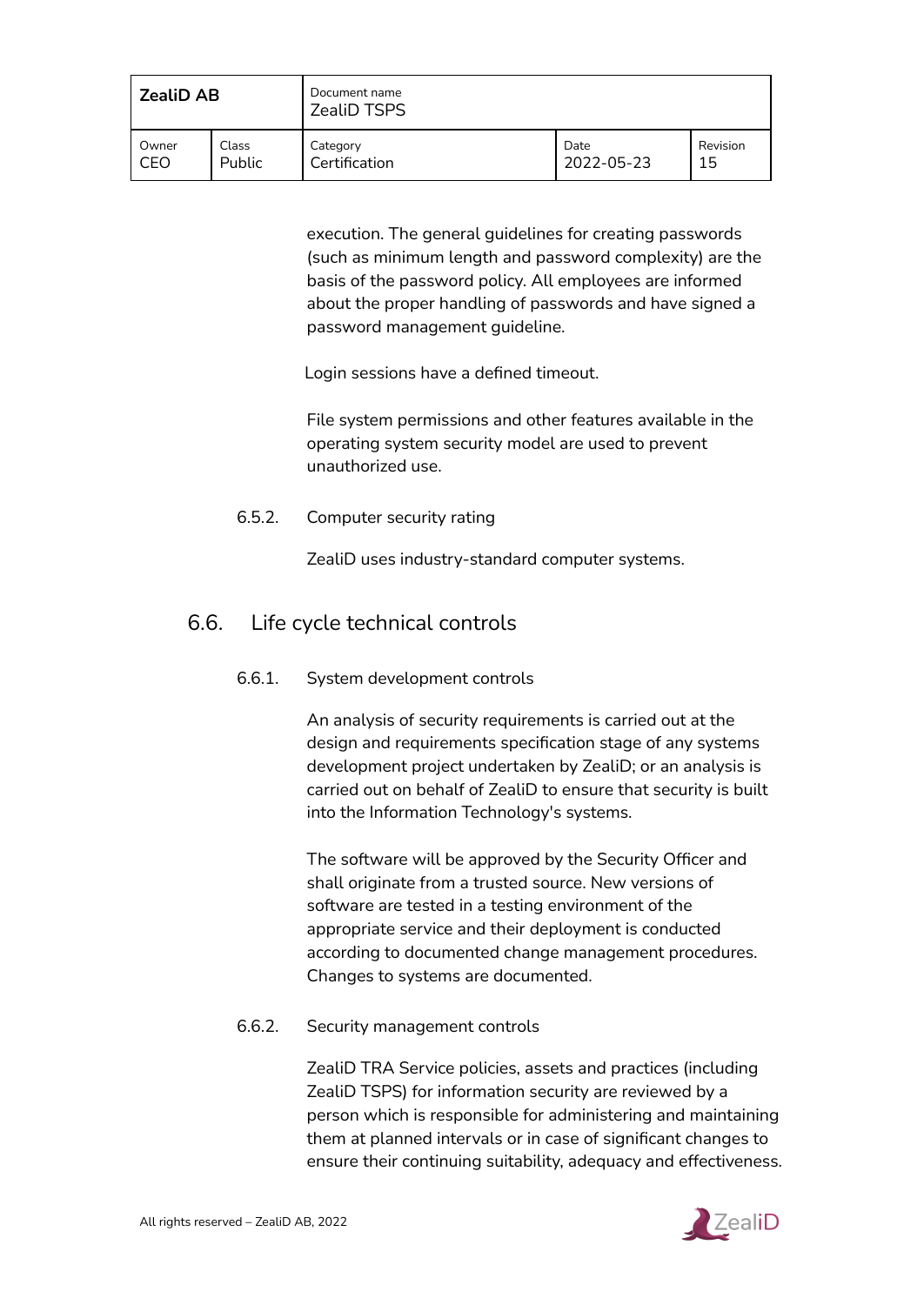| <b>ZealiD AB</b> |        | Document name<br><b>ZealiD TSPS</b> |            |          |
|------------------|--------|-------------------------------------|------------|----------|
| Owner            | Class  | Category                            | Date       | Revision |
| CEO              | Public | Certification                       | 2022-05-23 | 15       |

The configurations of ZealiD TRA Service systems are regularly checked for changes that violate ZealiD TRA Service security policies. A review of configurations of security support systems and front-end/internal support systems occurs continuously, at least on a quarterly basis.

The Security Officer approves changes that have an impact on the level of security provided. The ZealiD TRA Service has procedures for ensuring that security patches are applied to all systems within a reasonable time period after they become available, but not later than six months following the availability of the security patch. In case of a critical vulnerability, the security patch is deployed within 48 hours. The reason for not applying a specific security patch will be documented. Patches may not be deployed due to introducing potentially more severe vulnerabilities, disabling security features that are extensively used to secure ZealiD systems, not being certified or similar.

ZealiD manages the registration of information assets and classifies all information assets into security classes according to the results of the regular security analysis consistent with the risk assessment. A responsible person has been appointed for all important information security assets.

<span id="page-44-0"></span>6.6.3. Life cycle security controls

No stipulation

### <span id="page-44-1"></span>6.7. Network security controls

The ZealiD network has segments for different systems and / or locations according to risk assessment and the purpose of the system. Networks between data centers are physically separate, while the network segments within the ZealiD Backend system are maintained via logical separation.

Internal traffic between the ZealiD backend systems is transported over internal networks. Other communication may be carried over the public internet. Network traffic is encrypted with TLS where required.

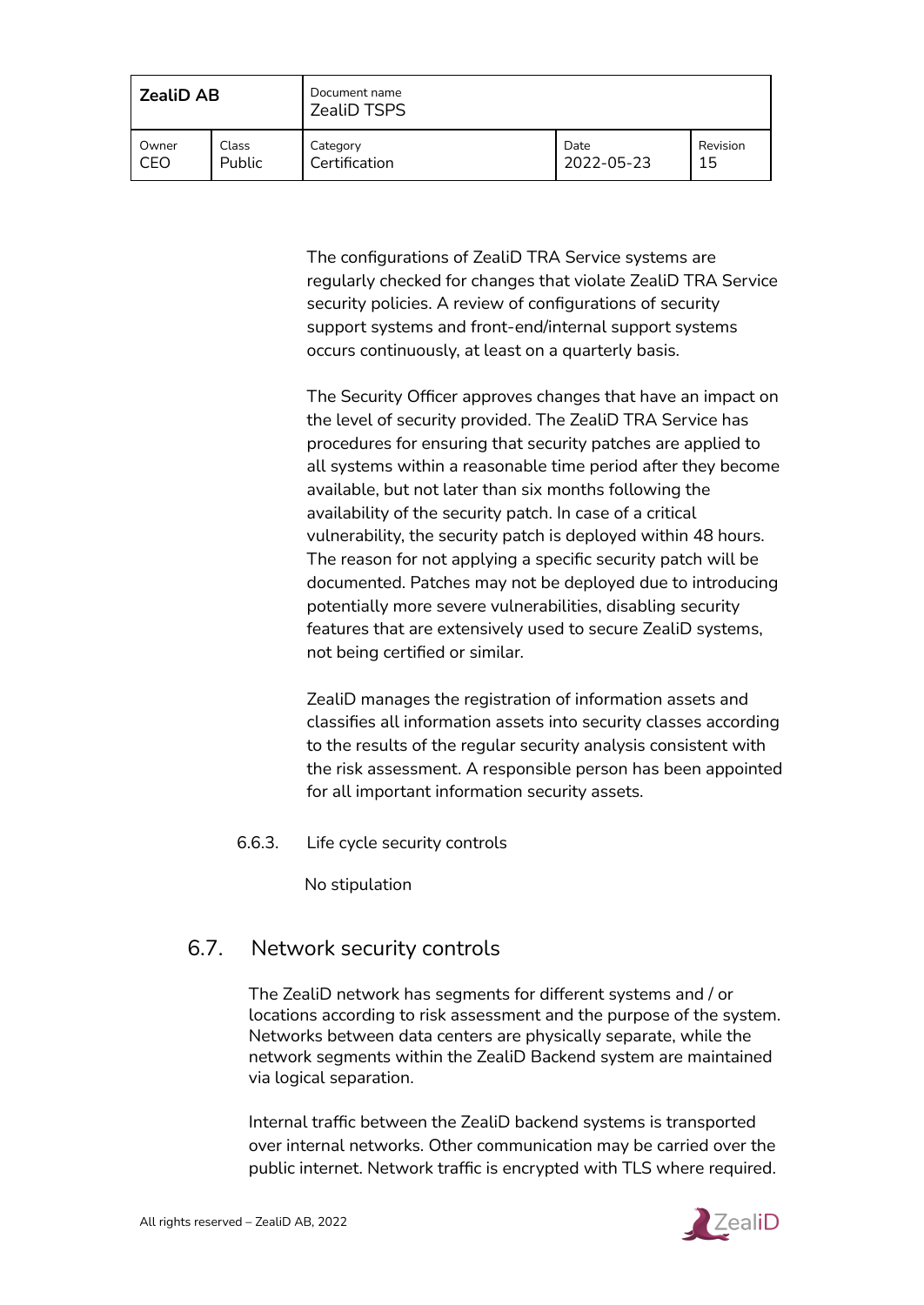| <b>ZealiD AB</b> |               | Document name<br><b>ZealiD TSPS</b> |            |          |
|------------------|---------------|-------------------------------------|------------|----------|
| Owner            | Class         | Category                            | Date       | Revision |
| CEC              | <b>Public</b> | Certification                       | 2022-05-23 | 15       |

Firewalls have been set up specifically denying all traffic that is not explicitly allowed on public-facing interfaces.

Security checks, such as vulnerability scans or patching are done according to a schedule defined in the IT Security Review routine. Any check is performed at least once a year.

Vulnerability and penetration tests are performed by an external specialized company:

- At least once per year for penetration tests; or at least once per quarter for vulnerability test
- After major network or system changes;
- When requested by a relying party or regulating bodies

The transfer of data to the relying party is always encrypted.

The transfer of data to and from a TSP is always TLS encrypted with authentication via dedicated credentials.

There is no physical transfer of data.

ZealiD ensures the secure operation of all technical systems by "hardening". This includes in particular:

- Removal of unnecessary software/services
- Removal of unnecessary accounts
- Data encryption
- Full-disk encryption
- Multi-factor authentication
- Dual control for administration
- Transport encryption
- Auditing of logs
- Modifying the configurations in regards to security
- If necessary activation of security components
- Protection of network ports

# <span id="page-45-0"></span>6.8. Time-stamping

All systems have their time with a timezone reference against UTC synchronised through NTP at least daily.

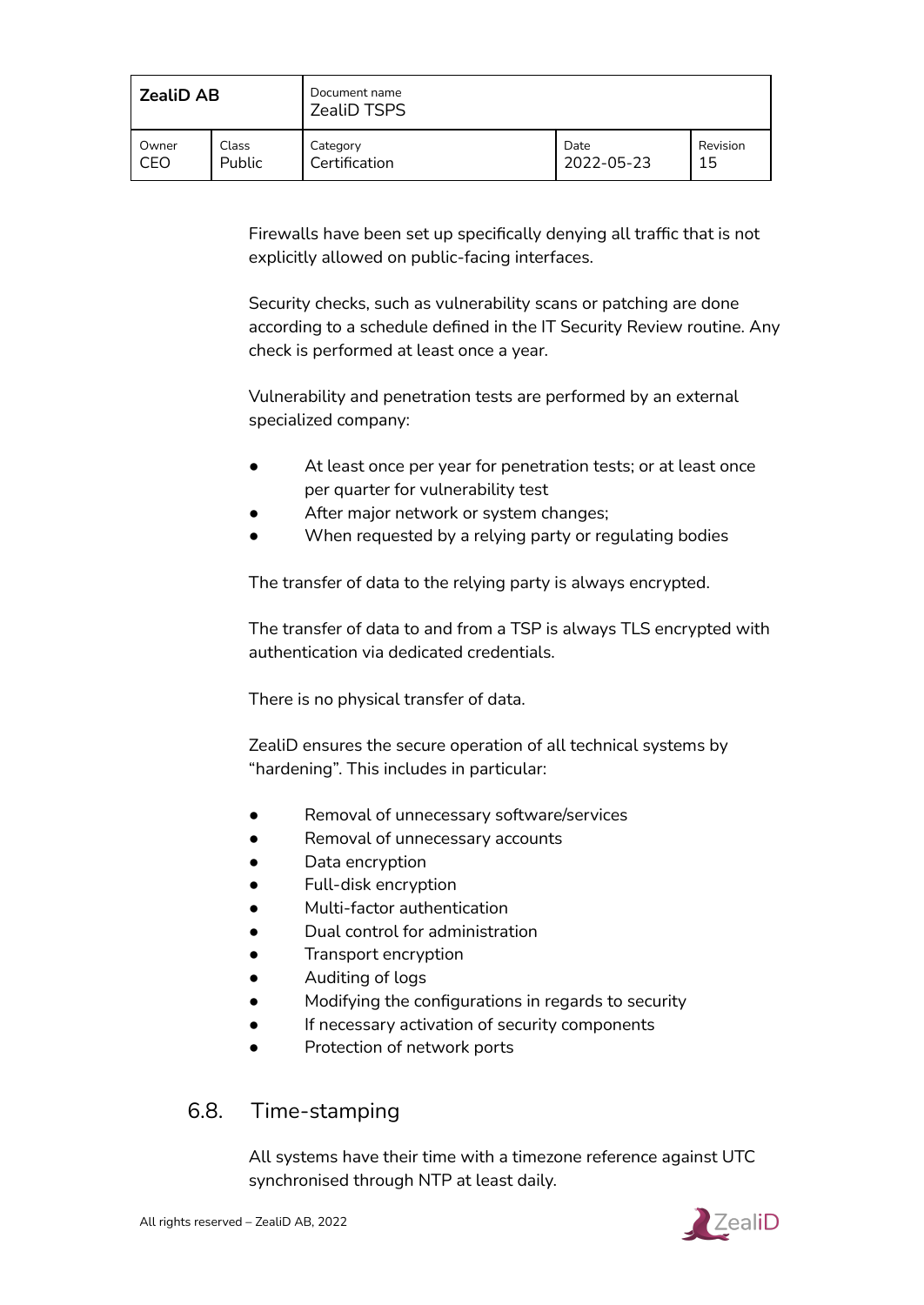| <b>ZealiD AB</b> |        | Document name<br><b>ZealiD TSPS</b> |            |          |  |
|------------------|--------|-------------------------------------|------------|----------|--|
| Owner            | Class  | Category                            | Date       | Revision |  |
| CEO              | Public | Certification                       | 2022-05-23 | 15       |  |

# <span id="page-46-0"></span>7. Certificate, CRL, and OCSP profiles

No stipulation.

# <span id="page-46-1"></span>8. Compliance audit and other assessments

# 8.1. Frequency or circumstances of assessment

The conformity of information systems, policies, practices, facilities, personnel, and assets of ZealiD are assessed by a CAB pursuant to the eIDAS regulation, ETSI Standards and relevant national law (see Chapter 1.1 and 9.15).

Conformity is assessed at least yearly and when any major change is made to Trust Service operations and on demand (e.g. by SB).

ZealiD's internal auditor carries out internal reviews and audits on a rolling yearly schedule based on risks.

# <span id="page-46-2"></span>8.2. Identity / qualifications of assessor

ZealiD's CAB is accredited according to ISO/IEC 17065 and ETSI EN 319 403. The CAB is competent to carry out conformity assessments of Qualified Trust Service Providers and its services.

# <span id="page-46-3"></span>8.3. Assessor's relationship to assessed entity

The auditor of the CAB is independent from ZealiD and ZealiD assessed systems. The internal auditor shall not audit his/her own areas of responsibility.

# <span id="page-46-4"></span>8.4. Topics covered by assessment

The conformity assessment covers the conformity of information systems, policies and practices, facilities, personnel, and assets with eIDAS regulation, respective legislation and standards.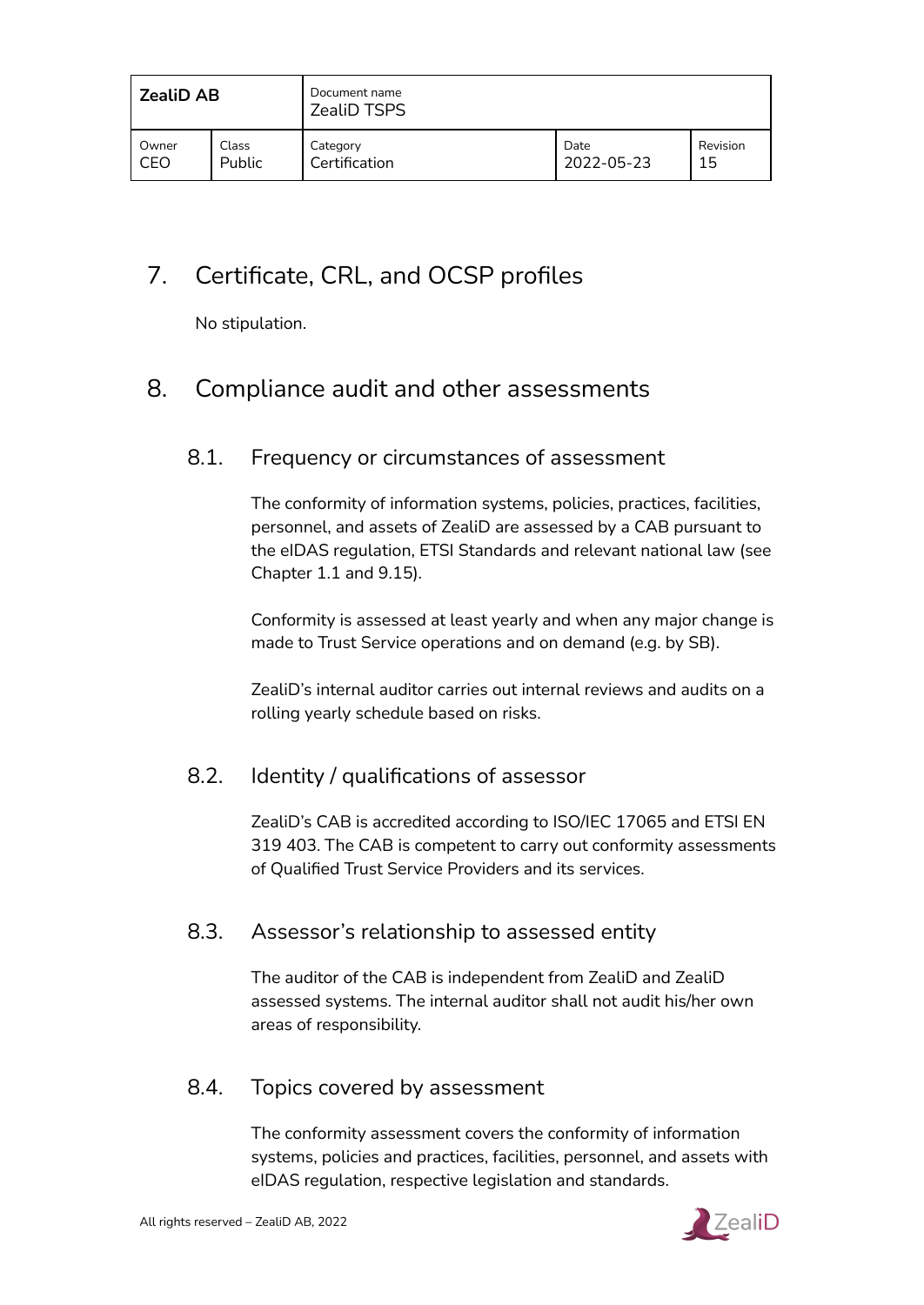| <b>ZealiD AB</b> |        | Document name<br><b>ZealiD TSPS</b> |            |          |
|------------------|--------|-------------------------------------|------------|----------|
| Owner            | Class  | Category                            | Date       | Revision |
| CEO              | Public | Certification                       | 2022-05-23 | 15       |

The CAB audits all parts of the information system used to provide Trust Services. Activities subject to internal auditing are the following:

- TSPS, Service Definition, Terms & Conditions, Subscriber Agreement
- TRA Service and systems
- ISMS (Routines, Policies, Controls and Records).

The CAB audits ZealiD protection of subscriber data, accuracy and implementation of security policy, performance of work procedures and contractual obligations, as well as compliance with TSPS.

### <span id="page-47-0"></span>8.5. Actions taken as a result of deficiency

Depending on the severity of the deficiency the following actions may be taken:

- Auditor may note the deficiency in the report
- An action plan can be developed and steps taken to remedy the deficiency. This could include a revision to the ZealiD TSPS or to applied procedures.
- If the deficiency is judged to have risks for the operation of the ZealiD TRA Service actions has to be taken without any delay.

# <span id="page-47-1"></span>8.6. Communication of results

Certificate(s) for trust service(s) resulting from conformity assessment audits conducted pursuant to the eIDAS regulation, corresponding legislation and standards, are published on ZealiD's website <https://www.zealid.com/repository>.

ZealiD submits the resulting conformity assessment report to the Supervisory Body within three working days.

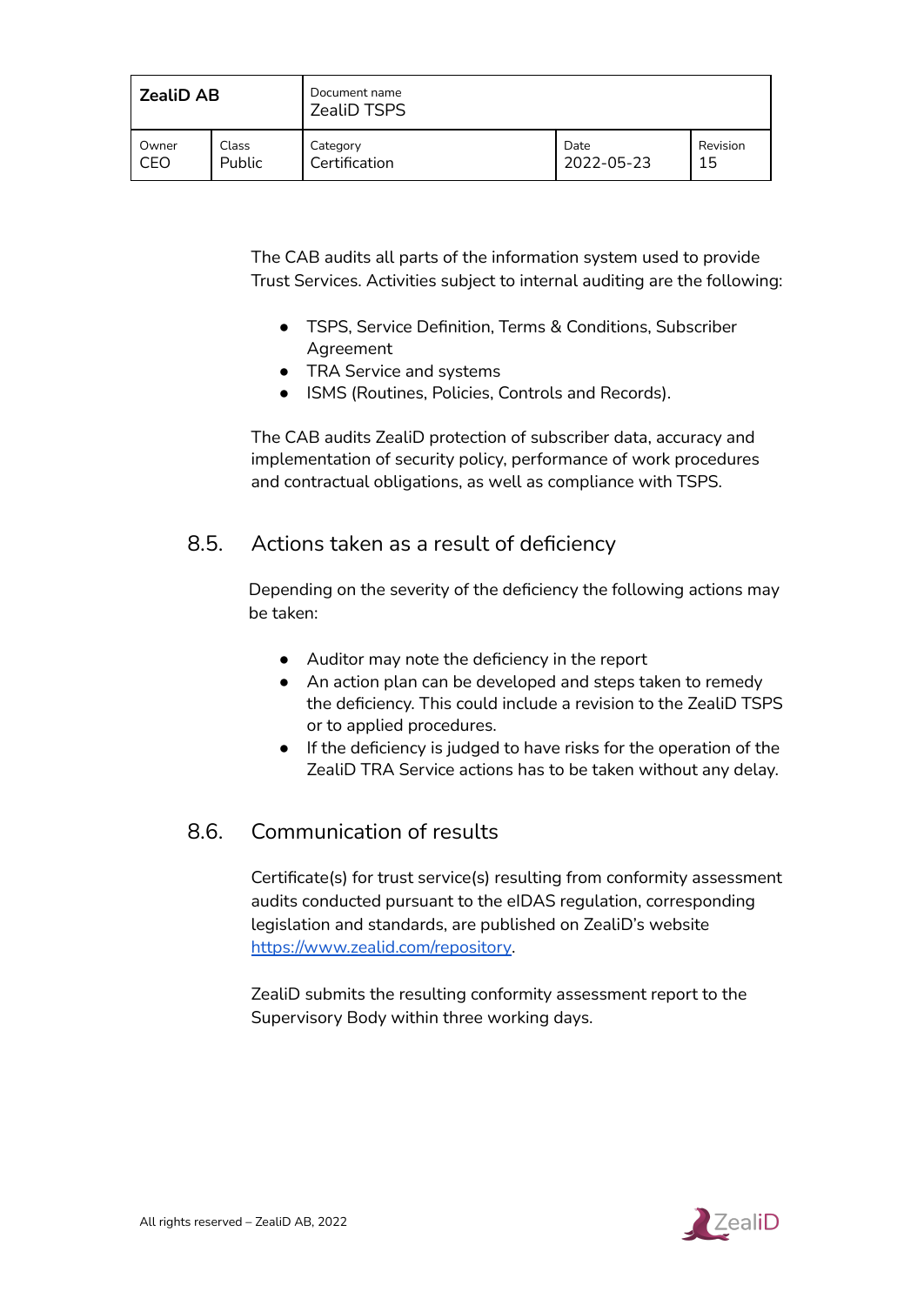| <b>ZealiD AB</b> |        | Document name<br><b>ZealiD TSPS</b> |            |          |
|------------------|--------|-------------------------------------|------------|----------|
| Owner            | Class  | Category                            | Date       | Revision |
| CEO              | Public | Certification                       | 2022-05-23 | 15       |

# <span id="page-48-1"></span><span id="page-48-0"></span>9. Other business and legal matters

### 9.1. Fees

Users do not pay any fees for using the TRA Service.

Fees for the TRA Service are subject to contractual agreements between ZealiD and its customers.

ZealiD does not charge a fee for reading and or accessing this TSPS. Any other use is not permitted.

### 9.2. Financial responsibility

The provisions of Swedish law on indemnification are binding for all parties.

ZealiD (ZealiD AB) is audited by PriceWaterhouseCoopers Sweden and meets all requirements of Swedish limited companies.

ZealiD describes its financial stability in internal documentation (Documentation of Financial Stability) - the documentation is updated on an annual basis following financial assessments. The purpose of the assessment is to verify that ZealiD has the resources required to operate in conformity with this PS and the requirements of eIDAS.

The financial responsibility is complemented with multiple insurance types (see below).

#### <span id="page-48-2"></span>9.2.1. Insurance coverage

ZealiD has adequate levels of Professional Liability insurance coverage to support its business practices. Insurance coverage is reviewed annually.

The level of insurance will at minimum be reviewed yearly according to internal routines. For the purpose of meeting

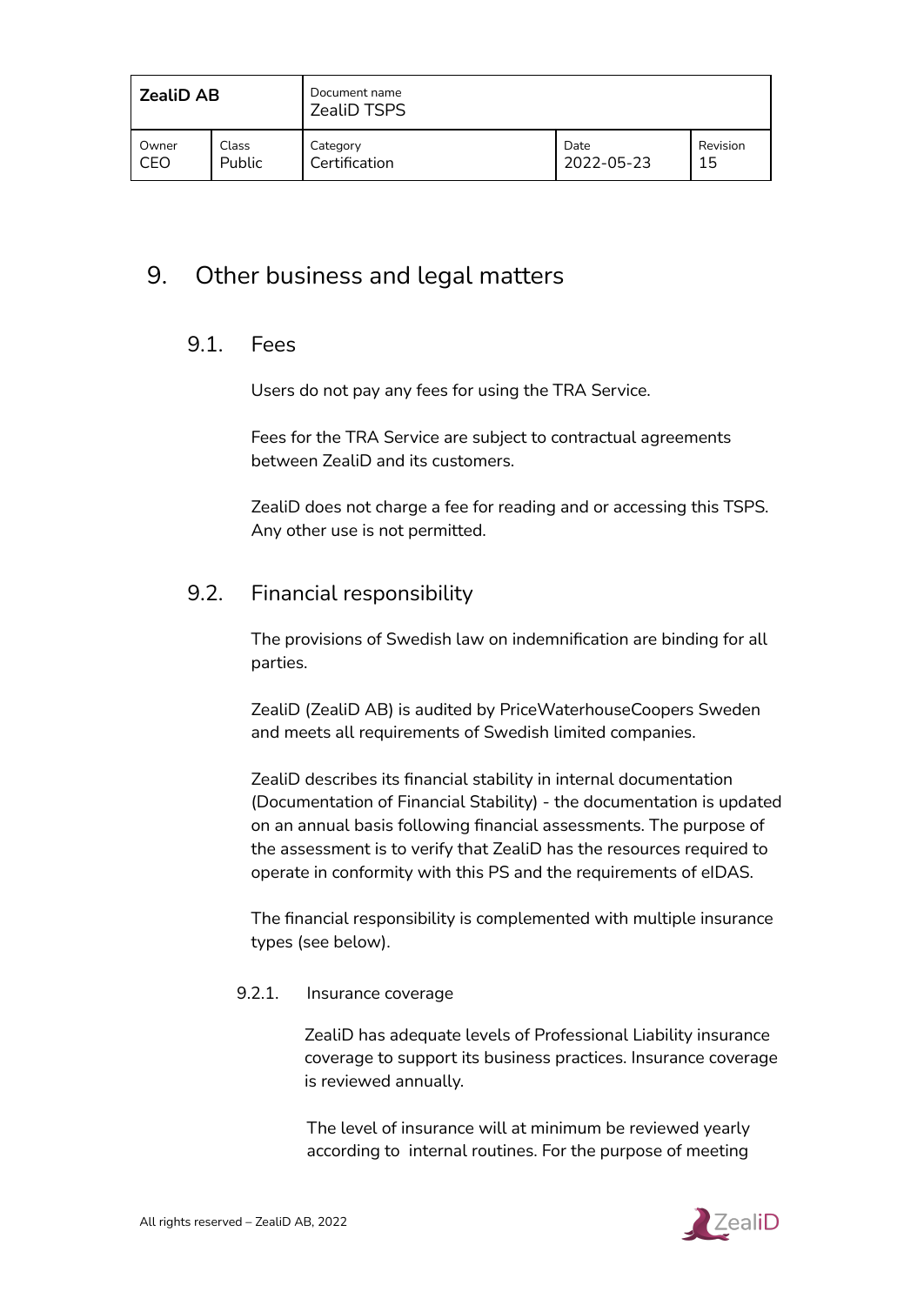| <b>ZealiD AB</b> |               | Document name<br><b>ZealiD TSPS</b> |            |          |
|------------------|---------------|-------------------------------------|------------|----------|
| Owner            | Class         | Category                            | Date       | Revision |
| CEO              | <b>Public</b> | Certification                       | 2022-05-23 | 15       |

eIDAS requirements, insurance certificates are published on <https://www.zealid.com/repository>.

<span id="page-49-0"></span>9.2.2. Other assets

No stipulation.

<span id="page-49-1"></span>9.2.3. Insurance or warranty coverage for end-entities

No stipulation.

# <span id="page-49-2"></span>9.3. Confidentiality of business information

9.3.1. Scope of confidential information

All personal data is considered confidential. Confidential information includes any information provided by subscribers for purposes of identity verification.

All information not required to be public by law, regulation or applicable standards is considered confidential.

ZealiD will disclose information required by law or a court decision.

<span id="page-49-3"></span>9.3.2. Information not within the scope of confidential information

Any information not listed as confidential or intended for internal use is public information. ZealiD reserves the right to publish non-personalised and anonymised statistical data about its services.

<span id="page-49-4"></span>9.3.3. Responsibility to protect confidential information

All confidential information will be protected against unauthorized access, modification or deletion using physical, logical and/or procedural security.

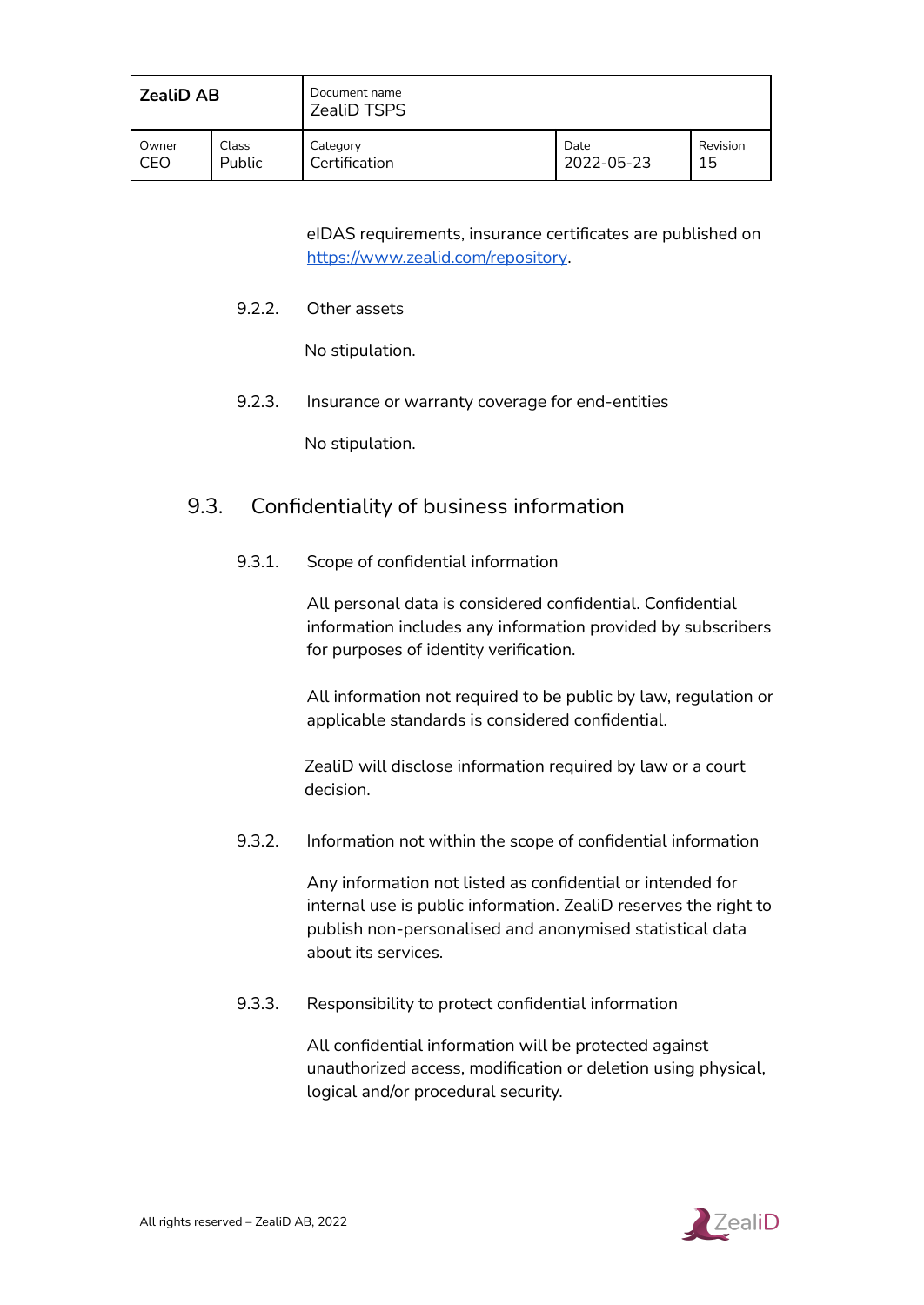| <b>ZealiD AB</b> |               | Document name<br><b>ZealiD TSPS</b> |            |          |
|------------------|---------------|-------------------------------------|------------|----------|
| Owner            | Class         | Category                            | Date       | Revision |
| CEO              | <b>Public</b> | Certification                       | 2022-05-23 | 15       |

# <span id="page-50-0"></span>9.4. Privacy of personal information

ZealiD TRA Service processes Personal Data in accordance with applicable national legislation (Sweden), and strictly adheres to subscriber rights pertaining to data protection set forth in General Data Protection Regulation (GDPR).

#### <span id="page-50-1"></span>9.4.1. Privacy plan

ZealiD strives to minimize the risks for the individual when processing personal data. ZealiD strictly adheres to the principles and regulations required by GDPR. ZealiD services are designed with privacy in mind.

ZealiD has a GDPR Policy and a data protection officer (DPO) appointed and registered with the Swedish Data Protection Agency. The DPO can be reached at [dpo@zealid.com](mailto:dpo@zealid.com)

TRA Service is a subscriber initiated and self-service type process including multiple levels of consent.

#### <span id="page-50-2"></span>9.4.2. Information treated as private

Swedish Data Privacy law and GDPR define what information shall be treated as private. Further information to be treated as private can be contractually agreed upon.

#### <span id="page-50-3"></span>9.4.3. Information not deemed private

Information included in a certificate issued by a CA based on the TRA Service is not deemed private.

<span id="page-50-4"></span>9.4.4. Responsibility to protect private information

ZealiD ensures protection of personal information by implementing security controls as described in chapter 5 of this TSPS.

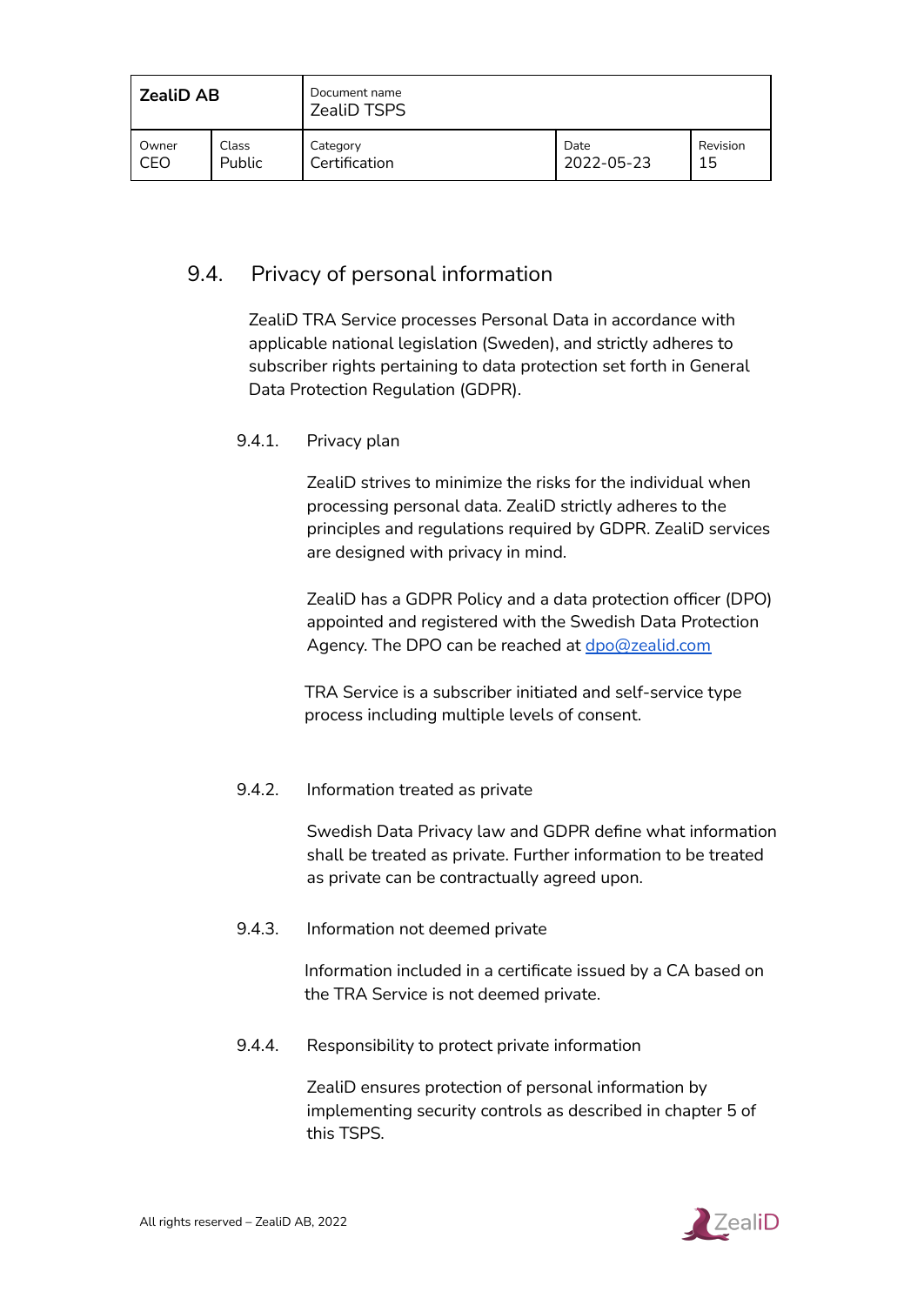| <b>ZealiD AB</b> |               | Document name<br><b>ZealiD TSPS</b> |            |          |
|------------------|---------------|-------------------------------------|------------|----------|
| Owner            | Class         | Category                            | Date       | Revision |
| CEO              | <b>Public</b> | Certification                       | 2022-05-23 | 15       |

All personnel must protect private information from disclosure to non-authorized parties.

<span id="page-51-0"></span>9.4.5. Notice and consent to use private information

ZealiD will use private information only with the explicit notice and consent from the individual owner of the personal data.

ZealiD Subscriber terms & conditions describe under which circumstances the subscriber grants ZealiD his/her notice and consent to use his/her personal data.

<span id="page-51-1"></span>9.4.6. Disclosure pursuant to judicial or administrative process

Where ZealiD is required by law, court of law or law enforcement requests to disclose personal data ZealiD will comply. The information shall be given only to the requesting authority or the customers themselves.

<span id="page-51-2"></span>9.4.7. Other information disclosure circumstances

No stipulation.

# <span id="page-51-3"></span>9.5. Intellectual property rights

ZealiD is the exclusive holder of all intellectual property rights to this TSPS.

### <span id="page-51-4"></span>9.6. Representations and warranties

9.6.1. CA representations and warranties

No stipulation.

<span id="page-51-5"></span>9.6.2. RA representations and warranties

ZealiD is a TSP participant in a trust relationship between TSP, Subscribers, Customers and Relying Parties. This TSPS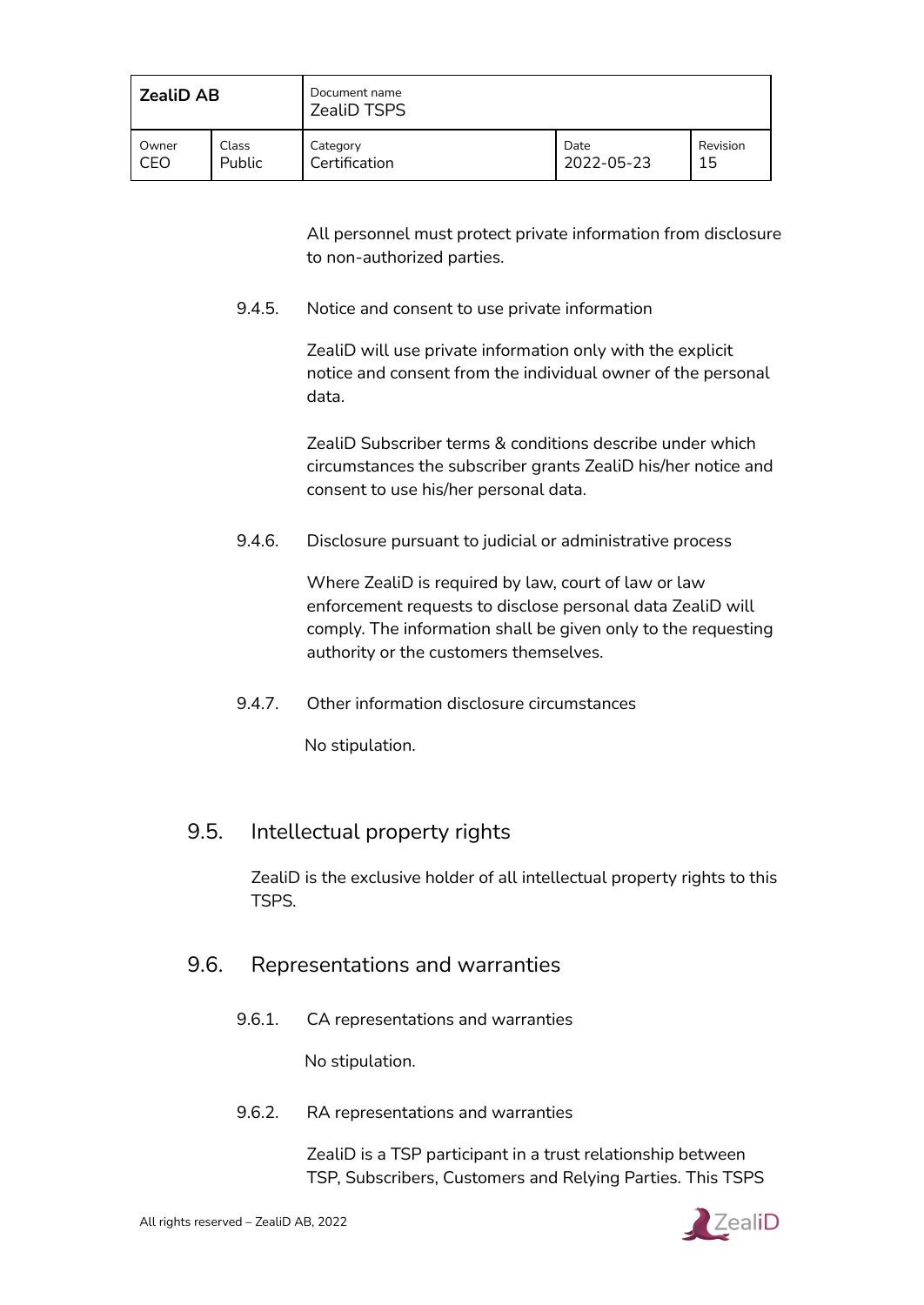| <b>ZealiD AB</b> |               | Document name<br><b>ZealiD TSPS</b> |            |          |  |
|------------------|---------------|-------------------------------------|------------|----------|--|
| Owner            | Class         | Category                            | Date       | Revision |  |
| CEO              | <b>Public</b> | Certification                       | 2022-05-23 | 15       |  |

shall form the basis of such a relationship with the following representations and warranties from ZealiD.

ZealiD shall:

- Provide its services consistent with the requirements and the procedures defined in this TSPS and according to the policies under which this TSPS is create;
- Identify, analyse and evaluate risks, and take appropriate measures of treatment accordingly to the results of assessment, ensuring appropriate level of security;
- Review and revise risk assessment at least on a yearly basis;
- Provide and obtain the Management Board approval for the revised risk assessments, as well as all residual risks associated with each risk assessment;
- Be responsible for the effective compliance with the procedures set forth in this TSPS;
- Provide the service in compliance eIDAS regulation and related legal acts and standards;
- Provide publicly published repositories with high electronic availability of all practice statements mentioned in this TSPS;
- Honour its part in ZealiD TRA terms and conditions and secure Subscriber availability and access to the services set out in this TSPS;
- Protect the integrity and confidentiality of personal data and information acquired as part of service provisioning and not subject to publication;
- Within 24 hours after having become aware of it, notify the Supervisory Body of any breach of security or loss of integrity that has a significant impact on the Trust Service provided;
- Within 24 hours after initial discovery, notify the Swedish Data Protection Authority (Datainspektionen) of any personal data breach;
- Where the breach of security or loss of integrity or personal data breach is likely to adversely affect a natural or legal person to whom the Trusted Service

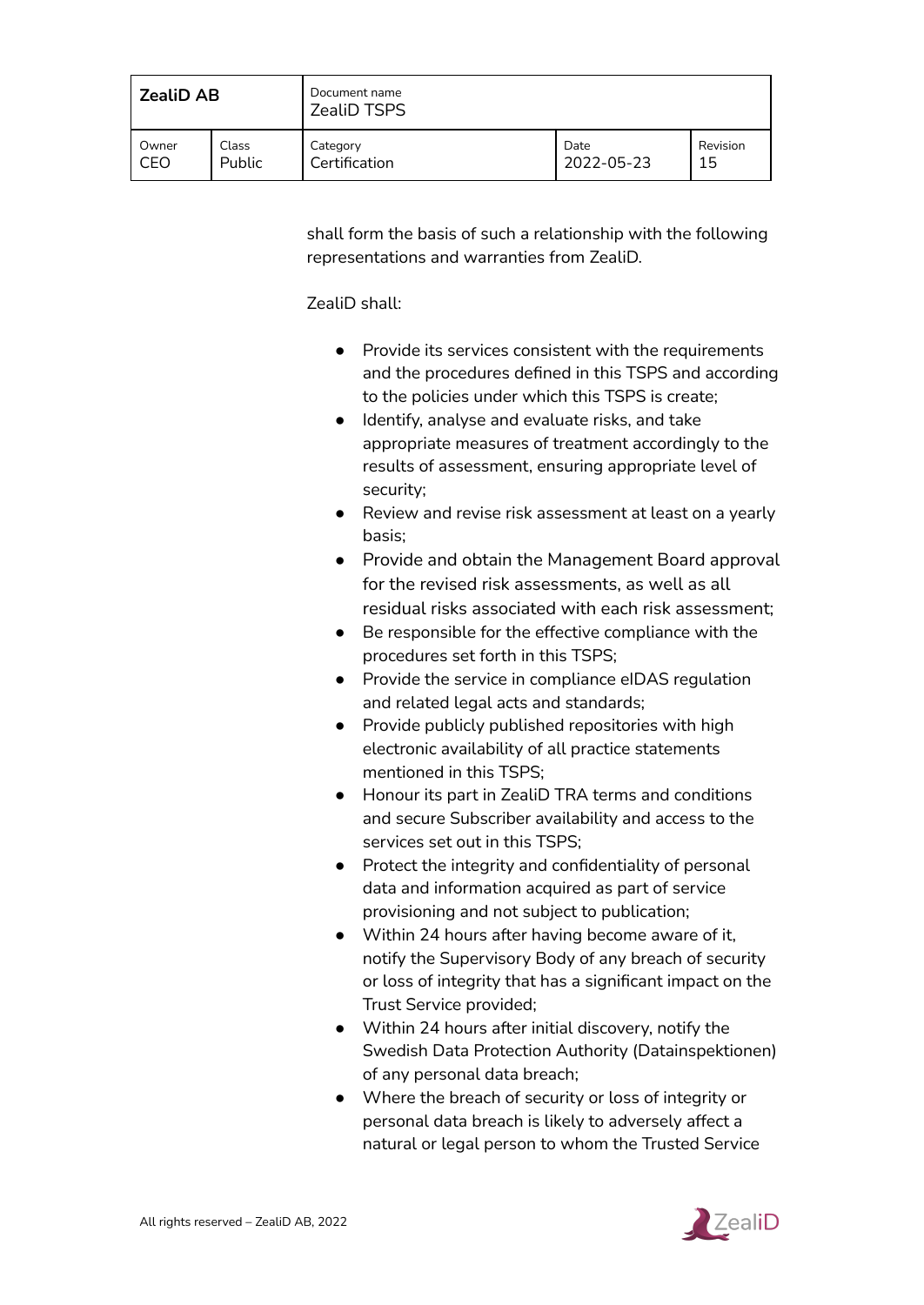| <b>ZealiD AB</b> |        | Document name<br><b>ZealiD TSPS</b> |            |          |
|------------------|--------|-------------------------------------|------------|----------|
| Owner            | Class  | Category                            | Date       | Revision |
| CEO              | Public | Certification                       | 2022-05-23 | 15       |

has been provided, notify the natural or legal person of the breach without undue delay;

- Preserve all the documentation, records and logs related to Trust Services according to the clauses 5.4 and 5.5;
- Ensure a conformity assessment with a CAB on a recurring basis according to requirements:
- Present the conclusions of the CAB to the Supervisory Body to ensure continual status of Trust Services in the Trusted List;
- Have the financial stability and resources required to operate in conformity with this TSPS;
- Publish the terms of the compulsory insurance policy and the conclusion of CAB in the ZealiD online repository;
- Secure that ZealiD employees do not have criminal records of intentional crime.

ZealiD further warrants that it has documented contracts with its subcontracting and outsourcing partners. ZealiD has defined in these contracts liabilities and ensured that partners are bound to implement any requirements and controls required by ZealiD.

ZealiD has located its primary systems within two different secured facilities of a contracted hosting providers. ZealiD has ensured that those hosting providers meet relevant ZealiD requirements set forth in this TSPS, in specific contractually adhere to requirements set forth in chapters:

- Facility, Management and Operational Controls 5.1 and 5.1.1 - 5.1.8
- Personal Control 5.3.2 5.3.8
- Network security controls 6.7
- Audit 8.4

ZealiD places great effort into offering all potential service users, especially people with disabilities, the opportunity to access the TRA Service.

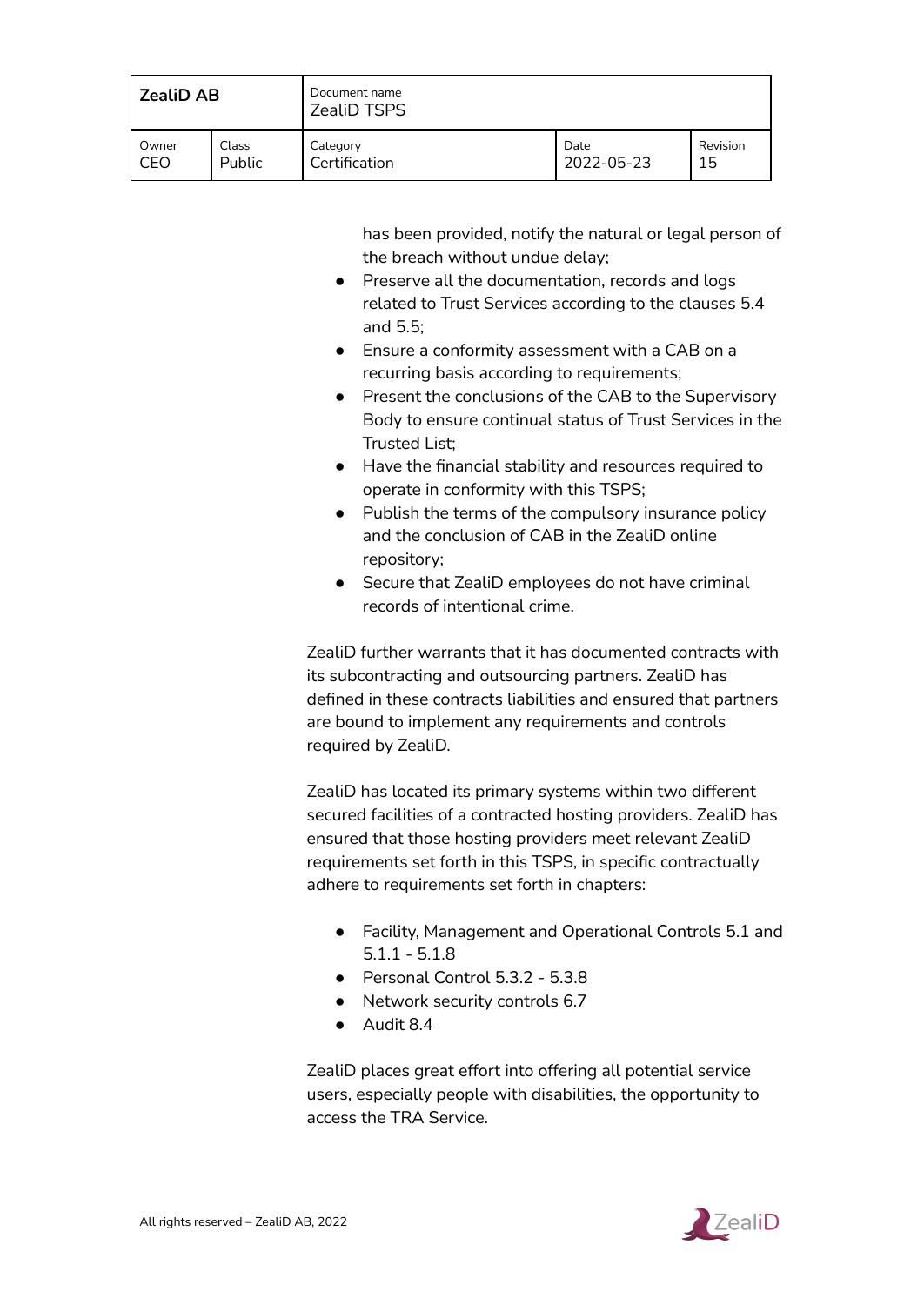| <b>ZealiD AB</b> |               | Document name<br><b>ZealiD TSPS</b> |            |          |
|------------------|---------------|-------------------------------------|------------|----------|
| Owner            | Class         | Category                            | Date       | Revision |
| CEO              | <b>Public</b> | Certification                       | 2022-05-23 | 15       |

By opting for a smartphone application user interface ZealiD achieves specific accessibility benefits such as options for subscribers and subscriber applicants to:

- 1. Invert Colours;
- 2. Use Magnifier;
- 3. Select larger text sizes;
- 4. Zoom;
- 5. Shake to undo;
- 6. Subtitles and captioning;
- 7. Voice Control.

Options 1-4, 6 and 7 can also be accessed when using ZealiD repositories and sites on desktop web.

It is provided by ZealiD on an equal basis. ZealiD accepts that its services imply at least some sort of qualitative capabilities and legal capacity, but nonetheless truly aspires to provide trust services and related technical solutions in a nondiscriminating way.

ZealiD further warrants that it manages privacy in accordance with GDPR and that all necessary measures are taken in order to protect the individual and minimize any impact of data processing.

ZealiD will make every reasonable effort to inform relying parties and subscribers of their respective rights and obligations.

<span id="page-54-0"></span>9.6.3. Subscriber representations and warranties

Users of the TRA service warrant that all documents, representations and information provided in the registration process are accurate, complete and truthful.

<span id="page-54-1"></span>9.6.4. Relying party representations and warranties

No stipulation.

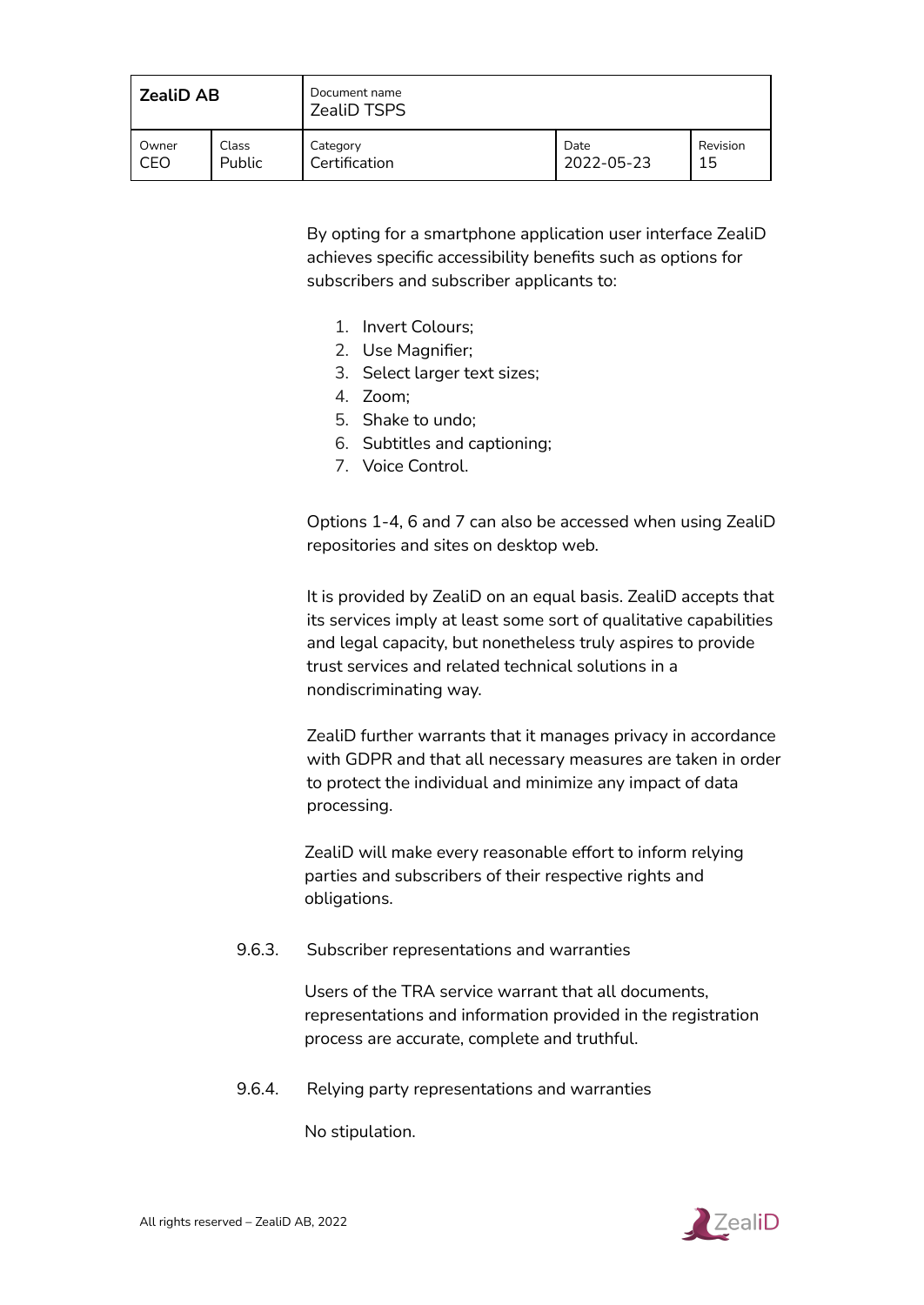| <b>ZealiD AB</b> |        | Document name<br><b>ZealiD TSPS</b> |            |          |
|------------------|--------|-------------------------------------|------------|----------|
| Owner            | Class  | Category                            | Date       | Revision |
| CEO              | Public | Certification                       | 2022-05-23 | 15       |

#### <span id="page-55-0"></span>9.6.5. Representations and warranties of other participants

No stipulation

# <span id="page-55-1"></span>9.7. Disclaimers of warranties

No stipulation.

# <span id="page-55-2"></span>9.8. Limitations of liability

Limitations of Liability relating to elements of damages recoverable and the amount of damages recoverable shall be stipulated in contractual agreements between ZealiD and its customers.

Limitations of liability stipulated in TRA Service Terms & Conditions apply.

### <span id="page-55-3"></span>9.9. Indemnities

ZealiD makes no claims as to the suitability of certificates issued under this TSPS for any purpose whatsoever. Relying parties use these certificates at their own risk. ZealiD has no obligation to make any payments regarding costs associated with the malfunction or misuse of certificates issued under this TSPS.

Indemnification regulation under Swedish law is binding.

# <span id="page-55-4"></span>9.9.1. Indemnification by Subscribers

Users and CAs issuing qualified certificates based on the TRA Service may be required to, if permitted by applicable law, to indemnify ZealiD for:

● failure to disclose a material fact on the identity verification with the intent of deception;

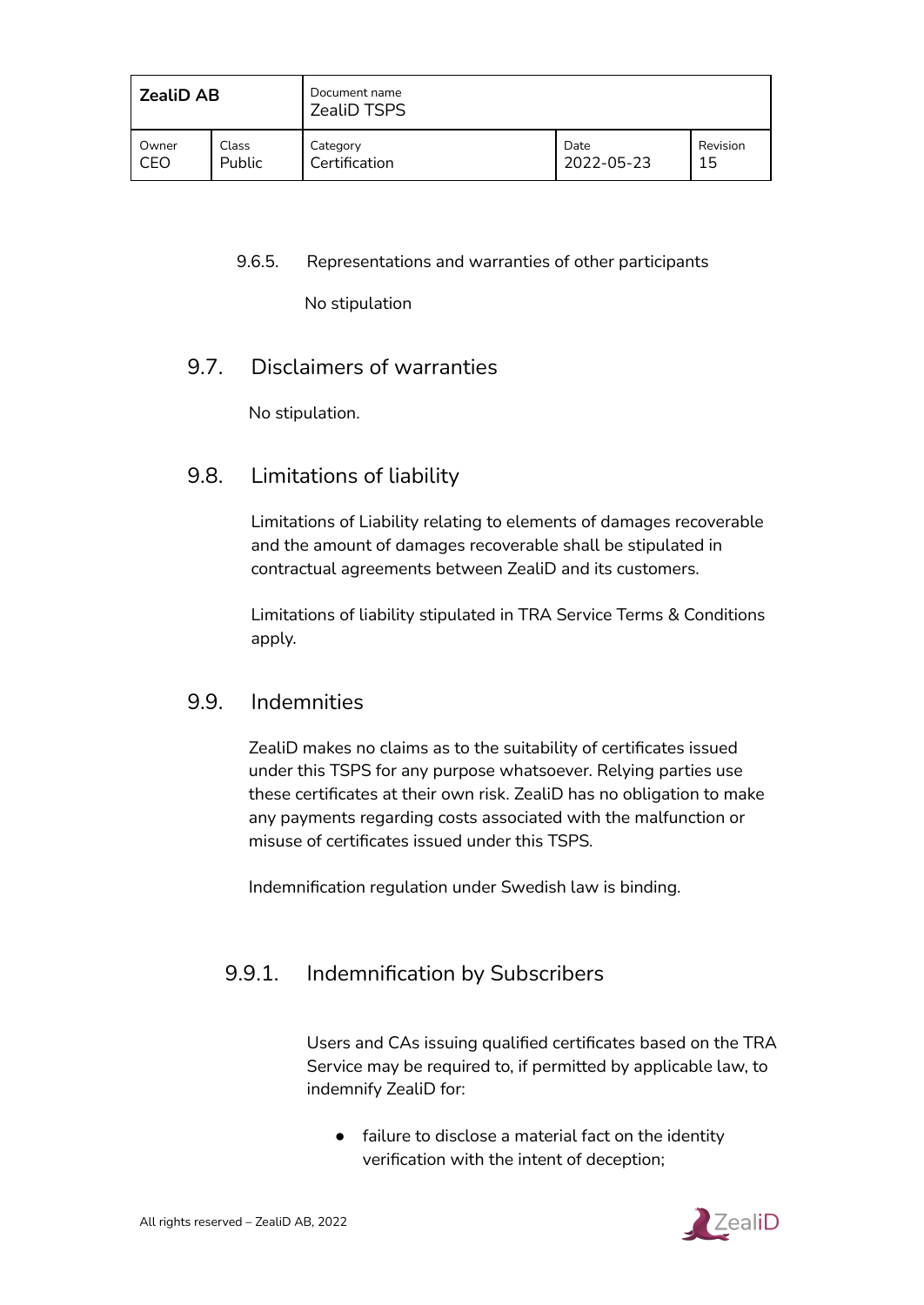| <b>ZealiD AB</b> |        | Document name<br><b>ZealiD TSPS</b> |            |          |
|------------------|--------|-------------------------------------|------------|----------|
| Owner            | Class  | Category                            | Date       | Revision |
| CEO              | Public | Certification                       | 2022-05-23 | 15       |

- submission of false or misrepresenting facts on the user identity;
- failure to protect the personal data or to otherwise make necessary effort to prevent the loss, compromise, disclosure, modification, or unauthorised use of the users personal data.

# <span id="page-56-0"></span>9.10. Term and termination

9.10.1. Term

This ZealiD TSPS becomes effective upon publication and remains valid until such time when a new version or replacement is published, or information to that effect is published on

[https://www.zealid.com/repository.](https://www.zealid.com/repository)

#### <span id="page-56-1"></span>9.10.2. Termination

This TSPS remains in force until a new version is announced and published or when it is terminated due to Trust Service or ZealiD's termination. In the event of ZealiD's or the Trust Service termination, ZealiD is obliged to ensure the protection of personal and confidential information.

<span id="page-56-2"></span>9.10.3. Effect of termination and survival

Conditions and effects resulting from the termination of this document will be communicated in the ZealiD TSPS.

The following obligations and limitations of this TSPS shall survive: section 9.6 (Representations and Warranties), section 9.2 (Financial Responsibility), and section 9.3 (Confidentiality of Business Information).

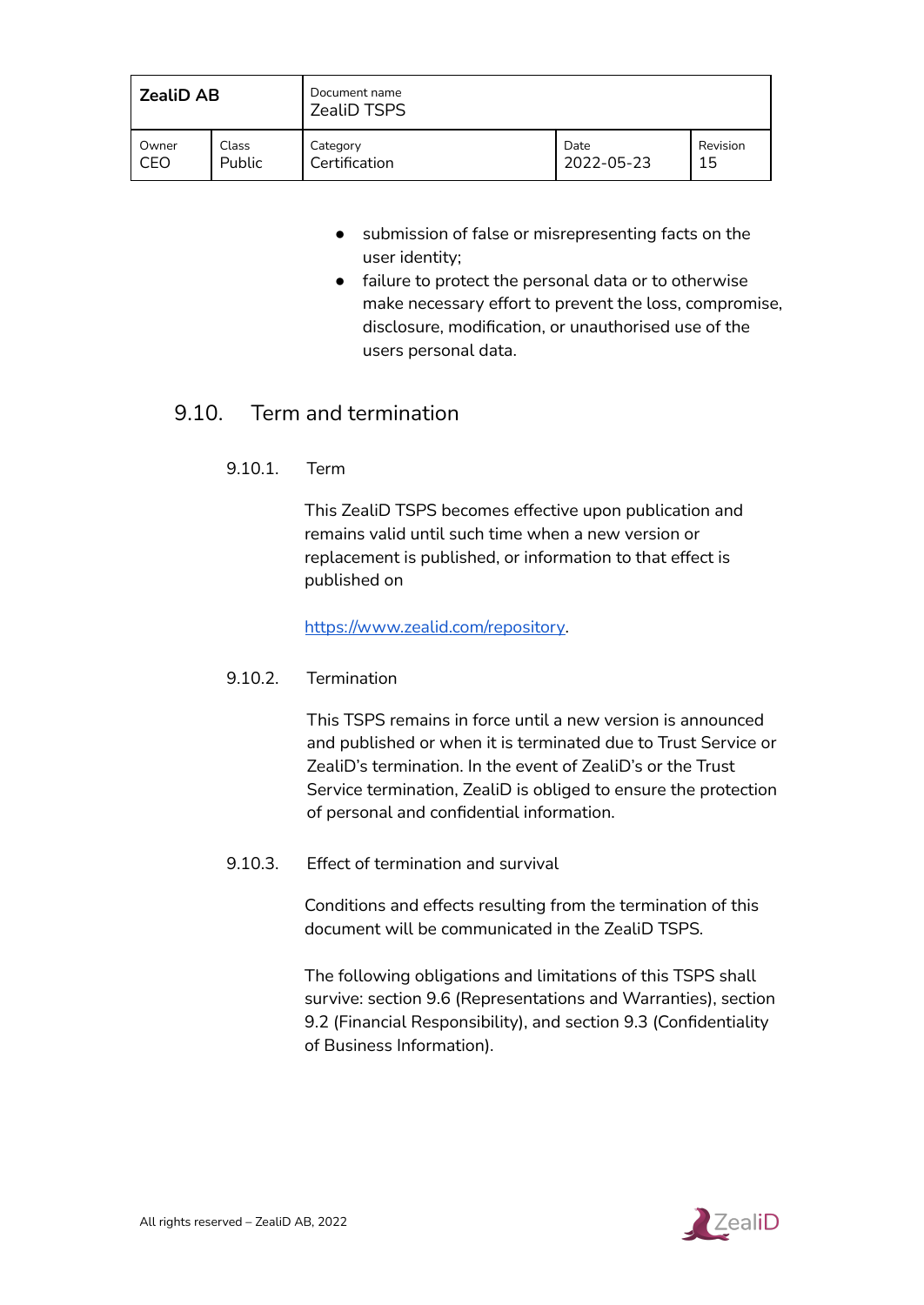| <b>ZealiD AB</b> |               | Document name<br><b>ZealiD TSPS</b> |            |          |
|------------------|---------------|-------------------------------------|------------|----------|
| Owner            | Class         | Category                            | Date       | Revision |
| CEO              | <b>Public</b> | Certification                       | 2022-05-23 | 15       |

# <span id="page-57-0"></span>9.11. Individual notices and communications with participants

No stipulation.

# <span id="page-57-1"></span>9.12. Amendments

#### 9.12.1. Procedure for amendment

ZealiD Management can amend this TSPS. Only changes that do not affect the security level of the described procedures and regulations can be made to this ZealiD TSPS without notice. Changes that do not affect security include linguistic changes and minor rearrangements. Changes can be in the form of an amendment or a new version of the TSPS published to the repository.

#### <span id="page-57-2"></span>9.12.2. Notification mechanism and period

Changes that require notification will be made to this ZealiD TSPS 14 days after notification.

Notification will be published on [https://www.zealid.com/repository.](https://www.zealid.com/repository)

Changes that affect the terms of an agreement with ZealiD TSPS will be notified to the appropriate contact or signatory of the agreement.

<span id="page-57-3"></span>9.12.3. Circumstances under which OID must be changed

No stipulation.

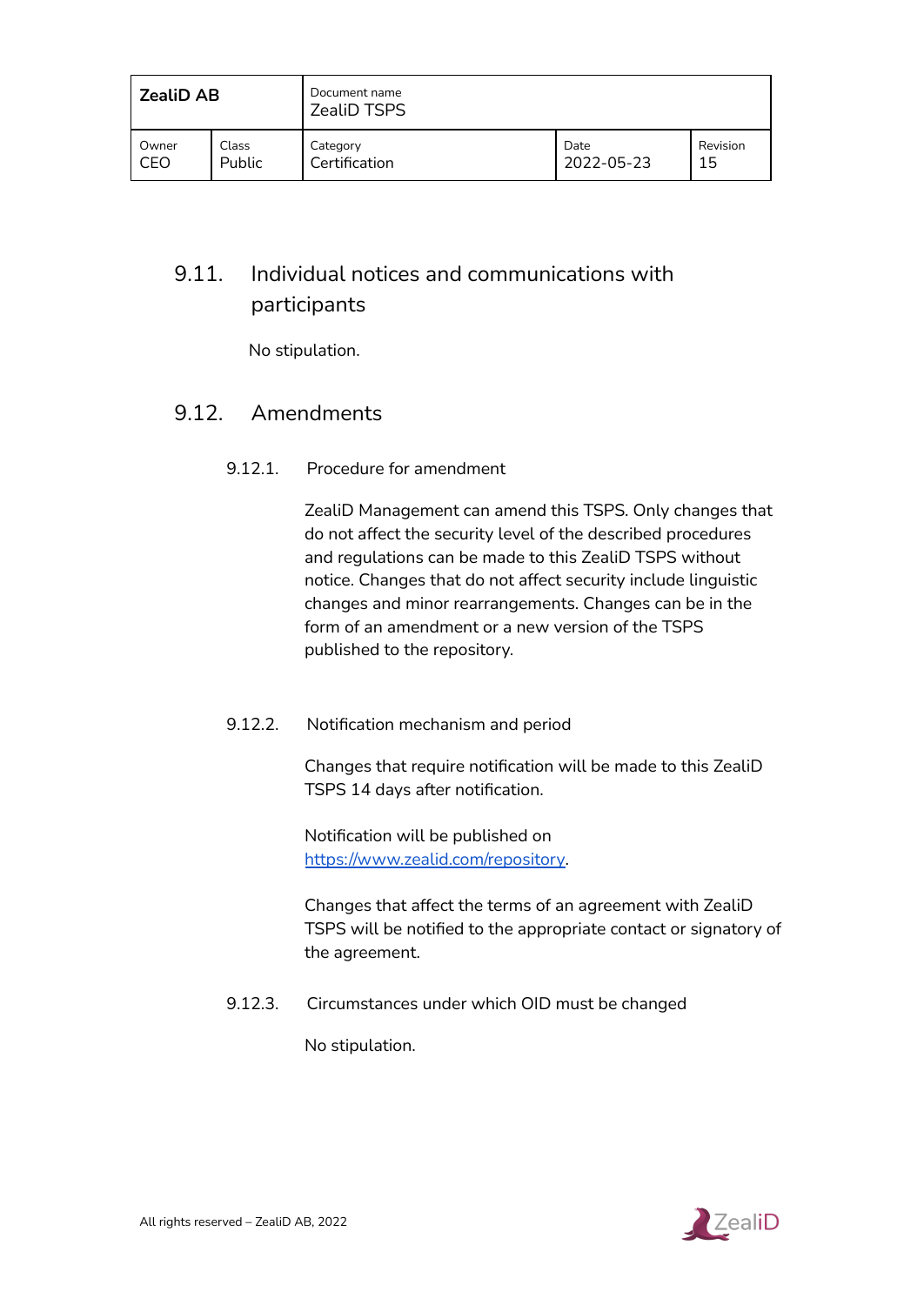| <b>ZealiD AB</b> |        | Document name<br>ZealiD TSPS |            |          |
|------------------|--------|------------------------------|------------|----------|
| Owner            | Class  | Category                     | Date       | Revision |
| CEO              | Public | Certification                | 2022-05-23 | 15       |

# <span id="page-58-0"></span>9.13. Dispute resolution provisions

ZealiD TRA Service supports CAs with identification for registration purposes. For disputes with users and relying parties the dispute resolution procedures of the issuing CAs apply.

ZealiD provides a simple tool to submit complaints available on the website ([https://www.zealid.com/contact\)](https://www.zealid.com/contact). Alternatively ZealiD can be contacted via [support@zealid.com.](mailto:support@zealid.com)

All disputes between the parties will be settled by negotiations. If parties fail to reach an amicable contract, the dispute will be resolved in the District Court of Stockholm, Sweden.

# <span id="page-58-1"></span>9.14. Governing law

Applicable law is the law of the Kingdom of Sweden.

# <span id="page-58-2"></span>9.15. Compliance with applicable law

ZealiD Statement of Applicability for its TRA Service include primarily:

- eIDAS Regulation (EU) No 910/2014 of the European Parliament and of the Council of 23 July 2014 on electronic identification and trust services for electronic transactions in the internal market and repealing Directive 1999/93/EC
- Regulation (EU) 2016/679 of the European Parliament and of the Council of 27 April 2016 on the protection of natural persons with regard to the processing of personal data and on the free movement of such data, and repealing Directive 95/46/EC (General Data Protection Regulation) effective from 2018-05-25

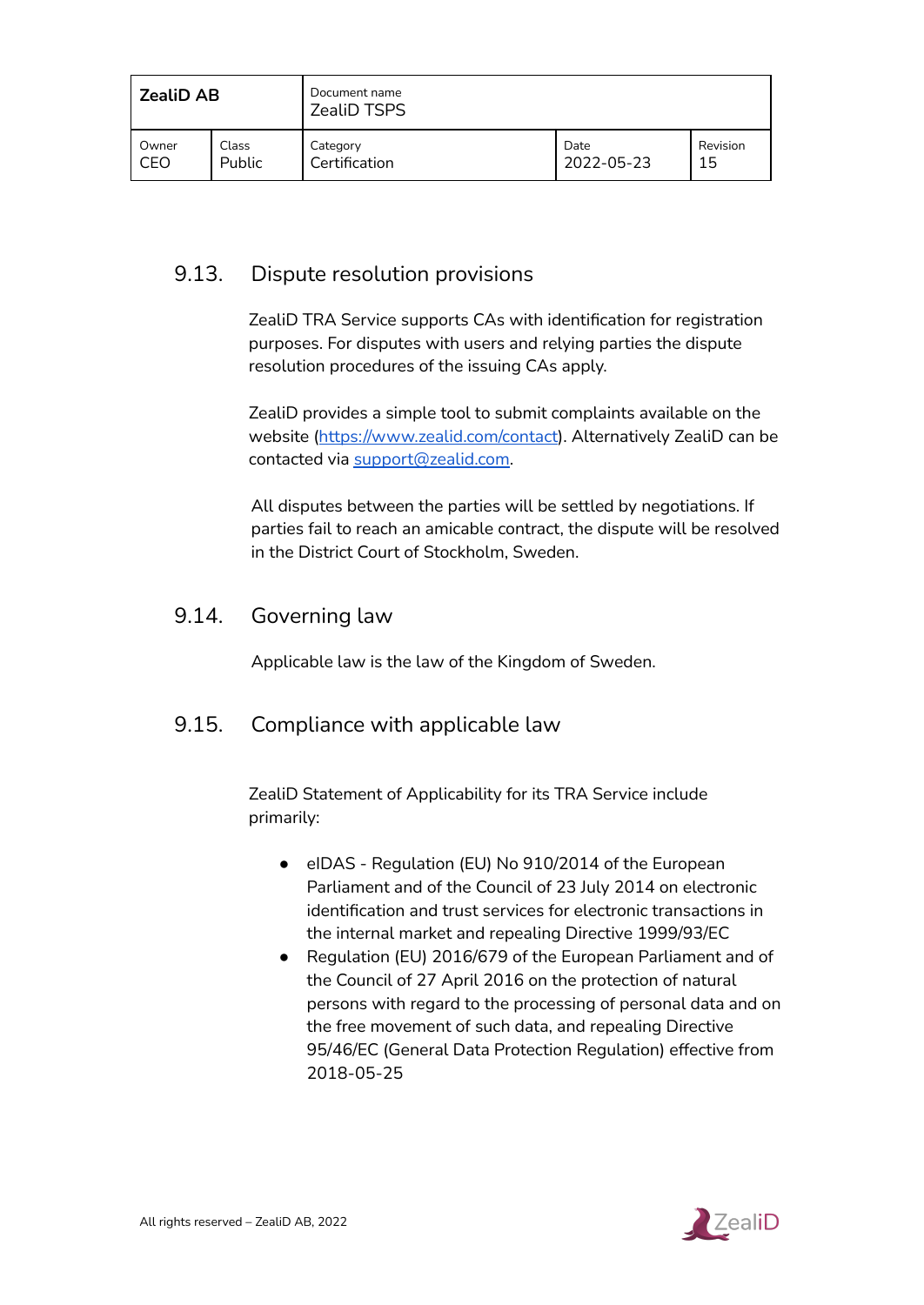| <b>ZealiD AB</b> |        | Document name<br><b>ZealiD TSPS</b> |            |          |
|------------------|--------|-------------------------------------|------------|----------|
| Owner            | Class  | Category                            | Date       | Revision |
| CEO              | Public | Certification                       | 2022-05-23 | 15       |

# <span id="page-59-1"></span><span id="page-59-0"></span>9.16. Miscellaneous provisions

9.16.1. Entire agreement

No stipulation.

<span id="page-59-2"></span>9.16.2. Assignment

No stipulation.

<span id="page-59-3"></span>9.16.3. Severability

Should parts of any of the provisions in this TSPS be deemed incorrect or invalid, this shall not affect the validity of the remaining provisions until the TSPS is updated.

The process for updating this TSPS is described in section 9.12.

<span id="page-59-4"></span>9.16.4. Enforcement (attorneys' fees and waiver of rights)

No stipulation.

<span id="page-59-5"></span>9.16.5. Force Majeure

ZealiD and other parties cannot be held responsible for any consequences caused by circumstances beyond his reasonable control, including but without limitation to

- war;
- acts of government or the European Union;
- export or import prohibitions;
- breakdown or general unavailability of public telecommunications networks and logistics infrastructure;
- general shortages of energy, fire, explosions, accidents, strikes or other concerted actions of workmen, lockouts, sabotage, civil commotion and riots.